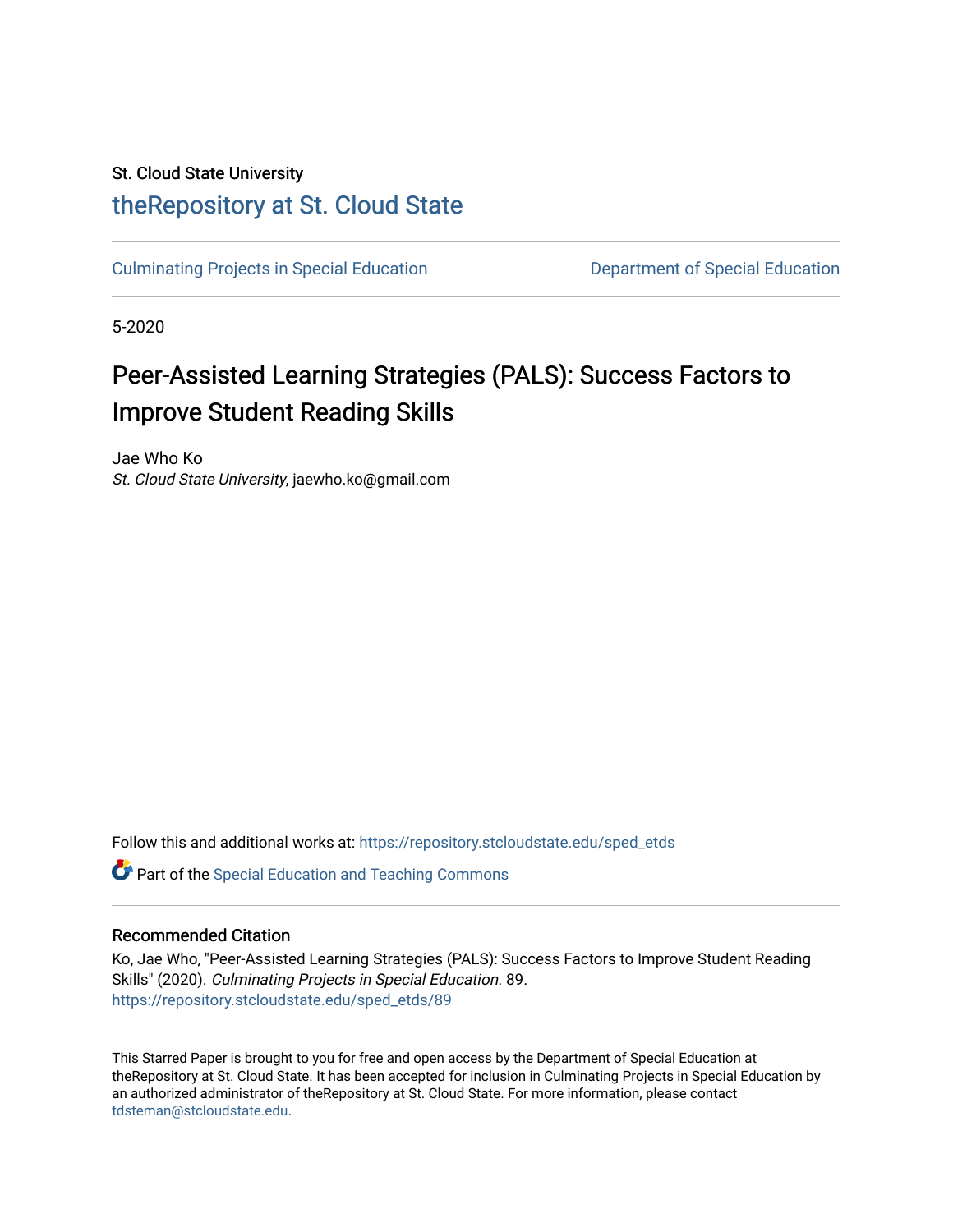# **Peer-Assisted Learning Strategies (PALS): Success Factors to Improve**

**Student Reading Skills**

by

Jae Who Ko

A Starred Paper

Submitted to the Graduate Faculty of

St. Cloud State University

in Partial Fulfillment of the Requirements

for the Degree

Master of Science in

Special Education

May, 2020

Starred Paper Committee: Kyounghee Seo, Chairperson Bradley Kaffar Susan Dowds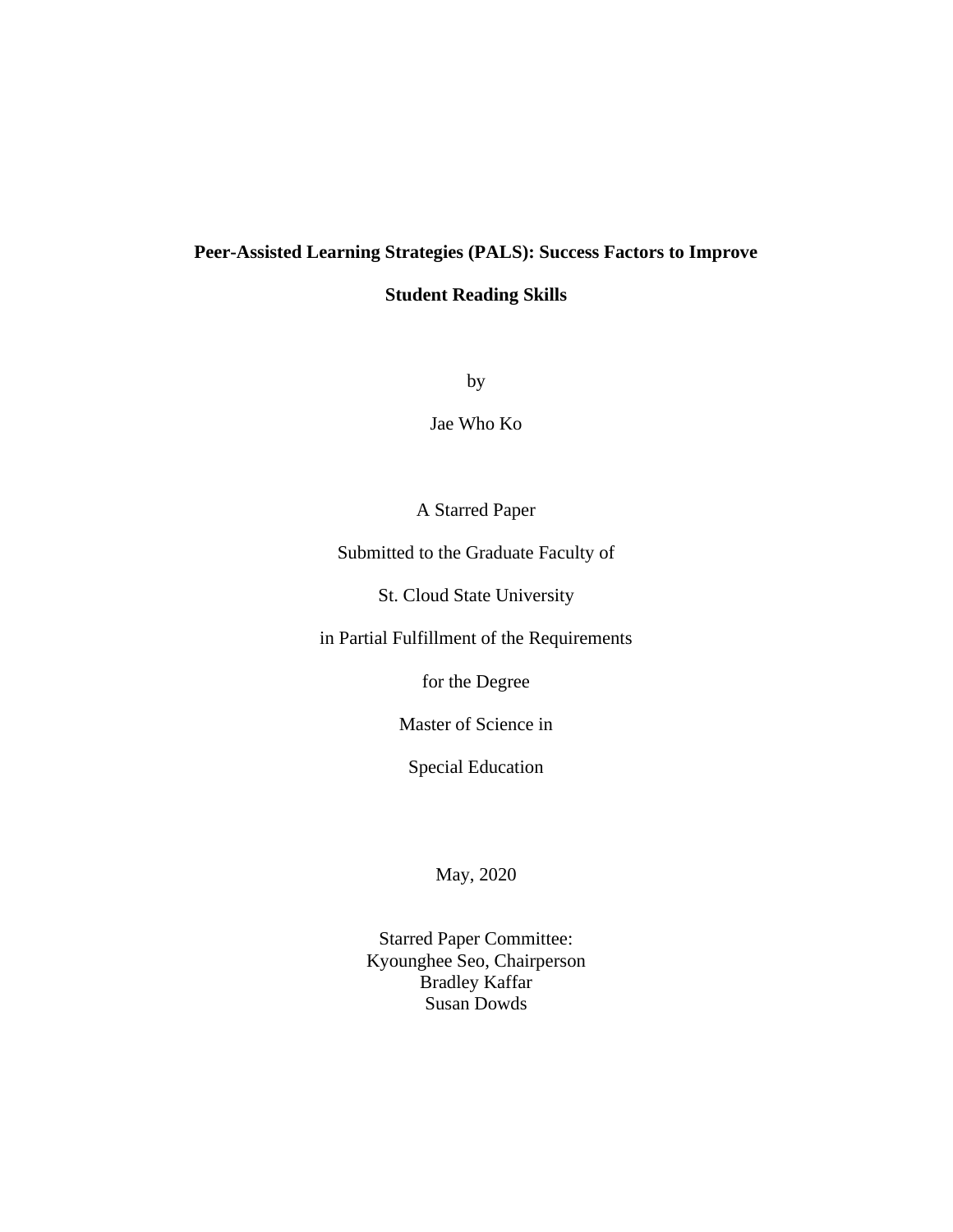### **Table of Contents**

|                                      | $\overline{A}$ |
|--------------------------------------|----------------|
| Chapter                              |                |
| 1.                                   | 5              |
|                                      | 7              |
|                                      | 7              |
|                                      | 7              |
|                                      | 9              |
|                                      | 9              |
| 2.                                   | 12             |
|                                      | 12             |
|                                      | 12             |
| 3.                                   | 32             |
|                                      | 32             |
|                                      | 33             |
| Peer-Mediated Activity with Increase | 36             |
|                                      | 39             |
|                                      | 41             |
|                                      | 44             |
|                                      | 46             |
|                                      | 47             |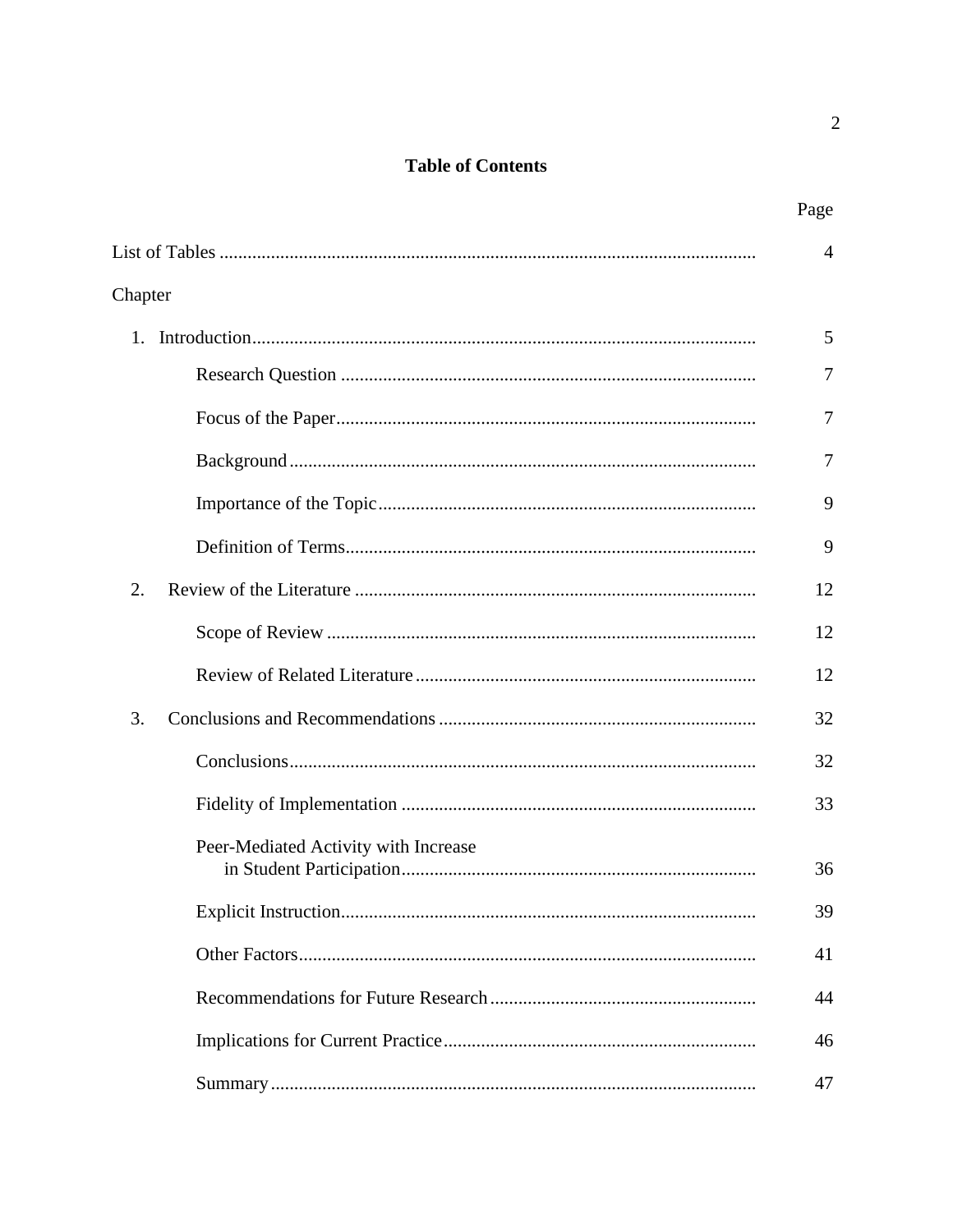| Chapter | age |
|---------|-----|
|         |     |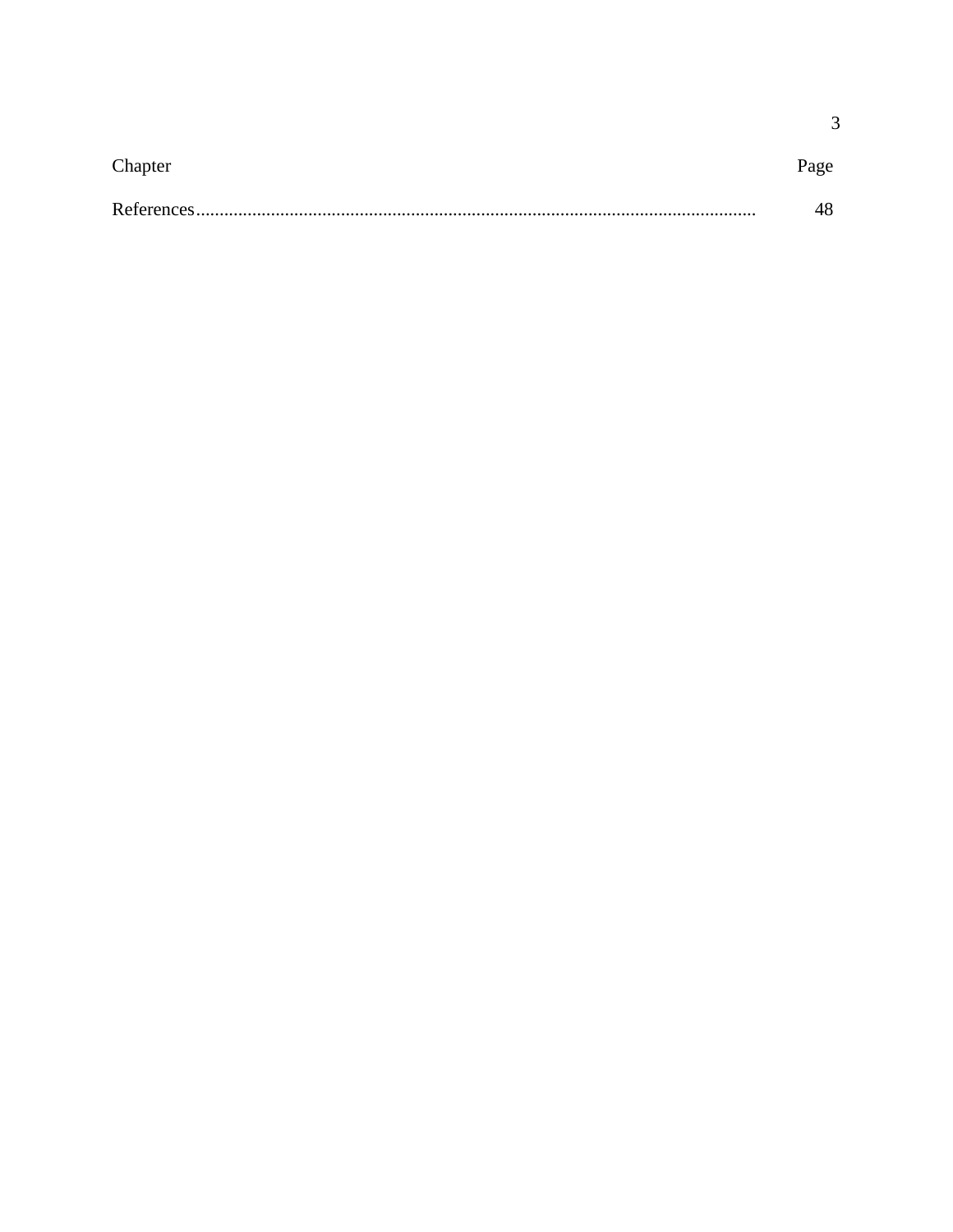### **List of Tables**

| Table | Page |
|-------|------|
|       |      |
|       |      |
|       |      |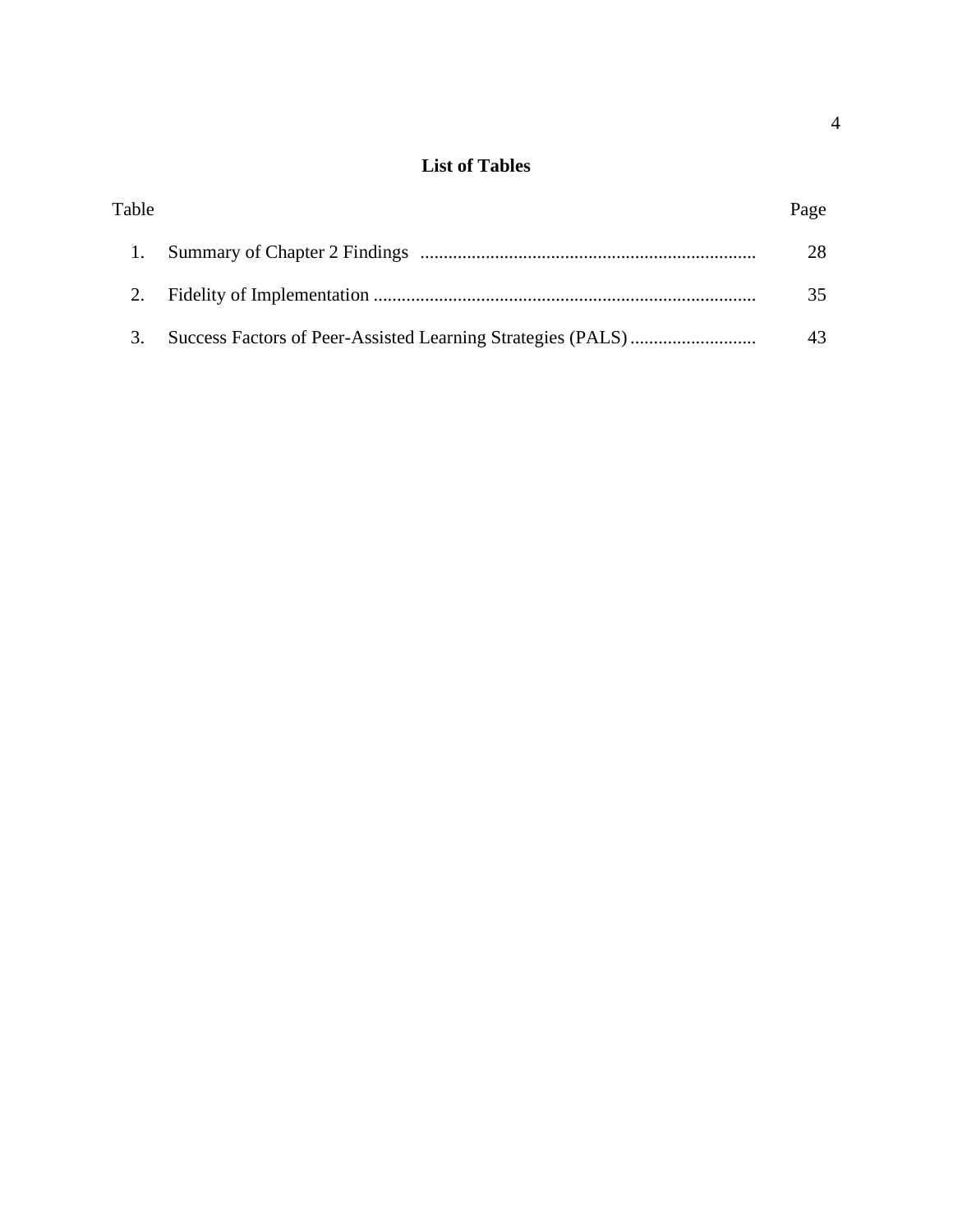#### **Chapter 1: Introduction**

Educators have continuously strived to provide the least restrictive environment (LRE) for their learners while serving their unique needs in reference to The Individuals with Disabilities Education Act (IDEA, 1997; 2004). Additionally, IDEA required that all students with disabilities have access to the general education environment as appropriate as possible. No Child Left Behind Act (NCLB, 2002) was also closely aligned with IDEA that all children including those with disabilities be able to access general education curriculum, standard, and requires teacher's accountability for their students' learning outcomes. NCLB aimed for all students to meet standards of knowledge and skill while teachers are held accountable for their students' outcomes eventually. In the meantime, both NCLB and IDEA reinforced implementing scientific research and evidence-based instructional practices to intervene in the diverse needs of students with or without disabilities (McMaster, Fuchs, & Fuchs, 2007).

Proficient reading skill had shown strong correlation to academic and social success in various research for decades. However, attaining reading proficiency is the most common challenge for students regardless of their grade level, let alone with students with disabilities. Approximately 80% of students identified with learning disabilities exhibited deficits in reading skills and large portions of students with disabilities, regardless of categories, tended to have deficits in reading and language skills (Rafdal, McMaster, McConnell, Fuchs, & Fuchs, 2011).

As students in public schools in the U.S. are becoming more culturally and linguistically diverse (CLD), there has been a gradual increase in the number of students who need English as a Second Language services and/or additional interventions. There is another growing group of students who struggle in reading and language skills. To remediate their struggles in reading and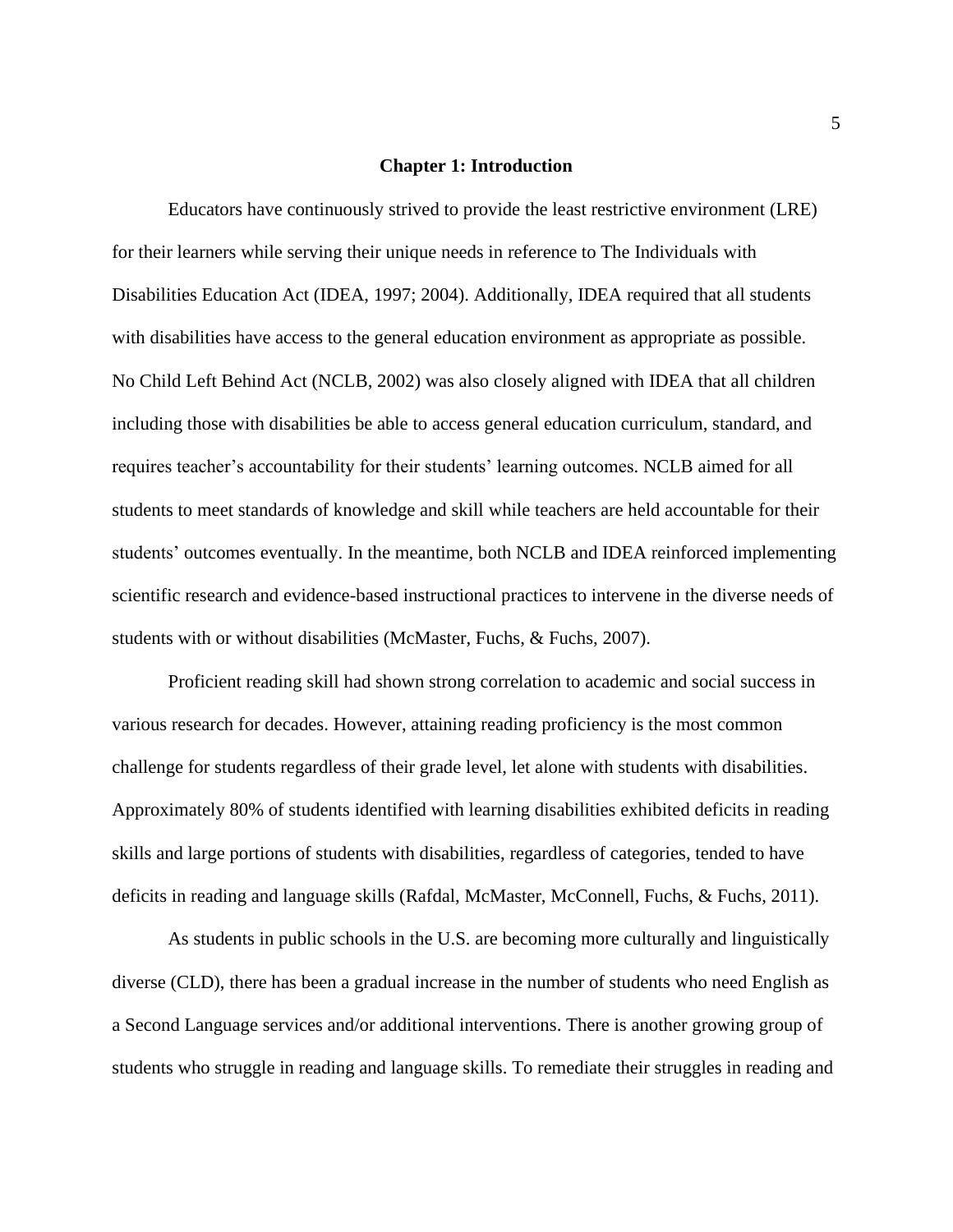language skills, educators are required to modify and differentiate their conventional instruction to accommodate the different needs of CLD students and students with disabilities (Fuchs, Fuchs, & Burish, 2000). Because academic and social achievement rely heavily on reading and language skills, increasing those skills becomes an essential part of success in school settings for those children. CLD students and students with disabilities have been reported to have lower academic achievement in their grade level than their general education peers, as well as more negative experiences in schools. In other words, CLD students and students with disabilities working with their general education peers who have better reading skills could provide opportunities to increase their reading skills as well as obtaining a better school experience for both groups of students with or without disabilities. Additionally, the entire student body can increase their social skills and exchange positive emotional influences by interacting with a group of students with whom they did not usually interact with (Thorius & Graff, 2017).

Peer-Assisted Learning Strategies (PALS) is a research-based intervention which addresses both academic and social issues. PALS is an evidence-based strategy derived from Class-Wide Peer Tutoring (CWPT). PALS aims to enhance participating students' cooperative skills and academic skills. The primary focus is on students with disabilities. PALS seeks to provide the least restrictive environment as well as frequent immediate feedback to those students with diverse needs. It was designed to be a complementary curriculum for existing reading methods through highly structured activities and prompts, which provided a positive academic and social experience. PALS focuses on enhancing foundational reading skills such as phonological awareness, decoding, reading fluency, and comprehension (Thorius et al., 2017).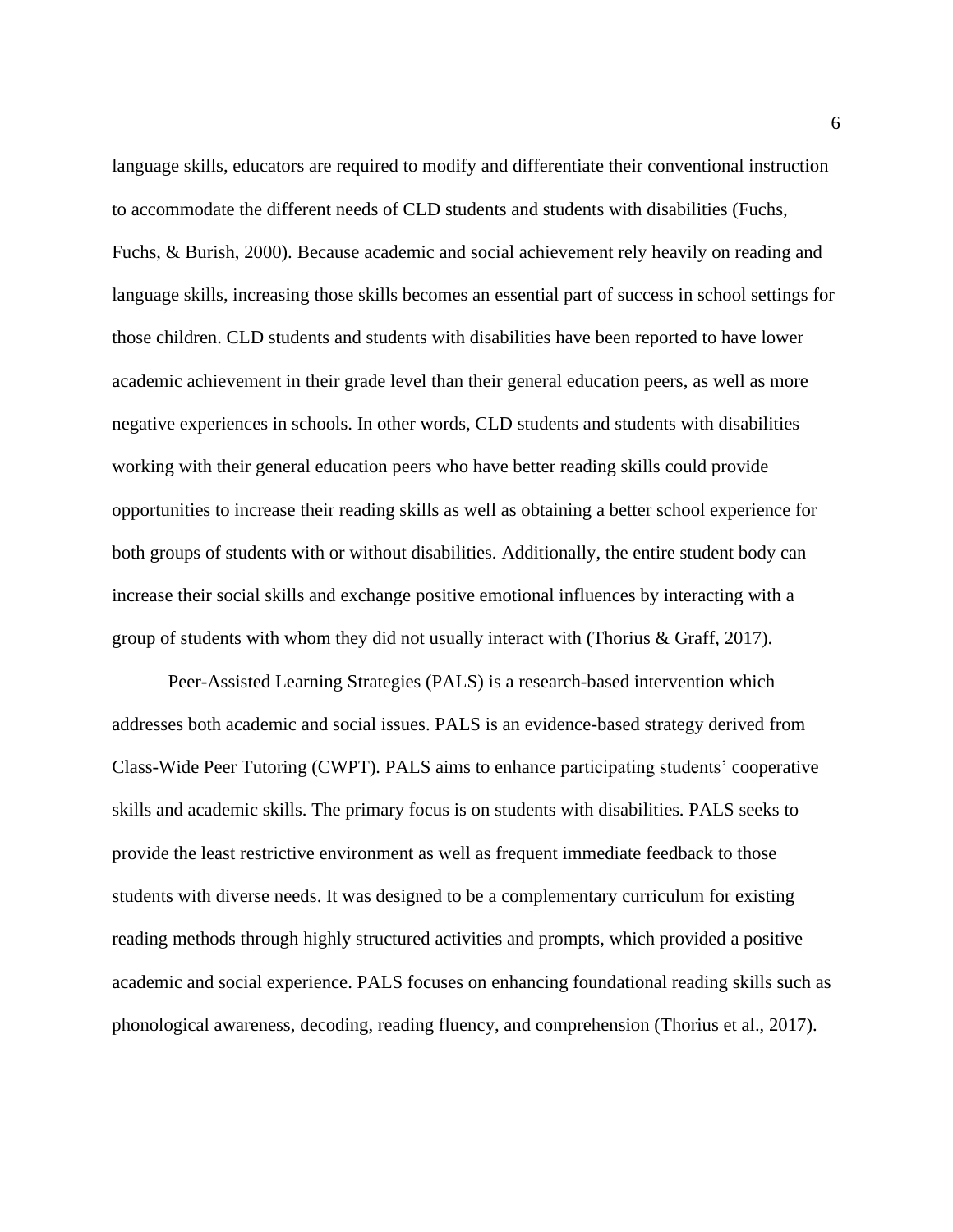### **Research Question**

One research question guided this literature review: What are the success factors of Peer-Assisted Learning Strategies (PALS)?

### **Focus of the Paper**

In Chapter 2, the review of literature includes 11 studies. Publication dates of the studies range from 2001 to 2011. The studies examined success factors of Peer-Assisted Learning Strategies in kindergarten, grade 1, and grades 2-6. The studies in Chapter 2 included 10 quantitative and one qualitative study.

I used key words and combinations of keywords to locate studies: *Peer-Assisted Learning Strategies, PALS, Class-wide Peer Tutoring, CWPT, peer-assisted, peer-mediation, peertutoring, reading, special education.* I searched literature online using the following databases: Academic Search Premier, SAGE Journals, EBSCOhost Academic Search Premier, PsycINFO, and ERIC.

### **Background**

Peer-Assisted Learning Strategies (PALS) provides cooperative learning opportunities to students. It is a descendent of the Class Wide Peer Tutoring (CWPT) program with clear and structured responses and shared responsibilities of all students, both tutors and tutees. PALS is a supplementary reading practice to the existing core curriculum which was designed to be implemented three times a week for approximately 35 minutes per session. PALS provides frequent opportunities for students to respond and engage in extended intense practice and, consequently, to experience more frequent success in reading. The goal is to improve students'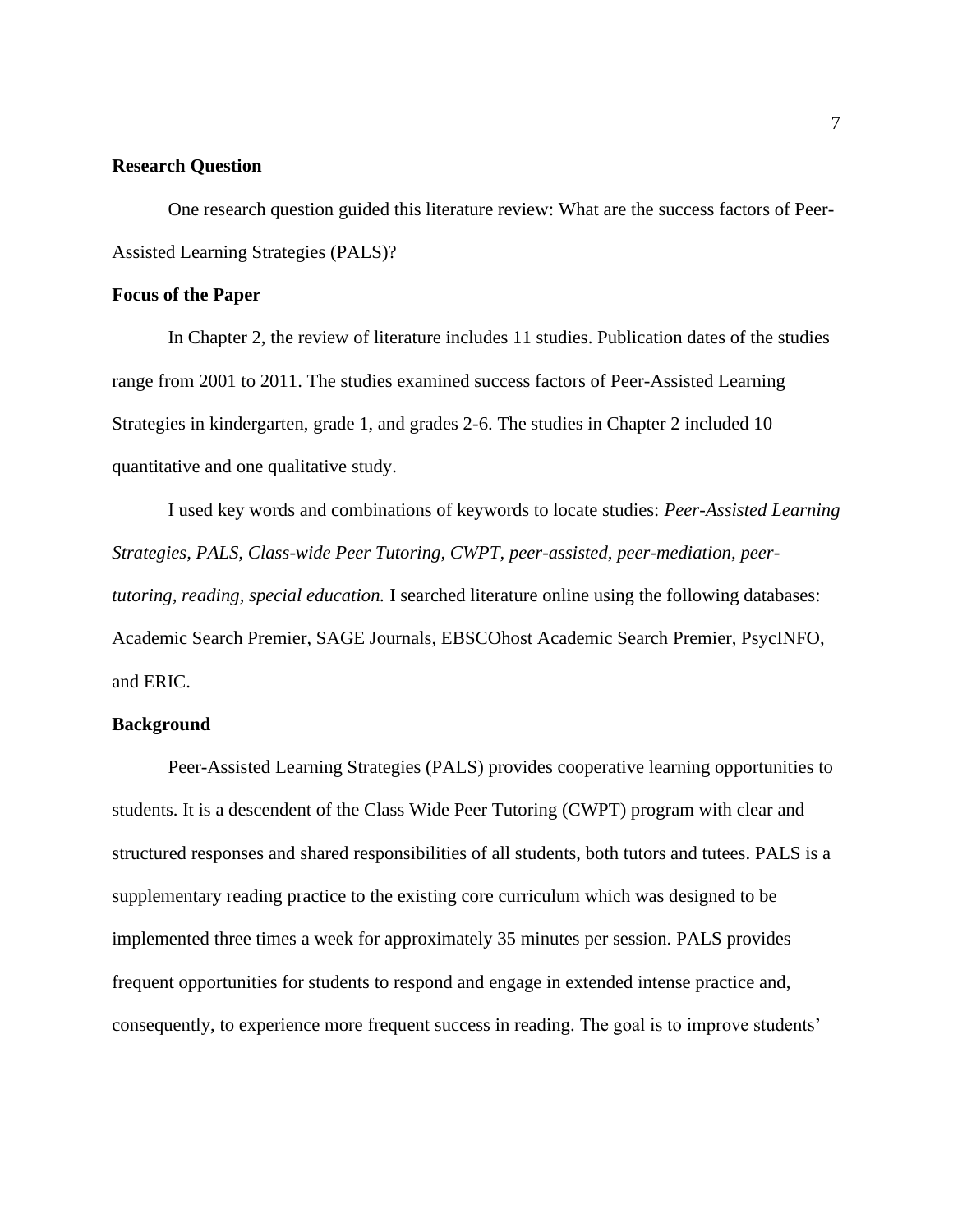foundational reading skills, including phonological awareness, decoding, fluency, and reading comprehension (Stein et al., 2008).

In the reciprocal learning process, students work in pairs consisting of higher- and lowerperforming readers. In the grouping process, students are ranked from high to low reading level. Then the list is split in half as stronger and weaker. Next, the first students from each half are partnered up as a pair and the same for the rest of the students. During reading activities, the stronger reader is always the first reader and models to the weaker reader. Both students in a pair take turns as "Coach" (tutor) and "Reader" (tutee) during PALS activities. The Coach listens to the Reader, provides immediate feedback by prompting scripted responses while practicing reading strategies (Thorius et al., 2017).

PALS includes different grade level versions for kindergarten, grade 1, grades 2-6, and high school. Primarily, the strategy is aimed at grades 2-6 and, subsequently, it extended downward to lower grade levels and then upwards. The grades 2-6 version includes three reading activities: 1) partner reading with story retell, 2) paragraph shrinking, and 3) prediction relay. (Sáenz, Fuchs, & Fuchs, 2005).

In kindergarten PALS, there are two main activities. First, "Sound Play" addresses phonological awareness. The activity is then broken down into five subcategories of phonemic awareness exercises, rhyming, isolating first sounds and ending sounds, blending sounds, and segmenting words into sounds. Secondly, "Sounds and Words" is based on letter-sound correspondence and beginning decoding. This is also categorized into two activities, "What Sound?" and "What Word?" (McMaster, King, Han, & Cao, 2008).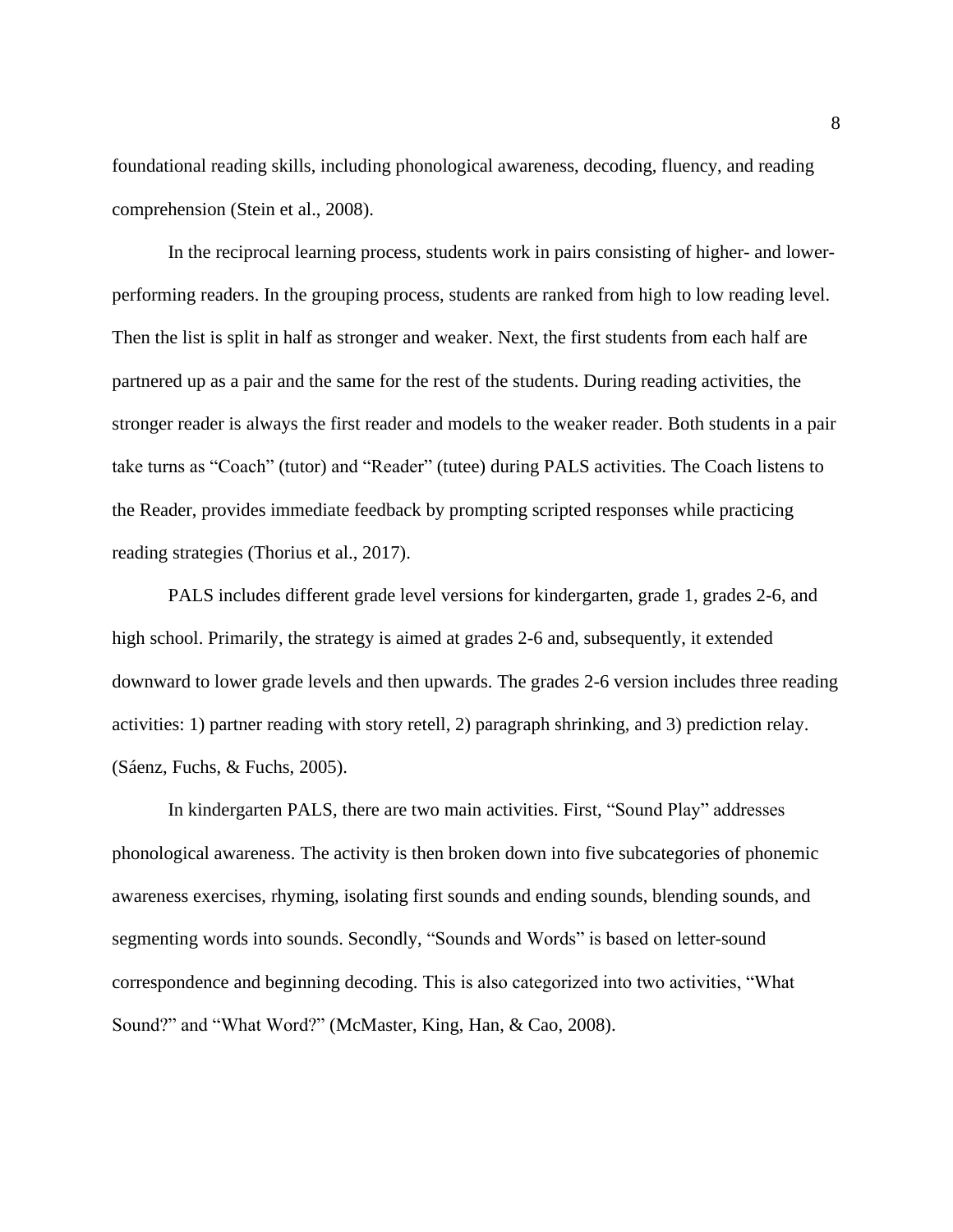First-grade PALS is focused on phonological awareness, decoding skills, and word recognition. There are two parts to the program, Sounds and Words and Story Sharing. In Sounds and Words students work on decoding skills to increase phonemic awareness skills through activities including "Letter sounds," "Say the sound," Sounding out," and "Sentences and Stories." In Story Sharing, students take turns in three main activities of prediction, read aloud, and story retell (Calhoon, Al Otaiba, Cihak, King, and Avalos, 2007).

### **Importance of the Topic**

PALS was expanded from CWPT which was designed to increase student engagement during instructional time. Research showed CWPT can improve students' performance in reading, spelling, and math in both elementary and secondary levels. Extended studies conducted on a large-scale reported a positive influence of PALS on the academic and social performances of both groups of students with and without disabilities. The studies also explored the effectiveness, regardless of socioeconomic status across urban and suburban school districts. In addition, PALS has been examined throughout variety of grade levels from kindergarten to secondary. Important features of PALS include structured reciprocal roles in activities, frequent opportunities to respond and engage, and supplemental practice of reading skills in the core reading curriculum (McMaster et al., 2007).

#### **Definitions of Terms**

*Peer-Assisted Learning Strategies (PALS)* is an evidence-based practice that supplements the primary reading curriculum. PALS emerged from Class Wide Peer Tutoring (CWPT) strategies (Sáenz et al., 2005).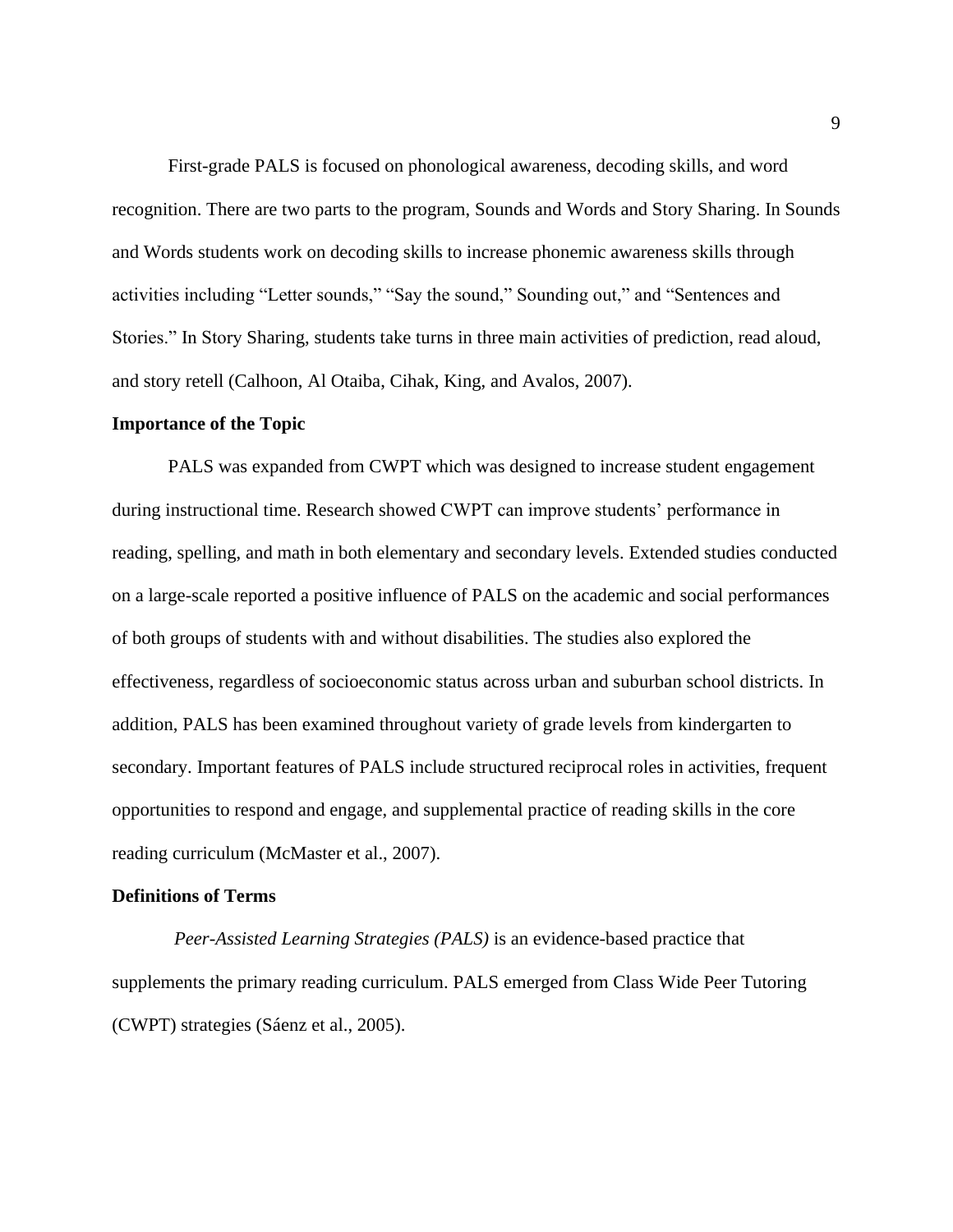*Class-Wide Peer Tutoring (CWPT)* is a research-based practice developed to meet diverse needs in general education classrooms. Students are taught by peers who are trained and supervised by the classroom teacher during the implementation of the strategy (Maheady & Gard, 2010).

*Grades 2-6 PALS* is the initial PALS program developed to improve students' reading skills in grades 2 through 6. The program consists of three activities: 1) Partner Reading, 2) Paragraph Shrinking, and 3) Prediction Relay (Fuchs et al., 2001b).

*Kindergarten PALS (K-PALS)* is designed for kindergarten students to enhance their reading skills. It is extended downward from Grades 2-6 PALS. The program incorporates two main types of activities: 1) Sound Play and 2) Sounds and Words (Fuchs et al., 2001b).

*First-grade PALS* is geared toward students in first grade. The program contains Sound and Words activities (Fuchs et al., 2001b)

*No Child Left Behind (NCLB, 2002)* was the main law for K–12 general education in the United States from 2002 to 2015. The law stressed that all students have access to general education classrooms, curriculum, and accountability systems. Schools and educators were held accountable for students' learning and achievement. As the accountability increased, the demand for evidence-based practices also increased (Stein et al., 2008).

*Individuals with Disabilities Education Act (IDEA, 2004)* ensures special education and related services to eligible children with disabilities. Zero reject and evaluation components require students to be located and assessed to identify if the student has an IDEA-related disability. Students identified with disabilities are to receive Free and Appropriate Public Education (FAPE) in the least restrictive environment (LRE) to the maximum extent. It mandates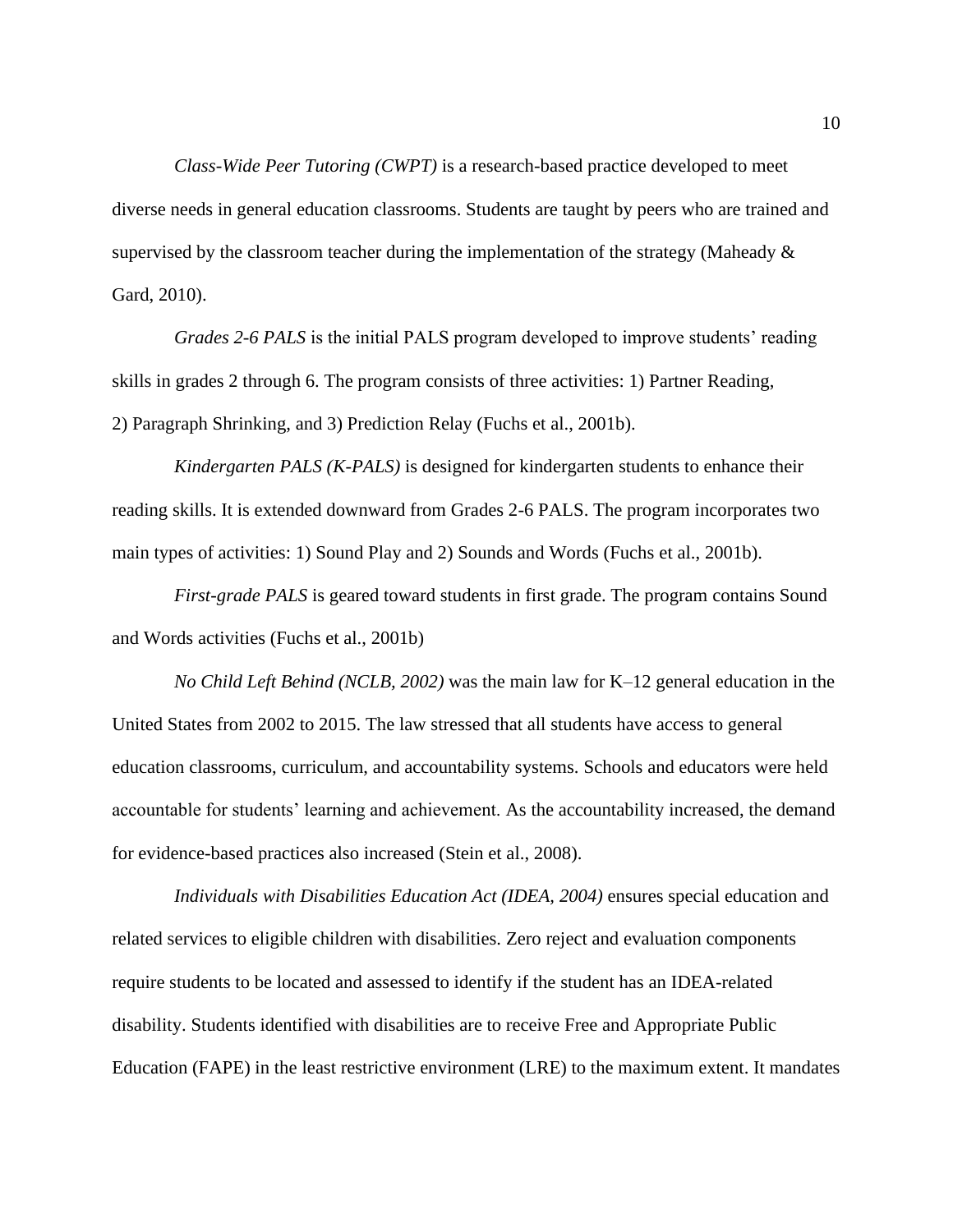educators follow procedural safeguards and collaborate with parents to participate in their children's education (Rafdal et al., 2011).

*Culturally Linguistically Diverse (CLD) student* comes from a home environment where a language other than English is spoken and has different cultural values and backgrounds from the mainstream culture. CLD students may be referred by different terms, such as limited English proficient (LEP), language minority student, or English-language learner (ELL). (Thorius et al., 2017).

*English Language Learner (ELL)* refers to an individual who is learning English in addition to their native language or any other language they may speak. The term includes students from non-English-speaking backgrounds. ELLs are also referred to as CLD (Sáenz et al., 2005).

*Reciprocal teaching* is an instructional activity in which students are paired by teacher based on ranking. A high-performing student becomes teacher to a low-performing peer after teacher modeling. The students take turns in the teacher role within the pair. It is a dyadic structure of frequent interactions between the students (Thorius et al., 2017).

*Fidelity* is measured after implementation of evidence-based practices. Fidelity shows that the practice has been implemented as designed maintaining the components that made the original practice effective. High fidelity can result from clearly teaching all of the components, procedures, and expectations of the practice in the beginning of implementation (Torres, Farley & Cook, 2014).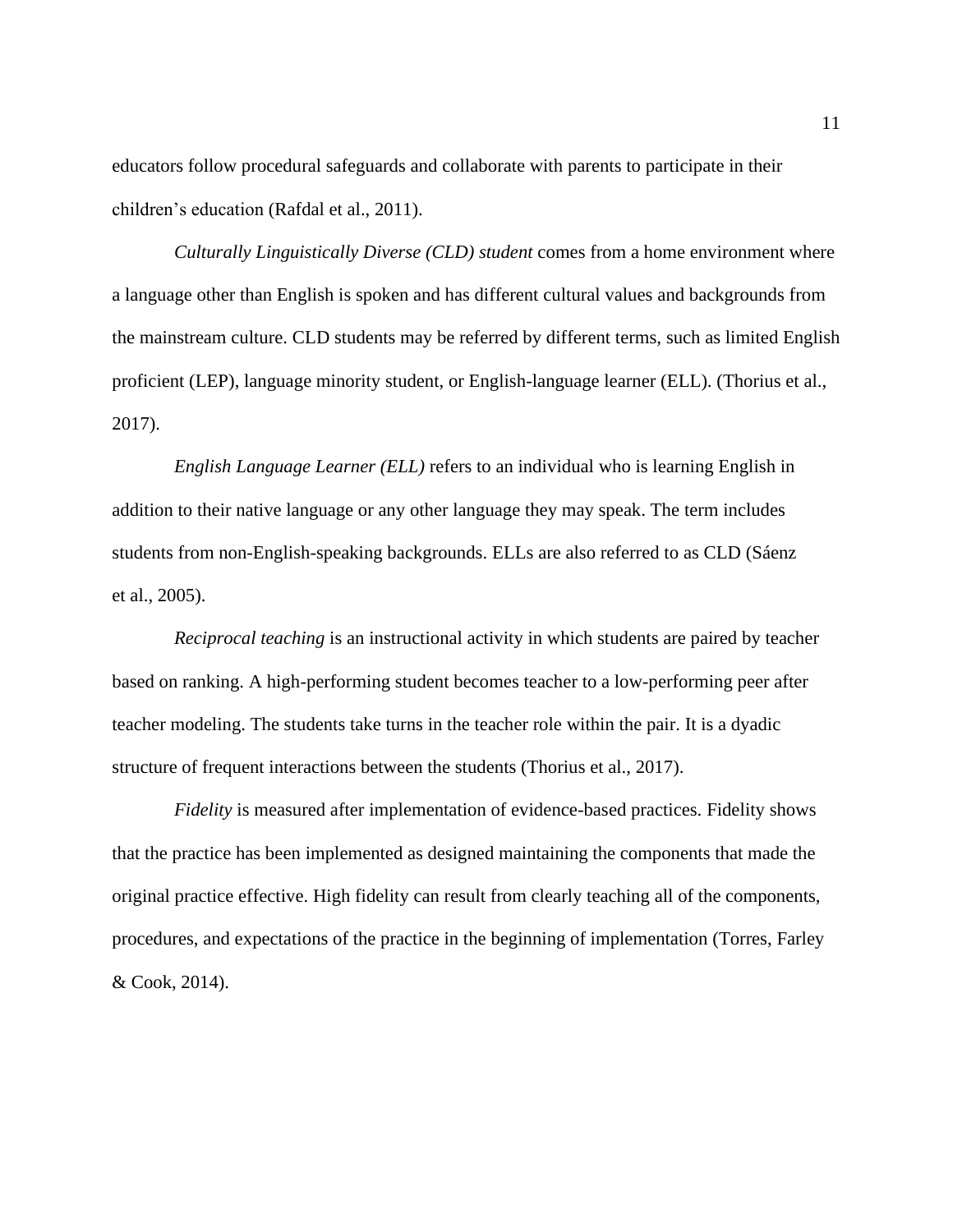#### **Chapter 2: Review of the Literature**

### **Scope of Review**

The purpose of this literature review was to identify success factors of PALS reading strategies. Extensive review of peer-mediated instructional strategy shows effective components in implementation of PALS. Table 1 shows the summary of findings of the studies in the same chronological order in which they appear in Chapter 2.

### **Review of Related Literature**

Falk and Wehby (2001) examined the effectiveness of K-PALS in improving beginning reading skills of a group of kindergarten students identified with EBD. The research was aimed to study existing concerns of effective reading interventions for students with EBD. Researchers assumed that problems in reading would contribute to academic underachievement and school failure.

Participants were six male kindergarten students ages 5 to 6 years in self-contained classrooms. Four of the students had a primary identification of speech and language disorder and two with other health disorders with a diagnosis of Attention Deficit Hyperactivity Disorder (ADHD). An individual pretest was administered on four different probes to measure reading performance. The four domains were: 1) letter-naming, 2) letter-sound association, 3) segmentation, and 4) blending. During the study period, weekly progress monitoring assessment was administered on the same four measures. Since the participants were not receiving any formal reading instruction, a multiple-baseline design was employed. The prebaseline phase only consisted of teacher-directed sound play lessons to achieve stable reading performance. Then, the baseline phase began incorporating both sound play activities and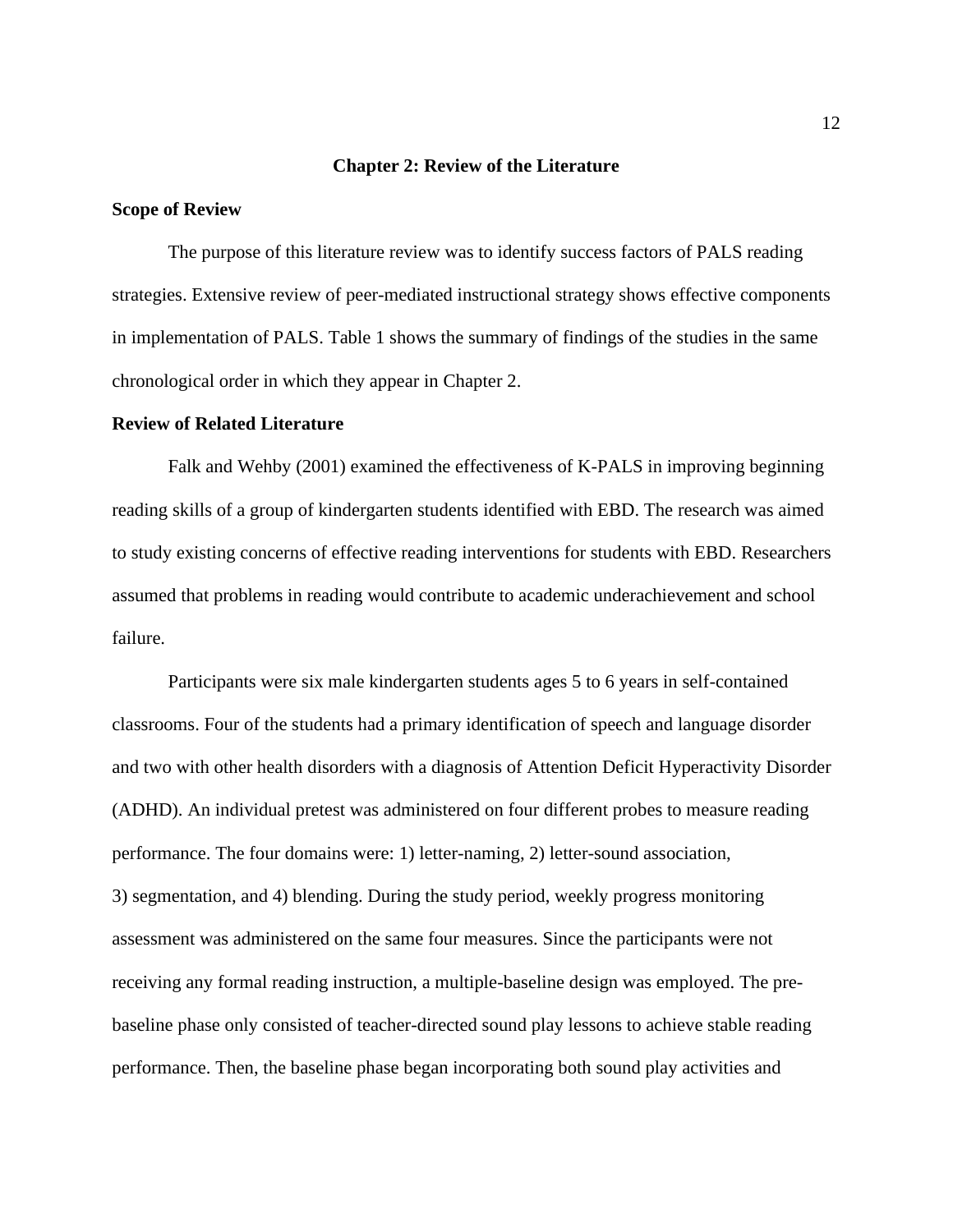teacher-directed decoding lessons. Finally, the K-PALS intervention was introduced sequentially to the participants three times a week for 11 weeks to the entire class. The intervention consisted of initial teacher-directed activities followed by peer tutoring activities. The K-PALS treatment were two activities: sound play and decoding. The treatment also incorporated a point system rewarded for following PALS procedures and rules, cooperation, and completion of activities (Falk & Wehby, 2001).

Data analysis included comparing pretest and posttest scores of the students. The comparison revealed that K-PALS intervention was successful in student performance growth in beginning reading skills. Significant increase in letter-sound identification and blending was noted in four of the participating students. One of the other two students showed an increase at the  $11<sup>th</sup>$  week as a result of individualized behavioral contingency. In comparison, student performance in segmentation probes were notably inconsistent. The variability in segmentation performance may be attributed to several reasons:1) abstract and less explicit instruction during the baseline phase, which was teacher-led activities, 2) segmentation requires higher-order reading skills, 3) segmentation activities were not included in peer tutoring lessons, and 4) speech impairment in participating students may have interfered with student achievement. The result indicates the success factors as high fidelity, contingency management, and explicit instruction (Falk & Wehby 2001).

Mathes and Babyak (2001) conducted a study to first replicate the efficacy of 1st-Grade PALS on different achievement levels from previous research. Furthermore, the study investigated the effectiveness of additional skilled-focused mini-lessons with 1st-Grade PALS on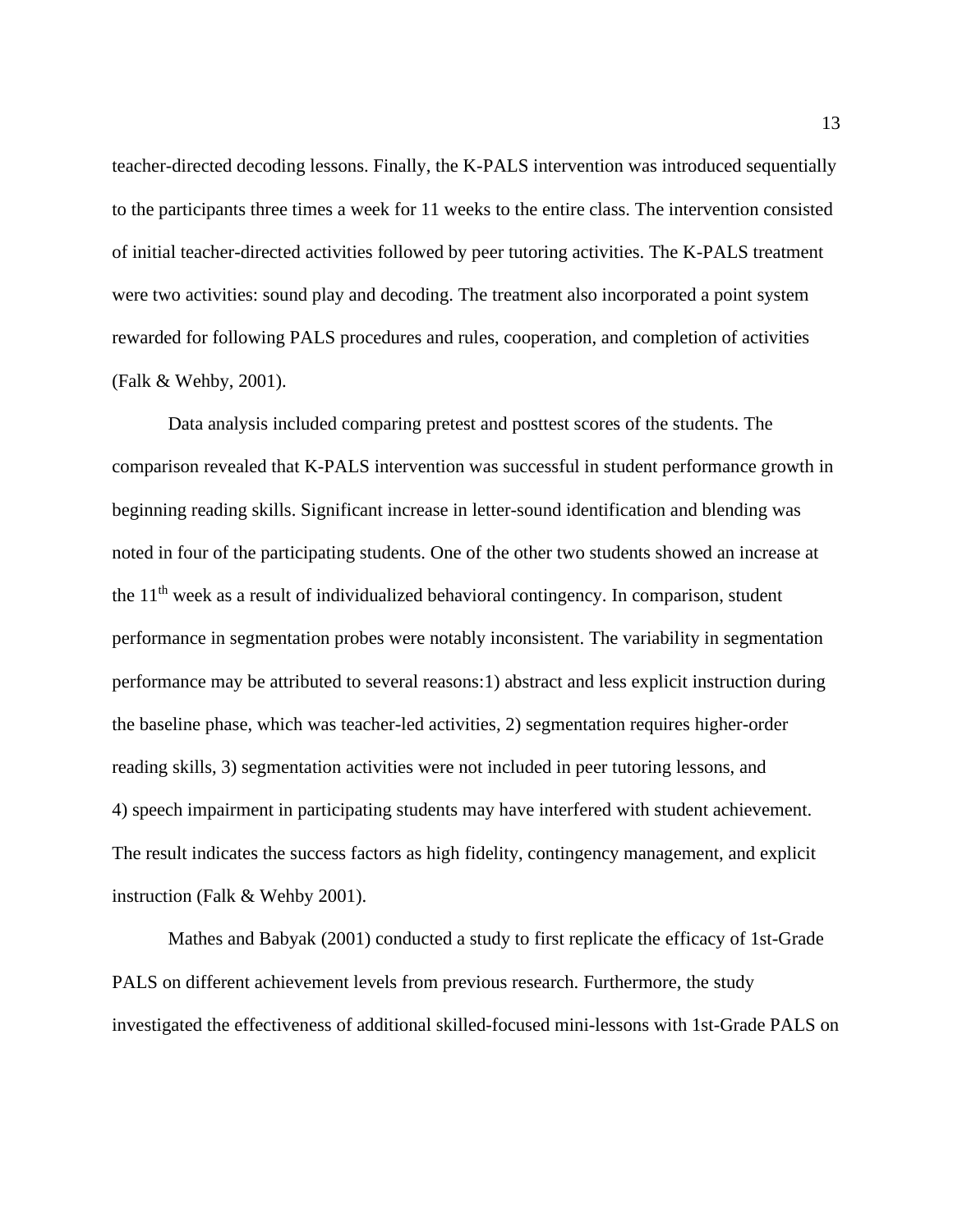the lowest-performing readers. It was aimed to examine the possible benefits of additional smallgroup mini-skills lessons ( $PALS + ML$ ) on the lowest-achieving students.

Participants of the study were 30 first-grade teachers later categorized by school demographic similarity as high, middle, or low. The teachers were randomly assigned to the 1st-Grade PALS, 1st-Grade PALS + ML, or Contrast group. Each group had a total of 10 teachers consisting of three teachers teaching at the high level, four teachers at the middle level, and three teachers at the low level. However, two teachers in 1st-Grade PALS + ML withdrew from the study over the course, which concluded with three teachers in the high level (high achieving, HA), three teachers in middle (average achieving, AA), and two in low (low-achieving, LA) for 1st-Grade PALS+ML group. Student participants were determined by teacher ranking and a couple of assessments. The assessment included a 1-minute oral reading assessment at a midfirst-grade level and a phonological awareness probe of segmenting (Mathes & Babyak, 2001).

Prior to implementation of treatments, the participating teachers attended an all-day training. In addition to training, an on-site staff was present to provide support as needed. 1st-Grade PALS intervention was conducted to the entire class for 30 minutes for three times per week for 14 weeks. During the intervention the students were paired up using a ranking system. The students practiced phonological awareness, phonological recoding, and reading text connected to previously mastered phonological elements. It also involved making predictions about a book before reading, sharing the story after reading, and verbally summarizing by retelling as peer tutoring activities. LA participants in the 1st-Grade PALS + ML group implemented additional mini-lessons that lasted 15 to 20 minutes, three times per week during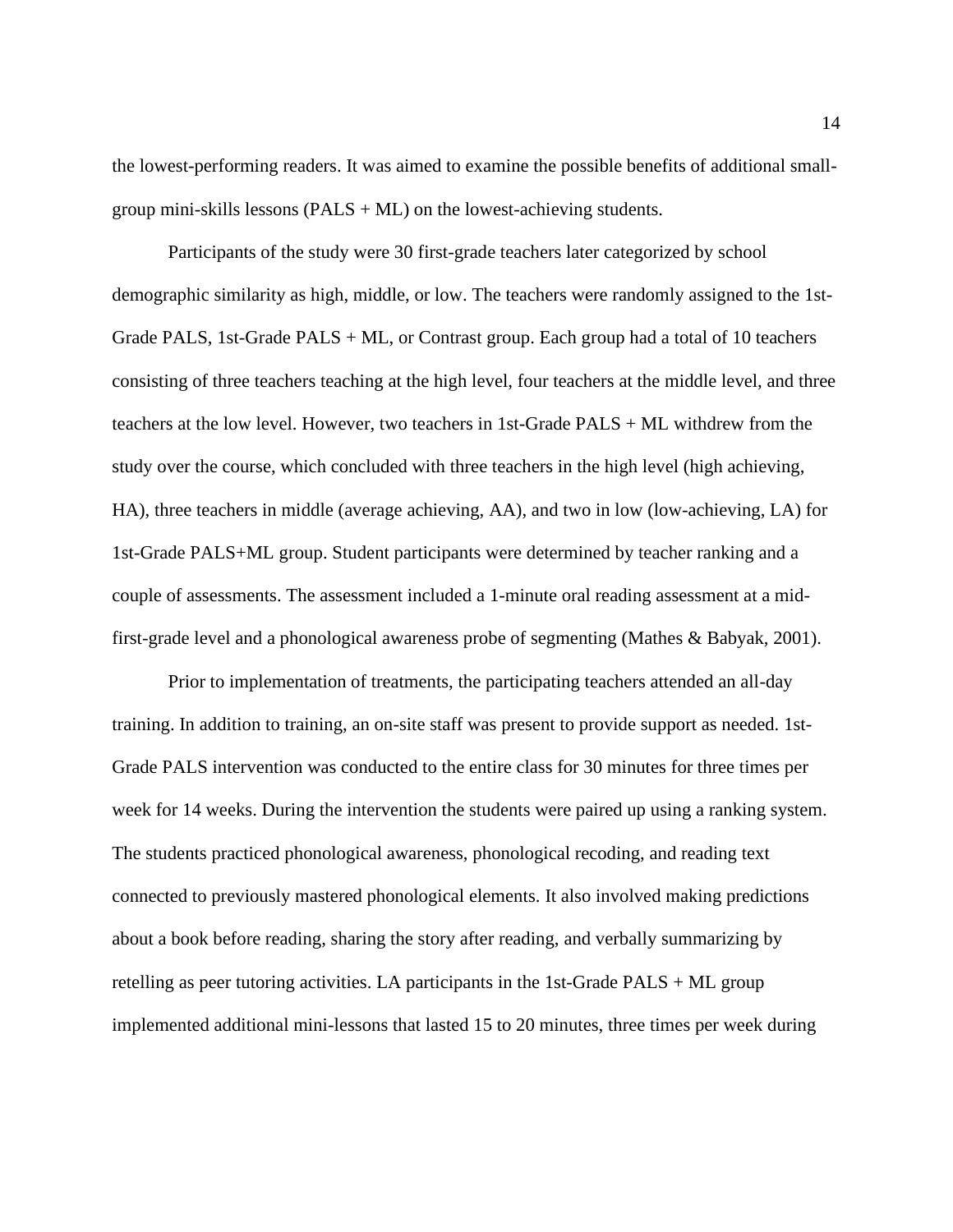the final 6 weeks of 1st-Grade PALS implementation. The mini-lessons mirrored the exact content of 1st-Grade PALS to provide supplemental instruction (Mathes & Babyak, 2001).

The Woodcock Reading Mastery Test-Revised (WRMT-R) was used to measure pre- and post-tests in reading achievement. The results revealed that participants in 1st-Grade PALS showed significant growth in reading performance. Data analysis specified statistically significant differences between groups for AA students on Words Attack, Word Identification (Word ID), and Passage Comprehension. Effect size data indicated that LA students in 1st-Grade PALS + ML benefited more compared to LA students in just 1st-Grade PALS on Word Identification and Word Attack subtests. Participant teachers and students positively responded to the effectiveness of 1st-Grade PALS. The responses included greater reading self-confidence in students, enhanced social skills, increase in student engagement, and professional development opportunity for teachers. Key success factors were high fidelity of implementation, increased student participation, and explicit instruction (Mathes & Babyak, 2001).

Fuchs et al. (2001a) conducted a study to examine the effectiveness of phonological awareness training with and without beginning decoding instruction and practice. The researchers acknowledged the importance of early intervention in foundational reading skills, such as phonological awareness in link to reading performance. The purpose of the study was to compare student reading performance after phonological awareness training and also the training with additional beginning decoding instruction in form of peer assisted learning.

The study consisted of two treatment groups and one control group. The first treatment group was phonological awareness training. "Ladders" was implemented as the phonological awareness program. The other treatment group was Ladders + PALS. This treatment involved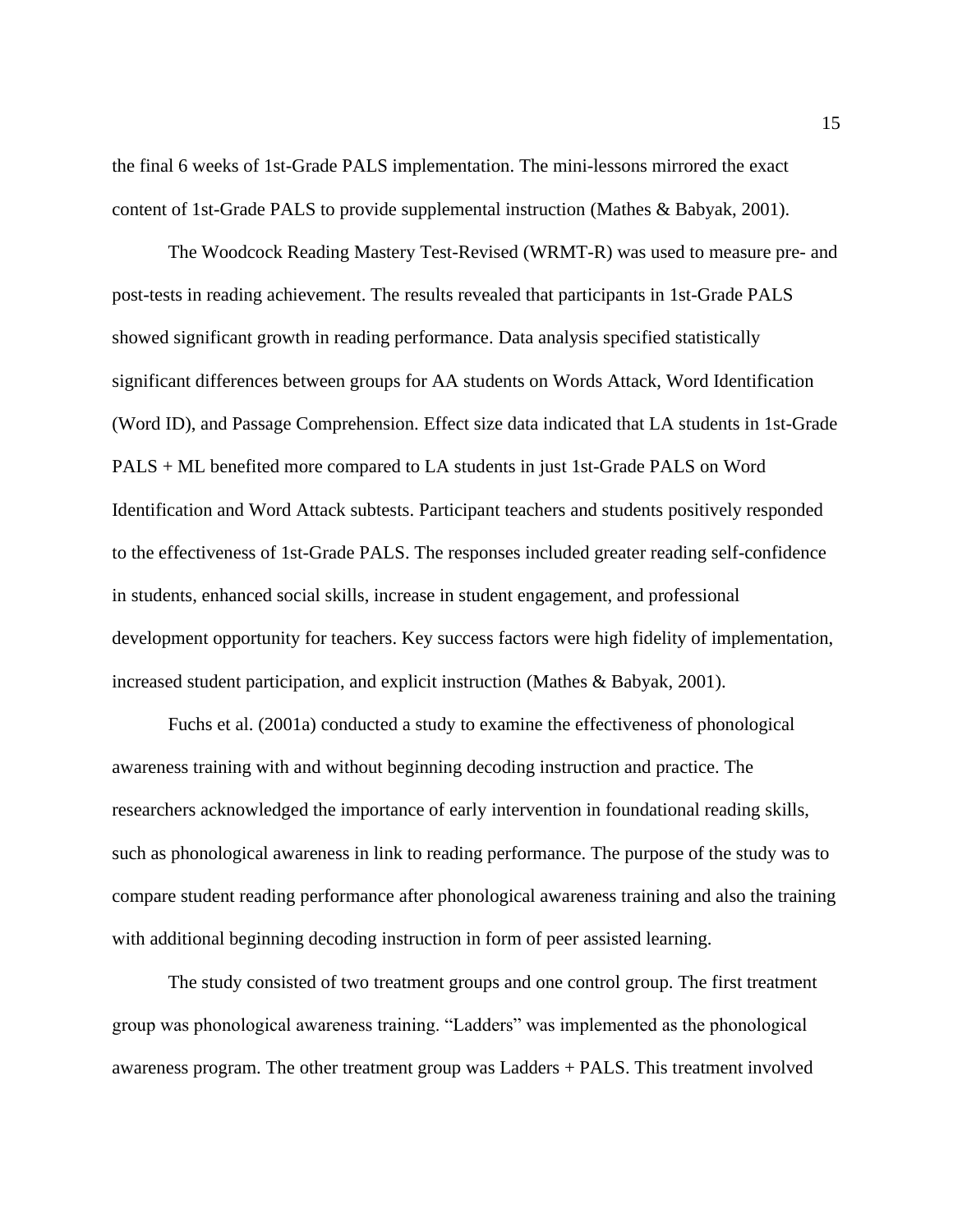students working in pairs assigned by their teacher. K-PALS was implemented as additional beginning decoding instruction and practice. The participants were 33 teachers from either Title I or non-Title I schools. The teachers were randomly assigned to three groups and conducted treatments for approximately 20 weeks. A Rapid Letter Naming (RLN) test and teacher judgment were used to select 404 participating students. The students were rated low achievers (LA), average achievers (AA), and high achievers (HA). Additionally, 25 students were identified as receiving special education. Phonological awareness and alphabetics constructed the measures in the result. Phonological awareness included segmenting and blending tasks. Alphabetics consisted of RLN, Rapid Letter Sound (RLS), Word ID subtest of Woodcock Reading Mastery Test-Revised, Form G (WRMT-R), Word Attack (WRMT-R), and Spelling subtest of the Wechsler Individual Achievement Test (WIAT) (Fuchs et al., 2001a).

In conclusion, at the end of kindergarten, the participants of the two treatment groups, Ladder and Ladder + PALS, outperformed those in the control group on the phonological awareness measures. Moreover, the Ladder + PALS group showed higher achievement on the alphabetics measure including reading and spelling. A post-treatment questionnaire was completed by the participating teachers. The responses indicated that PALS positively worked in increasing students' overall reading readiness and improving students' social skills. Contributing success factors are high fidelity, explicit instruction, increased student participation, and peermediated activity (Fuchs et al., 2001a).

Fuchs et al. (2002a) extended their research from Fuchs et al. (2001a). In this study, the researchers focused on 25 students with disabilities from the previous research. The studies were rooted in a finding that phonological awareness can be explicitly taught. The research was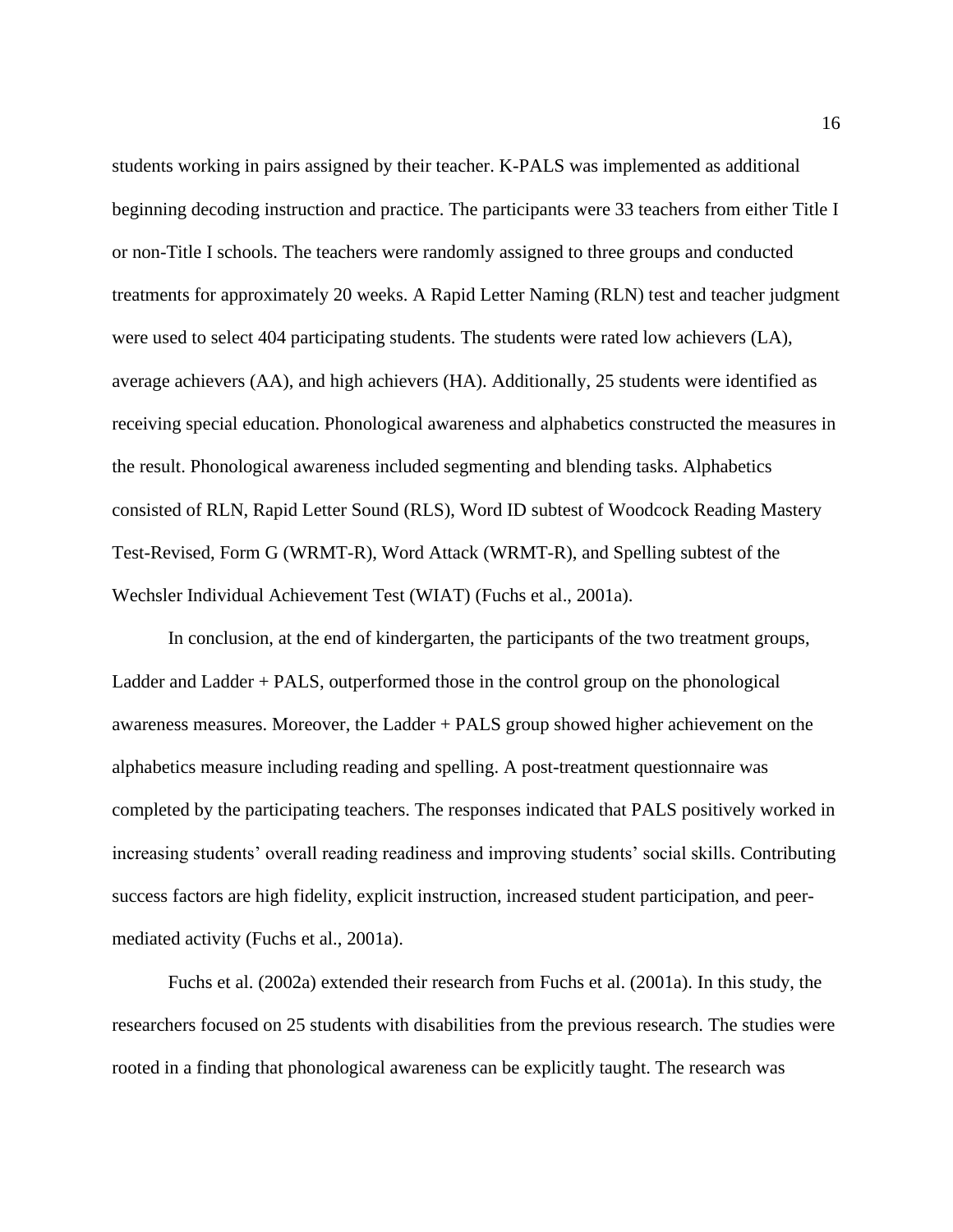grounded on the thought and also aimed at finding the effectiveness of supplemental peer tutoring in students' basic reading skills. The target population was students with disabilities in mainstream classrooms.

The study consisted of three groups: 1) phonological awareness training  $(PA)$ , 2)  $PA +$ PALS, and 3) control. Nineteen teachers out of 33 from Fuchs et al., (2001a) were selected as participants and 5, 5, and 9 were assigned to each group. Out of 404 students in the previous study, 25 students were identified as having an Individualized Education Program (IEP). The student participants were rated as LA, AA, and HA based on their RLN pretest (Fuchs et al., 2002a).

Results indicate that students with disabilities in PA + PALS outperformed those in the other two groups on Word Attack. Furthermore, PA + PALS students showed greater increase than PA students on RLS. When compared effect sizes on all measures, excluding RLN, PA + PALS and control groups had small to moderate differences and PA + PALS and PA groups had larger differences, all favoring PA + PALS group. The analysis of data corresponded with the prior research data. The data on individual students' pre-to-post-treatment showed that students with disabilities in the PA + PALS groups made strong growth on RLS, Segmenting, Word ID, and Word Attack. Findings suggested that more student engagement in PA + PALS treatment led to more growth in student reading readiness. High fidelity and increased student engagement contributed to success in student growth (Fuchs et al., 2002a).

Fuchs et al. (2002b) examined the social benefits of peer tutoring among students with LD in second- through sixth-grade classrooms. According to previous findings, students with LD show deficits in social skills and have a lower social standing than their peers. In general, peer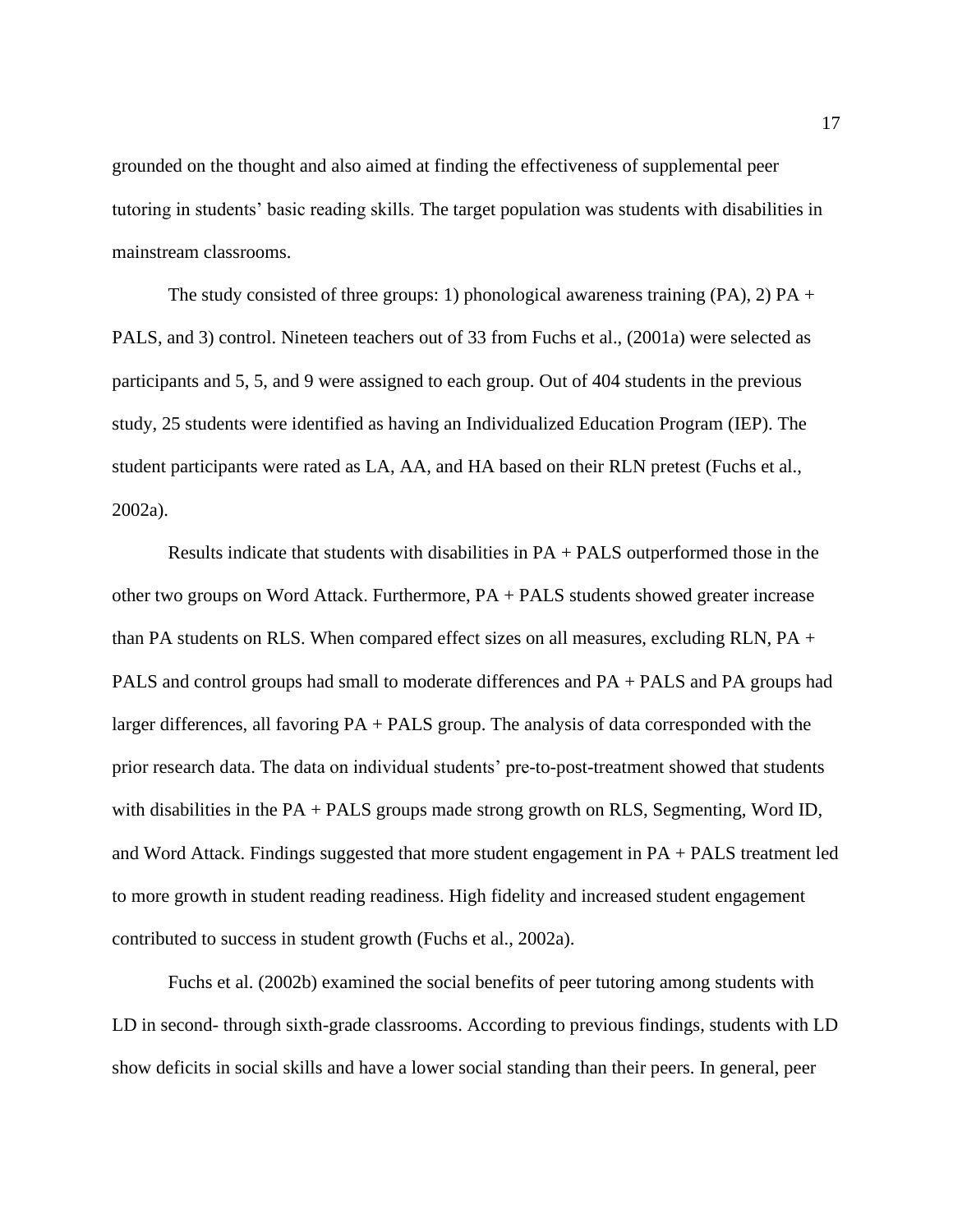tutoring would contribute as a solution to increase social interactions among students. The study measured the social benefits of peer tutoring on students with LD. The study aimed to collect and analyze sociometric data on social acceptance of students with LD participating in PALS and to explore PALS possible effects on social impacts of students without disabilities.

Participants of the study consisted of an elementary school population. A total of 39 teachers participated in the study and were randomly assigned to two study groups: teacher-led instruction with PALS (PALS), and teacher-led instruction without PALS (No-PALS). Specific student participants included one student from each performance level: 1) diagnosis of LD in accordance with state regulations, 2) low achieving student (LA), 3) average achieving student (AA), and 4) high achieving student. A total of 156 students were identified as participants strictly based on their academic performance. The PALS group engaged in four activities: Partner Reading, Paragraph Shrinking, Prediction Relay, and Story Mapping. No-PALS group continued with their usual reading instructions (Fuchs et al., 2002b).

How I Feel Toward Others (HIFTO) was administered 1 week after the PALS treatment session to measure the social acceptance and attitudes in the study. HIFTO is a group sociometric measure tool to assess social status and attitudes of students at the elementary level. The population of targeted students include students without disabilities, with LD, behavior disorders, and mild developmental disabilities in both mainstream and special education settings. When presented with the measurement tool, students have four options: 1) a question mark, 2) a smiling face, 3) straight-mouthed face, and 4) frowning face, to rate for every other child in the class to show how much she or he likes that child. A question mark (unknown) means that the rater does not know. A smiling face (smile) is for students that the rater likes. A straight-mouthed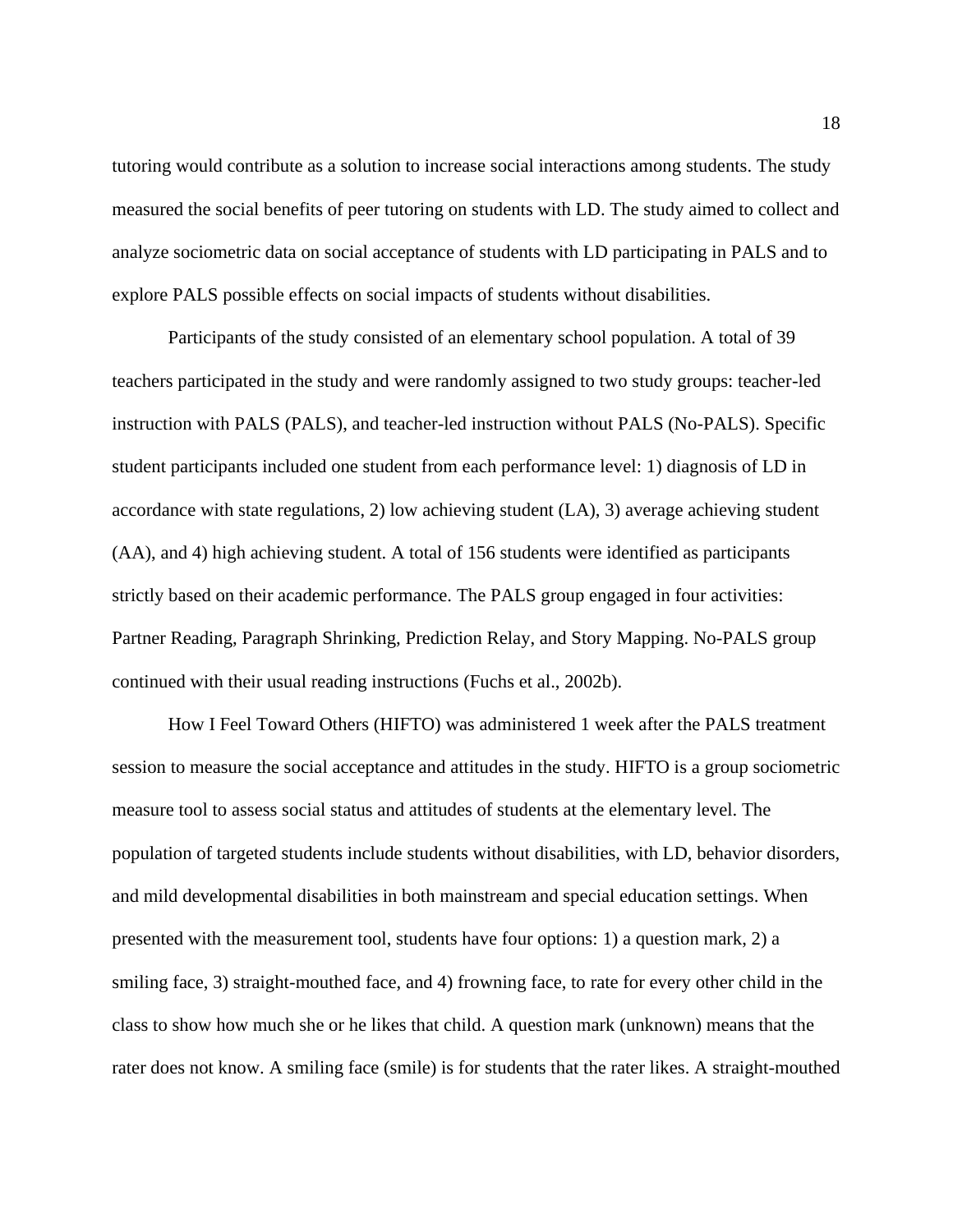(neutral) face is marked when feeling indifferent. Finally, a frowning face (frown) is chosen for those the rater dislikes. The four "received" ratings from other students mean a student's social acceptance. On the other hand, the four "assigned" ratings reflect the rater's attitude (Fuchs et al., 2002b).

Results indicated that students with LD who routinely participate in peer-mediated learning are more socially accepted in comparison to those in no-PALS environment. Students with LD in PALS classes had higher social acceptance than those in contrast classes. Furthermore, the students with LD in PALS classrooms received positive social preference ratings equal to LA, AA, and HA students' ratings. By contrast, students with LD in no-PALS classrooms showed statistically significantly negative social acceptance than all students without disabilities. Success factors reported in the study were high fidelity, increased student participation, peer-mediated activity, and contingency management (Fuchs et al., 2002b).

Mathes, Torgesen, Clancy-Menchetti, and Santi (2003) examined the effectiveness of teacher-directed instruction and peer-assisted instruction in comparison. The study aimed to figure out how to best assist teachers in providing beginning reading instruction. Additionally, the researchers emphasized the diversity of student population and the need for instructional strategies that meet the needs of students who struggle in reading. The study aimed to identify effective instructional delivery methods for accelerating low-achieving students' growth in reading.

A total of 22 first-grade teachers participated in the study. Seven teachers conducted firstgrade PALS, seven conducted Teacher-Directed Instruction (TDI), and eight were in the contrast group offering traditional instruction. A total of 89 students participated in the study. The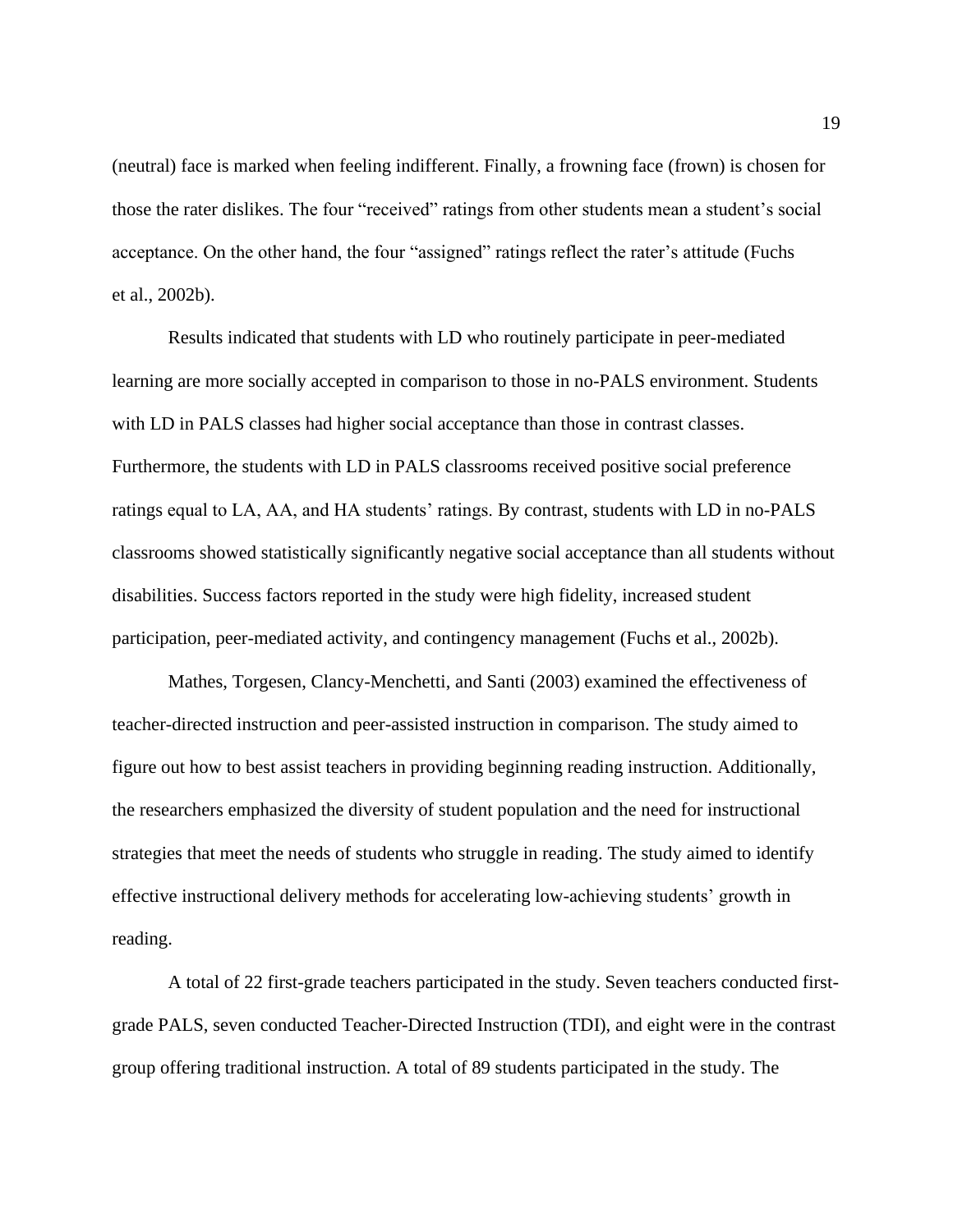researchers administered 1-minute oral reading fluency and a phoneme segmenting fluency task in screening. Pre- and post-test reading performance was measured using the Woodcock Reading Mastery Test-Revised (WRMT-R), the Test of Word Reading Efficiency (TOWRE), and the Comprehensive Test of Phonological Processes (CTOPP). Additionally, the researchers collected CPM data on oral reading fluency and phoneme segmenting fluency every other week. The teachers were assigned to three different groups to work with their students (Mathes et al., 2003).

First, the PALS condition group replaced part of independent work time or silent reading time with the PALS activity. The treatment was administered in three 35-minute sessions each week for 16 weeks. The students were able to earn points on a shared score card as a reinforcement. Second, small group TDI was administered three times per week for 30 minutes each session. The teachers were encouraged to provide scaffolding according to the immediate needs of their students. The content of lessons exactly corresponded with the first-grade PALS group. Third, the contrast group was left to continue their typical instruction. Input from the researchers was only during continuous progress monitoring (CPM) (Mathes et al., 2003).

Analysis of the data showed that both first-grade PALS and TDI accelerated low achieving students' reading performance compared to typical instruction. First-grade PALS was evaluated to increase in the number of reading materials covered for the year. Three more factors attributed to the success of PALS: 1) accumulative practice and gradual increase in level to help even low-achieving readers to learn and apply the alphabetic principle, 2) the echo-reading during story sharing guided more fluent reading of meaningful connected text, and 3) materials and routines were in a teacher-friendly format for easy implementation. The results imply that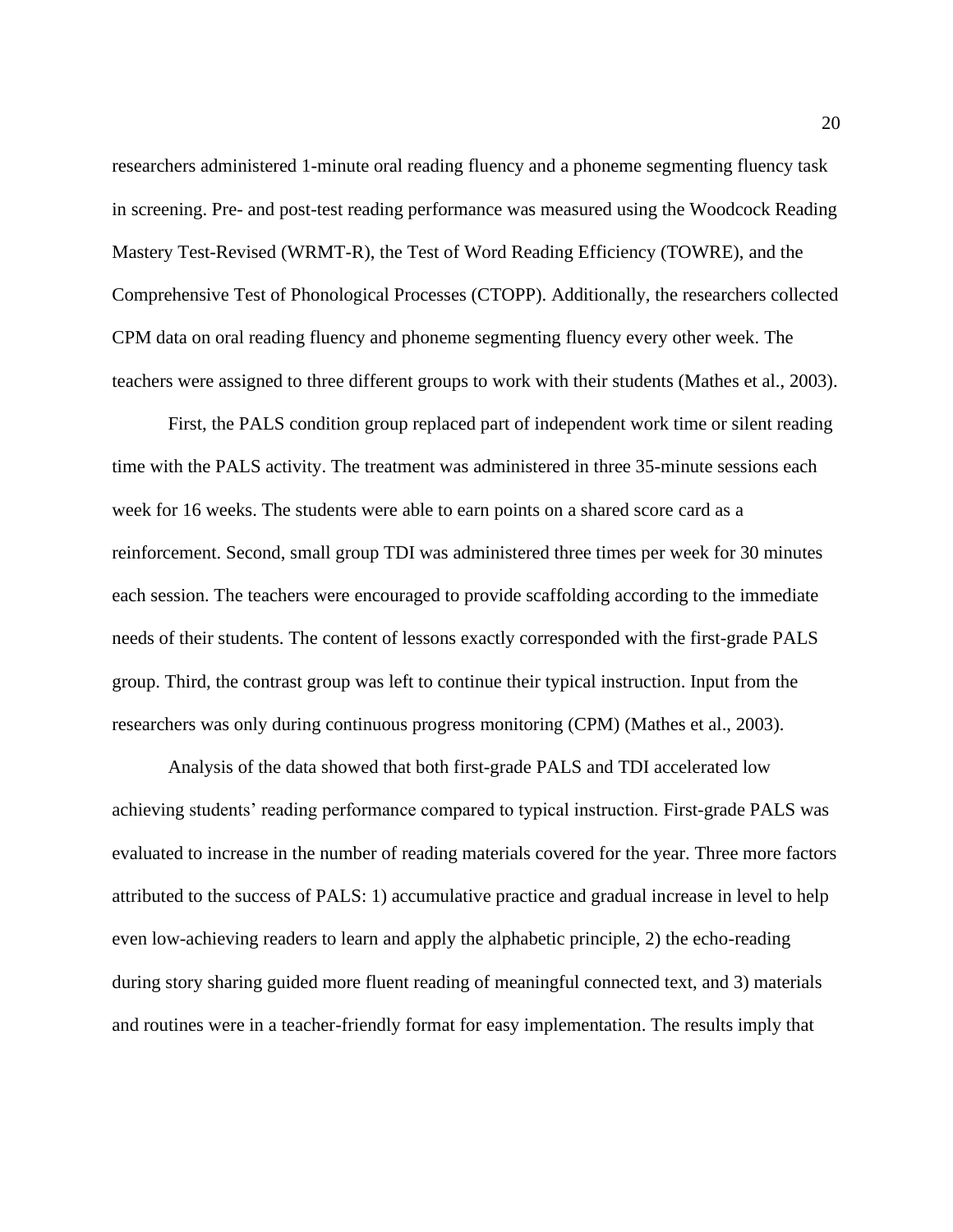high fidelity of implementation, explicit instruction, peer-mediated activity, and student participation were key factors in PALS (Mathes et al., 2003).

Sáenz et al. (2005) focused on the effect of PALS on the reading performance of English language learners (ELLs) with learning disabilities (LD). Based on the effectiveness of PALS for native English-speaking students with LD, the researchers examined the impact on Spanishspeaking students with LD. The study also examined the subsidiary benefits of PALS for ELLs in range of low-, average-, and high-achievement levels.

Teacher participants were 12 general education educators. They were randomly divided into half and were assigned to the PALS or the contrast group. A total of 132 Spanish-speaking students participated; however, outcome data were collected on 11 students from each class. The 11 students consisted of two students with LD, three low-achieving (LA) students, three averageachieving students (AA), and three high-achieving (HA) students (Sáenz et al., 2005).

PALS condition was provided with teacher and student training, training materials, classroom materials, and reading activities. The treatment was administered in 35-minute sessions three times per week for 15 weeks. The contrast condition group continued with their typical reading instruction. The researchers collected the teachers' lesson plans to evaluate for information regarding: 1) percentage of one-to-one, small group, whole-class activities per week, and 2) percentage of instructional delivery methods of activities either by the teacher or peers. Students' reading performance was measured by the Comprehensive Reading Assessment Battery (CRAB). The assessment tool generates scores in three categories: 1) number of words read correctly, 2) number of comprehension questions answered correctly, and 3) maze choices correct. On the last week of PALS treatment, teachers and students completed questionnaires.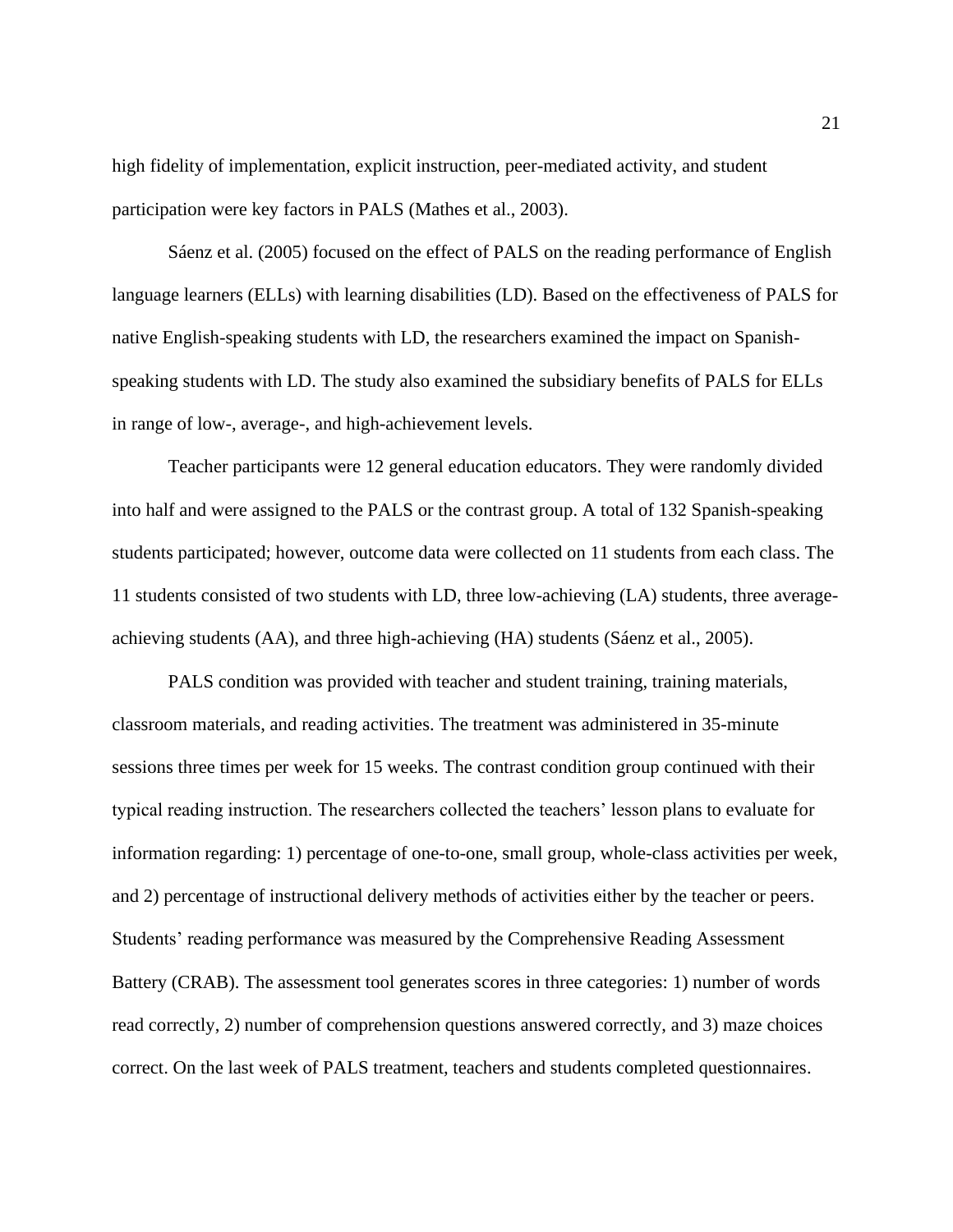The questionnaires sought teachers' perspectives on the academic and social benefits of PALS for the student population in the study (Sáenz et al., 2005).

To begin with data from lesson plan evaluation, PALS condition (26%) showed twice as much of one-to-one instructional percentage than that of the contrast group (13%). The contrast group had more teacher-led instruction with 94% and PALS with 78%. The percentage of peermediated instruction showed a distinct difference of 22% in the PALS group and 6% in the contrast group. The main effect of treatment in the correct number of comprehension questions was statistically significant. Based on the results, PALS improved the reading comprehension of ELL students with and without LD. Important factors such as high fidelity, contingency management, increased student engagement, and level of teacher support have contributed to the increase in student performance (Sáenz et al., 2005).

Calhoon, Al Otaiba, Cihak, King, and Avolos (2007) conducted a study to examine the effect of PALS on reading achievement of first-grade ELLs. The students were enrolled in a twoway bilingual immersion (TWBI) program, known as dual language program. The program is designed to integrate ELLs and English Proficient (EP) students in content and literacy instruction in both languages. The study aimed to investigate: 1) the effects of PALS conducted within a TWBI program on reading fluency, 2) the difference in response of ELL and EP students, and 3) teacher and student perceptions about the effectiveness of the PALS program within TWBI classrooms.

A total of 76 students participated in the study; 43 students in PALS and 33 in the contrast group. A chi-square test of independence revealed that the contrast group had a significantly higher number of students in special education. Additionally, PALS condition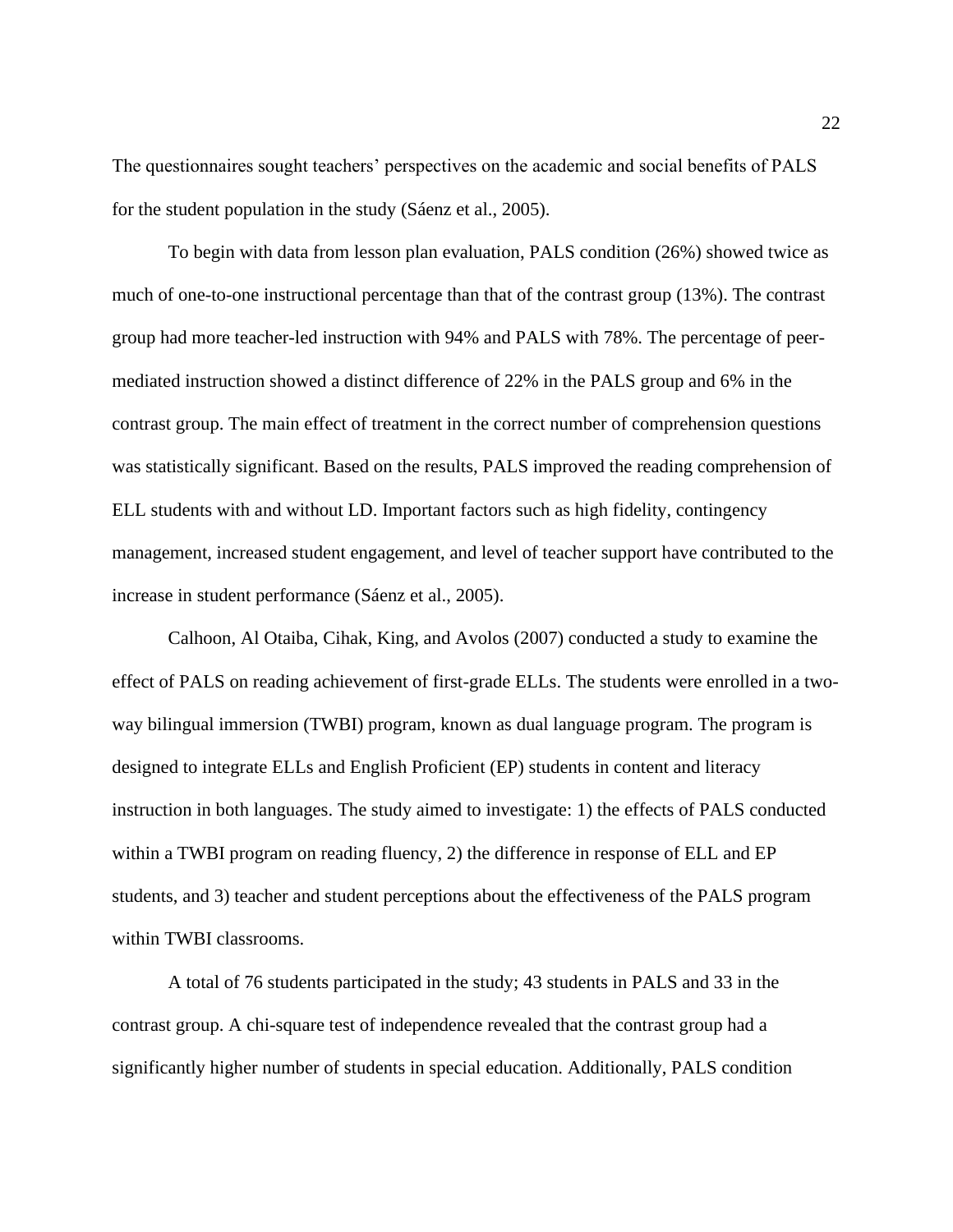consisted of more female ELL students. Six teachers participated in the study, all who utilized 50/50 TWBI instruction which is providing approximately equal amounts of English and Spanish instruction. The teachers were randomly assigned to either PALS or the contrast group (Calhoon et al., 2007).

The PALS treatment group followed a three-step routine: 1) teacher-directed lesson of the code-focused activities of the day, 2) students practice on the skill under the teacher's supervision, and 3) moving on to Story Sharing, a partner reading activity. The contrast group implemented a wide range of instructional strategies. Due to the nature of the TWBI program, lessons were split equally into English and Spanish. Dynamic Indicators of Early Literacy Skills (DIBELS) measures were used to monitor student performance including subtests: 1) Letter Naming Fluency (LNF), 2) Phoneme Segmentation Fluency (PSF), 3) Nonsense Word Fluency (NWF), and 4) Oral Reading Fluency (ORF). Moreover, questionnaires were used to determine teacher and student perceptions on PALS (Calhoon et al., 2007).

Overall, PALS students showed significantly greater growth compared to contrast students in TWBI program. Teacher and student questionnaires revealed that both groups overall had positive experience in PALS. The treatment increased reading fluency, segmentation skills, and sounding-out skills, which was a strong factor in improving reading performance. The students were actively engaged in their own learning and enjoyed working with a partner as well (Calhoon et al., 2007).

The effect of PALS on overall reading achievement was conducted by a repeatedmeasures ANOVA. A significant Time (fall, winter, spring) x Condition (PALS vs. contrast) interaction effect favored PALS on ORF. PALS condition showed moderate effect sizes for PSF,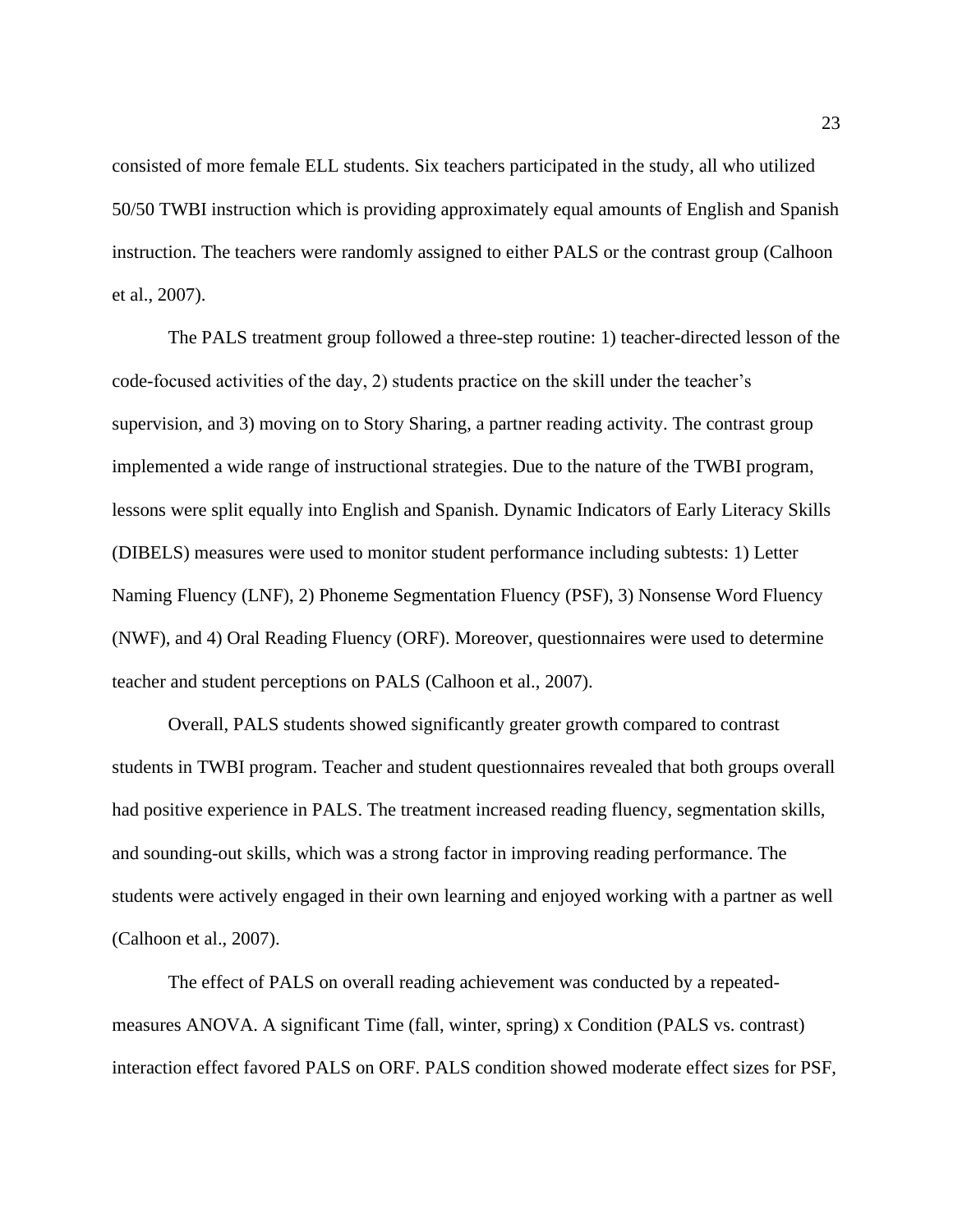NWF, ORF, and LNF. The next analysis shows different responses to PALS treatment for ELL and for EP students. The response to treatment for ELL students only was conducted by repeated-measures ANOVAs. A significant Time x Condition interaction effect favoring PALS treatment was demonstrated for LNF and NWF. Large effect sizes showed for ELLs in PALS condition for NWF and LNF. ORF and PSF, respectively, showed moderate and small effect sizes. Again, repeated-measures ANOVAs were conducted to analyze response to treatment for EP students. A significant Time x Condition interaction effect favored PALS students for PSF. Large and moderate effect sizes favored EP students in PALS treatment for all measures. Two contributing factors for student success of PALS are increased student participation and explicit instruction (Calhoon et al., 2007).

McMaster et al. (2008) examined the effectiveness of K-PALS as a Tier 1 approach for ELLs beginning to read. Additionally, the study compared outcomes of ELLs in PALS and control groups. The researchers claimed that K-PALS may be effective due to explicit instructions in phonemic awareness, letter-sound, and decoding and interactive teaching and high levels of student engagement. K-PALS also allows frequent opportunities for accurate responses with peer mediated learning.

The study included 60 kindergarten ELL students. An equal number of 20 students were respectively assigned to one of the following groups: 1) K-PALS ELs, 2) Control ELs, and 3) K-PALS non-ELs. A total of 23 teachers participated in the study as either K-PALS with high fidelity of 90% or Control group. Pre- and post-test measures included phonemic awareness, alphabetic (Rapid Letter Naming; RLN), letter-sound identification (Rapid Letter Sound; RLS),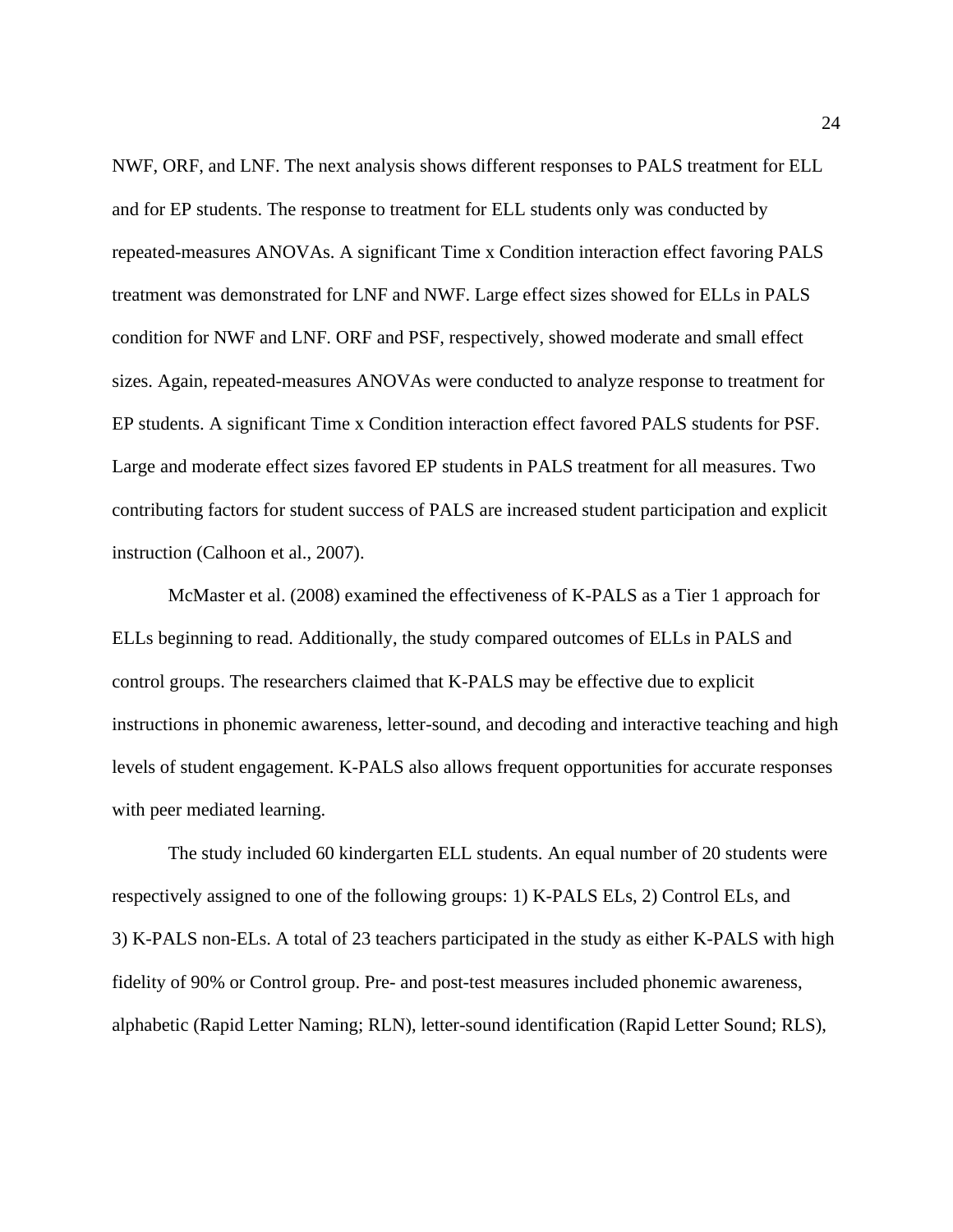Word Identification (Word ID), The Wechsler Individual Achievement Test (WIAT), and oral reading (Flesch-Kincaid readability grade level of 0.0) (McMaster et al., 2008).

The study was conducted to investigate the effectiveness of K-PALS for beginning EL readers. The analysis of data was conducted through ANCOVAs. According to the result, ELs in K-PALS group performed better than Control ELs on Segmentation, Blending, and RLS. The comparison on effectiveness of K-PALs on ELs versus non-ELs showed no reliable differences between the two groups. The result showed that implementing K-PALS as "Tier 1" instruction can benefit beginning EL readers who struggle. Key success factors of PALS identified in the study are high fidelity of implementation, explicit instruction, and increased student participation (McMaster et al., 2008).

Stein et al. (2008) mentioned that with No Child Left Behind (NCLB), teachers were held accountable for student performance. This led to increased demand for research-based practices. The team conducted a study on K-PALS to examine the effects of on-site technical assistance, teachers' fidelity of implementation, and their perceptions of school climate on student performance. The study aimed to investigate whether different levels of teacher support influences implementation and reading performance.

The study examined groups of four different levels of technical assistance in implementation of K-PALS as following: 1) control group, 2) workshop group, 3) booster group, and 4) helper group. The control group received no training and did not implement K-PALS treatment. Teachers in the workshop group attended a 1-day workshop prior to implementation. The booster group provided teachers with the 1-day workshop as well as two more follow-up sessions. Lastly, in the helper group, teachers received the initial workshop, two booster sessions,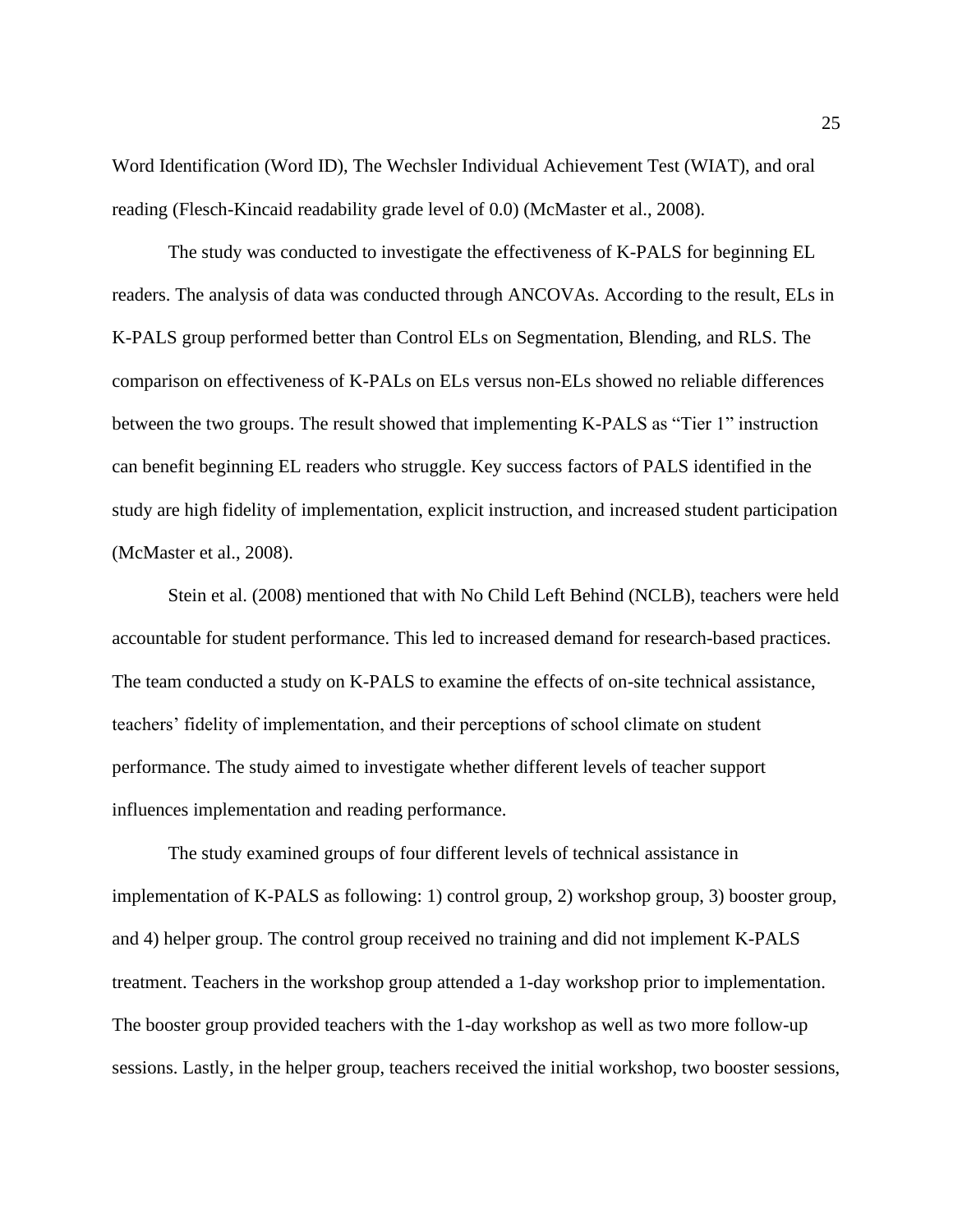and a trained assistant provided weekly assistance. Data collection were based on RLS as an appropriate indirect assessment tool of K-PALS implementation. RLS measures letter-sound correspondence which is an essential part of the K-PALS curriculum (Stein et al., 2008).

As a result, the effects of the three levels of teacher support K-PALS treatment conditions were shown using multilevel regression model. All the treatment group have higher predicted average RLS gains in comparison to the control group. Initially, the team hypothesized that the increase of teacher support would positively affect student performance. However, based on coefficients and standard errors, the average booster group student showed the most gain in their RLS score. In part, this may be due to the inconsistent quality of assistance provided in the helper group. Three contributing success factors identified in the study are high fidelity, explicit instruction, and level of teacher support (Stein et al., 2008).

Rafdal et al. (2011) investigated the types of necessary professional development and support to ensure fidelity of K-PALS implementation and improved student reading outcomes. This research was extended from a large-scale study of the effectiveness of K-PALS for students with disabilities. They emphasized the importance of early identification and intervention in student success. Moreover, they mentioned a connection between reading problems and overall learning difficulties experienced by students. As an evidence-based classroom instruction (Tier 1 instruction), K-PALS has shown to be inclusive in the general education classroom with substantial positive impact on the beginning reading skill. Pre-treatment and post-treatment measurements were administered in three broad categories of beginning reading skills: 1) phonemic awareness, 2) alphabetic principle, and 3) oral reading.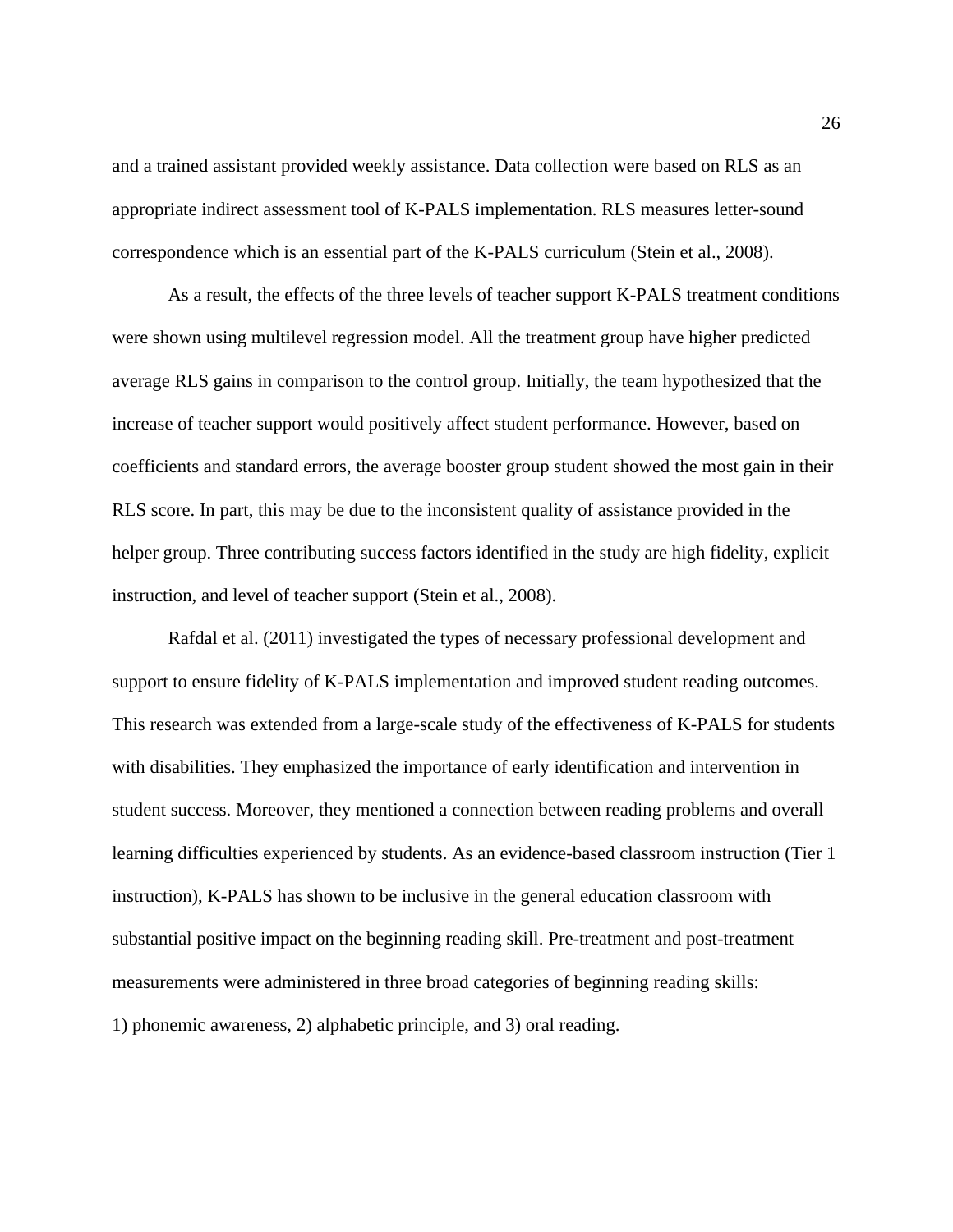The participants of 89 kindergarten students with individualized education programs (IEP) were selected. Most of the students had speech or language disorders and the rest were identified with learning disabilities (LD), emotional and behavioral disorders (EBD), developmental cognitive delay (DCD), or attention deficit hyperactivity disorders (ADHD). The students were randomly assigned to three groups: 1) control  $(n = 21)$ , 2) K-PALS Level 1 (teachers received 1-day workshop;  $n = 34$ ), and 3) K-PALS Level 2 (teachers received workshop plus booster sessions;  $n = 34$ ). The control group continued with their regular reading instruction in either whole class or small group format. Both K-PALS Level 1 and 2 groups received a 1-day workshop including the purpose and background of the strategy and detailed descriptions and demonstrations of the K-PALS activities. K-PALS Level 2 group attended additional three 1-hour-long booster sessions. The sessions focused on procedural questions, classroom management, student motivation, and discussion of support for students who struggle during K-PALS (Rafdal et al., 2011).

The researchers analyzed data to find results of the effectiveness of K-PALS in beginning reading outcomes for students with IEPs and the impact of the level of support given to the teachers who implement K-PALS measured by reading outcomes for students with IEP. The results indicated that students with disabilities in K-PALS groups reliably outperformed controls in areas of initial alphabetic principle and decoding skills such as Word Attack, Spelling, and Oral Reading. Additionally, there was no significant difference between K-PALS Level 1 and Level 2. Success factors of PALS mentioned in the study are high fidelity, level of teacher support, and increased student engagement (Rafdal et al., 2011).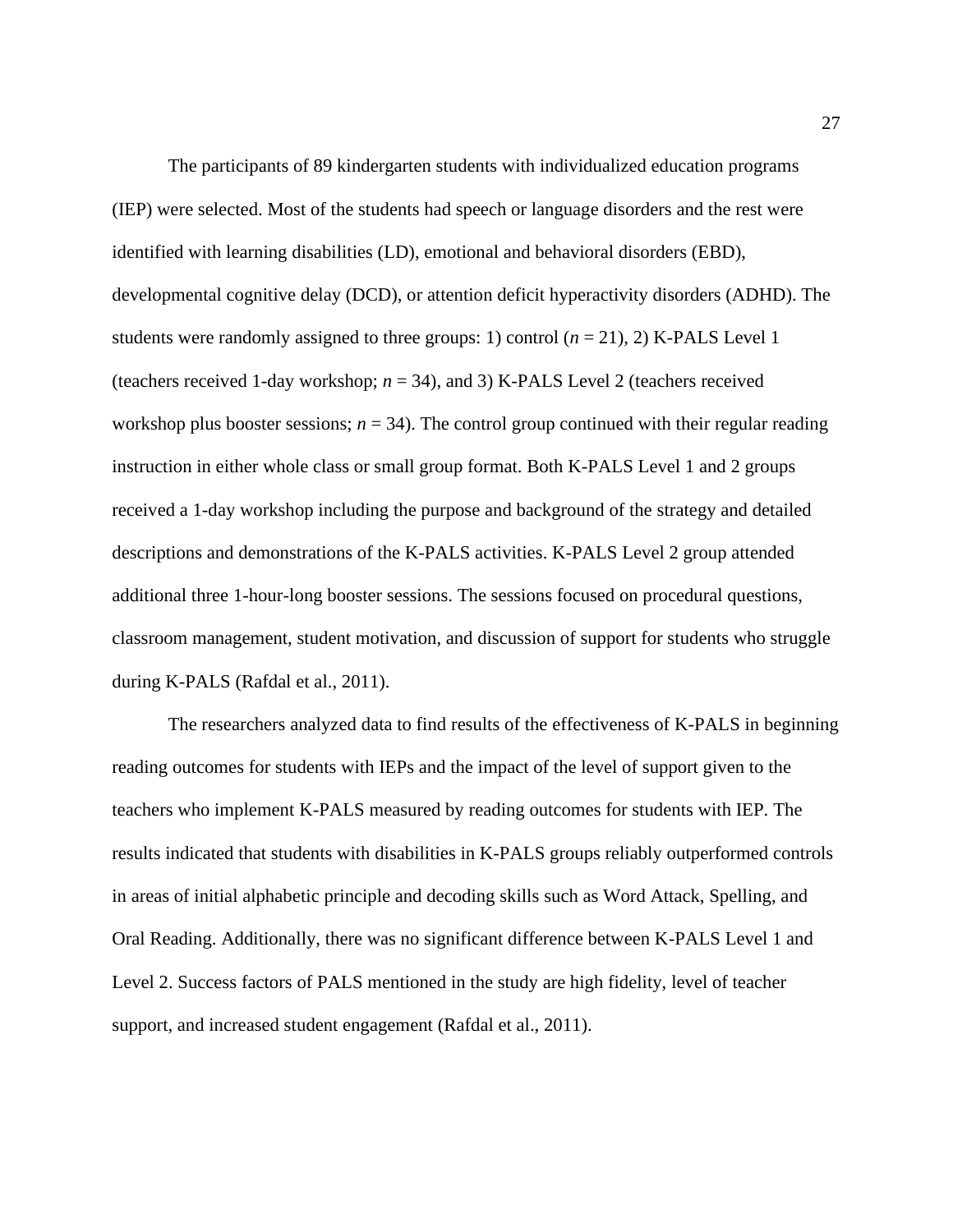### **Table 1**

*Summary of Chapter 2 Findings*

| Author(s)                                                                    | <b>Study Design</b> | Participants                                                                                                                                                                                                                                        | Procedure                                                                                                                                                                                                                                                                                       | Findings                                                                                                                                                                                                       |
|------------------------------------------------------------------------------|---------------------|-----------------------------------------------------------------------------------------------------------------------------------------------------------------------------------------------------------------------------------------------------|-------------------------------------------------------------------------------------------------------------------------------------------------------------------------------------------------------------------------------------------------------------------------------------------------|----------------------------------------------------------------------------------------------------------------------------------------------------------------------------------------------------------------|
| Falk & Wehby<br>(2001)                                                       | Quantitative        | The participants<br>were six<br>kindergarten<br>students placed in<br>self-contained EBD<br>classroom.                                                                                                                                              | The pre-baseline<br>phase consisted of<br>teacher-led sound<br>play activities.<br>Then, baseline<br>phase included<br>teacher-directed<br>decoding lessons.<br>Finally, K-PALS<br>intervention was<br>conducted for 11<br>weeks with the<br>entire class.                                      | Analysis of data<br>showed that the<br>K-PALS program<br>increased beginning<br>reading skills of<br>each of the<br>participants.                                                                              |
| Mathes & Babyak<br>(2001)                                                    | Quantitative        | The participants<br>were 30 first-grade<br>teachers assigned<br>into three groups of<br>ten. Also, 130<br>students were<br>assigned into each<br>of the group. The<br>groups were First-<br>Grade PALS, First-<br>Grade PALS + ML,<br>and contrast. | Pre- and post-test<br>measured the<br>participants' reading<br>performance using<br>WRMT-R. The<br>model of<br>curriculum-based<br>measurement was<br>used for progress<br>monitoring. Skills<br>such as oral reading<br>fluency and<br>phonological<br>awareness were<br>monitored.            | Results indicate<br>increase in reading<br>performance of<br>students who<br>received First-Grade<br>PALS treatment.<br>Additionally, results<br>suggest that mini-<br>lessons were<br>somewhat<br>beneficial. |
| Fuchs, Fuchs,<br>Thompson, Otaiba,<br>Yen, Yang, Braun,<br>& O'Connor (2001) | Quantitative        | The participants<br>were 33 teachers in<br>either Title I or non-<br>Title I schools.<br>Also, 404<br>kindergarten<br>students were<br>selected including<br>25 students with<br>IEP.                                                               | The teachers were<br>randomly assigned<br>into three groups:<br>control, PA<br>program, and PA<br>program + PALS.<br>The treatment was<br>conducted for about<br>20 weeks. Pre- and<br>post-test measures<br>were RLN, RLS,<br>Segmentation,<br>Blending, subtests<br>from WRMT-R, and<br>WIAT. | Results indicated<br>that the two<br>treatment groups<br>outperformed<br>controls. PA<br>$program + PALS$<br>showed the highest<br>achievement on<br>reading and spelling<br>tasks.                            |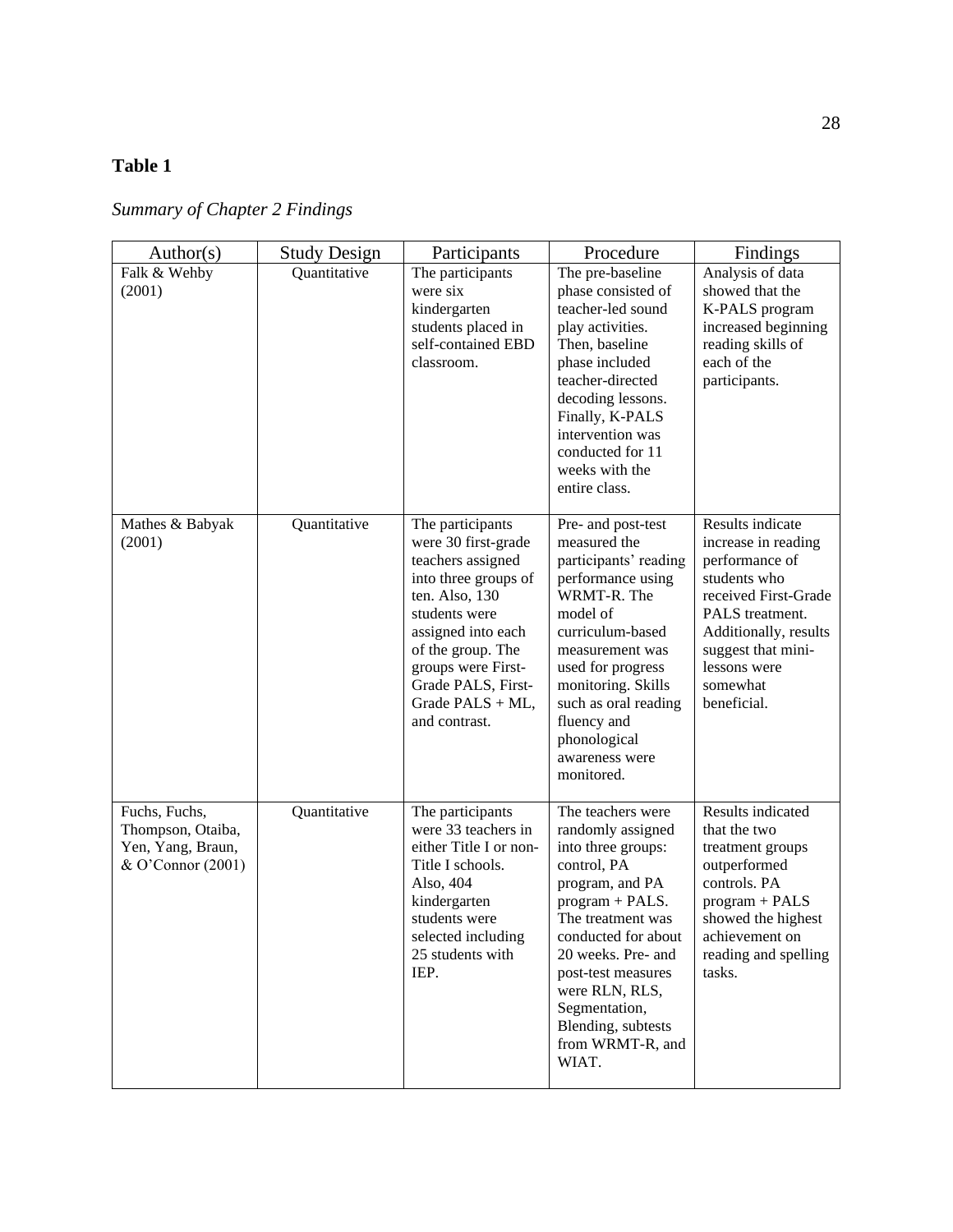### **Table 1 (continued)**

| Author(s)                                                                    | <b>Study Design</b> | Participants                                                                                                                                                                                                              | Procedure                                                                                                                                                                                                                                                                                                                                                                                 | Findings                                                                                                                                                                                                                                                                                                   |
|------------------------------------------------------------------------------|---------------------|---------------------------------------------------------------------------------------------------------------------------------------------------------------------------------------------------------------------------|-------------------------------------------------------------------------------------------------------------------------------------------------------------------------------------------------------------------------------------------------------------------------------------------------------------------------------------------------------------------------------------------|------------------------------------------------------------------------------------------------------------------------------------------------------------------------------------------------------------------------------------------------------------------------------------------------------------|
| Fuchs, Fuchs,<br>Thompson, Otaiba,<br>Yen, Yang, Braun,<br>& O'Connor (2002) | Quantitative        | Nineteen<br>kindergarten<br>teachers were<br>randomly assigned<br>into three groups,<br>PA + PALS, PA,<br>and control groups,<br>respectively.<br>Twenty-five<br>children with IEP<br>were assigned into<br>three groups. | Ten teachers in PA<br>+ PALS and PA<br>groups conducted<br>the treatments for<br>approximately 20<br>weeks. Pre- and<br>post-treatment data<br>were collected in<br>RLN, RLS,<br>Segmentation,<br>Word Attack, Word<br>ID, Blending, and<br>Spelling.                                                                                                                                     | Results show that<br>the students with<br>disabilities in $PA +$<br>PALS group<br>performed superior<br>to the other two<br>groups. The<br>contributing factors<br>were<br>implementation in<br>an organized matter<br>and increased<br>student engagement<br>through peer-<br>mediation.                  |
| Fuchs, Fuchs,<br>Mathes, & Martinez<br>(2002)                                | Qualitative         | The participants<br>were 39 teachers<br>having at least<br>students with LD in<br>each classroom.<br>Each teacher<br>identified four<br>students with LD, of<br>LA, AA, and HA.                                           | The PALS group<br>received distinct<br>mix of reading<br>activities, Partner<br>Reading, Prediction<br>Relay with<br>Paragraph<br>Shrinking, and<br>Story Mapping.<br>Whereas the<br>contrast group<br>continued with their<br>typical instructional<br>method during<br>reading. HIFTO was<br>used to measure the<br>social status and<br>attitudes of the<br>participating<br>students. | Results indicated<br>that students with<br>LD in PALS classes<br>had higher social<br>acceptance than<br>those in the contrast<br>classes.<br>Furthermore, the<br>students with LD in<br>PALS classes<br>received positive<br>social preference<br>rating equal to LA,<br>AA, and HA<br>students' ratings. |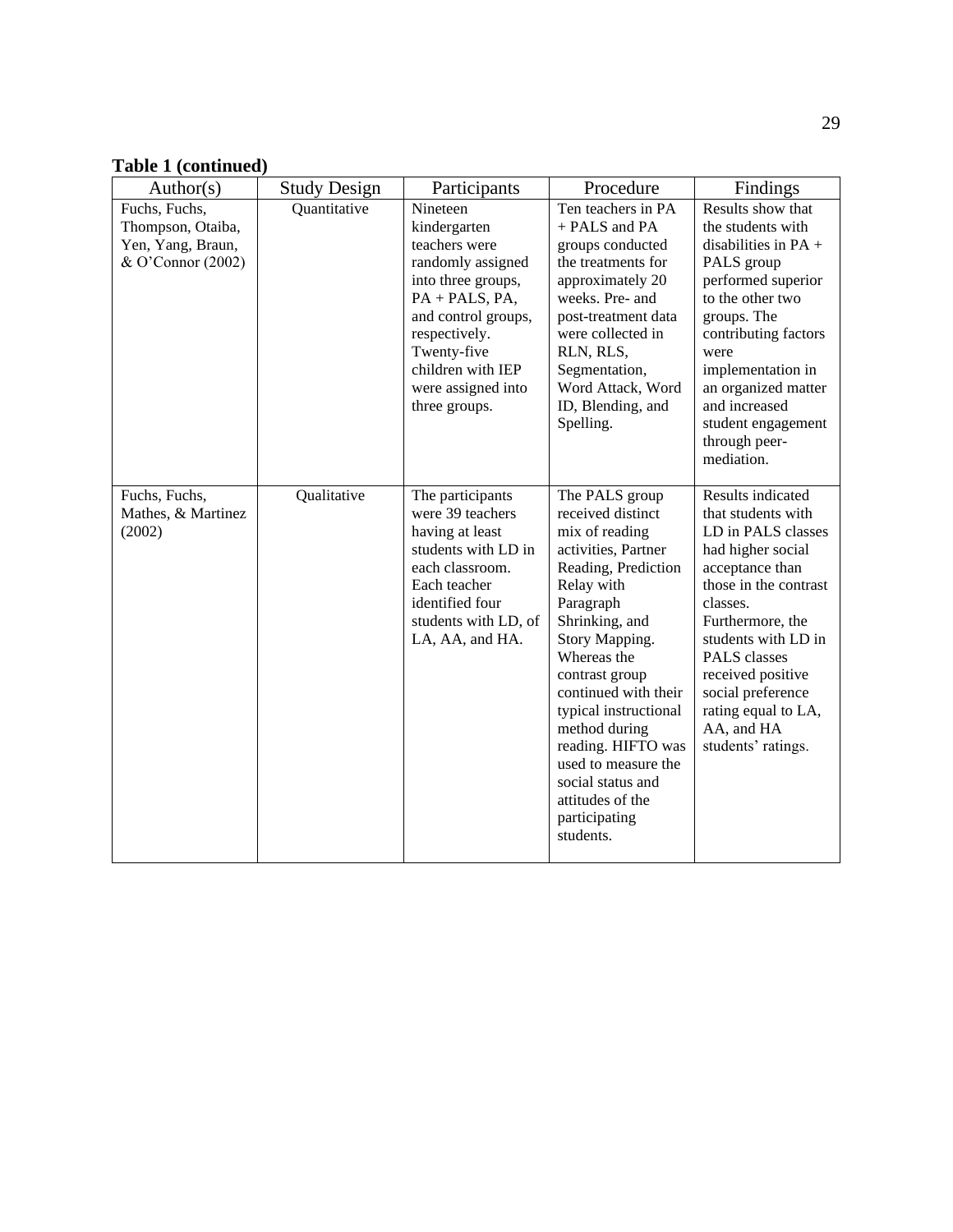### **Table 1 (continued)**

| Author(s)                                                                                 | <b>Study Design</b> | Participants                                                                                                                                                                                                                            | Procedure                                                                                                                                                                                                                                                                                                                                                                  | Findings                                                                                                                                                                                                                                                      |
|-------------------------------------------------------------------------------------------|---------------------|-----------------------------------------------------------------------------------------------------------------------------------------------------------------------------------------------------------------------------------------|----------------------------------------------------------------------------------------------------------------------------------------------------------------------------------------------------------------------------------------------------------------------------------------------------------------------------------------------------------------------------|---------------------------------------------------------------------------------------------------------------------------------------------------------------------------------------------------------------------------------------------------------------|
| Mathes, Torgesesn,<br>Clancy-Menchetti,<br>Santi, Nicholas,<br>Robinson, & Grek<br>(2003) | Quantitative        | The participants<br>were 22 first-grade<br>teachers and 89<br>students from<br>diverse<br>backgrounds.                                                                                                                                  | Students through<br>screening of their<br>reading<br>performance were<br>assigned to three<br>separate PALS,<br>small group TDI,<br>and control. All<br>groups utilized<br>parallel materials<br>and parallel routines<br>for 16 weeks. Pre-<br>and posttest<br>achievement was<br>measured using<br>WRMT-R,<br>TOWRE, and<br>CTOPP as well as<br>CPM every other<br>week. | Results suggested<br>that both PALS and<br>small group TDI<br>enhanced reading<br>performance of low<br>achievers. PALS<br>provided high<br>academic<br>engagement that<br>linked to positive<br>academic outcomes.                                           |
| Sáenz, Fuchs, &<br>Fuchs (2005)                                                           | Quantitative        | The participants<br>were 132 native<br>Spanish-speaking<br>students identified<br>as ELL in grades 3<br>to 6. Twelve general<br>education teachers<br>in transitional<br>bilingual education<br>classrooms from<br>one school district. | Participating<br>teachers were<br>randomly assigned<br>to either PALS or<br>the contrast.<br>Pre- and post-test<br>was conducted<br>using The<br>Comprehensive<br>Reading<br><b>Assessment Battery</b><br>(CRAB). along with<br>teacher and student<br>questionnaires.                                                                                                     | Growth of students<br>in PALS condition<br>surpassed the<br>contrast group in<br>reading<br>comprehension<br>regardless of<br>student type. The<br>result revealed key<br>success factors as<br>point award system<br>and use of social<br>skills in reading. |
| Calhoon, Al Otaiba,<br>Cihak, King, &<br>Avalos (2007)                                    | Quantitative        | The participants<br>consisted 76 first-<br>grade students in<br>TWBI program.                                                                                                                                                           | The classrooms<br>were randomly<br>assigned to PALS<br>and contrast<br>condition. The<br>treatment continued<br>for 8 weeks with<br><b>DIEBELS</b><br>assessment as data<br>collection.                                                                                                                                                                                    | <b>Students in PALS</b><br>condition<br>demonstrated<br>significant growth<br>on phoneme<br>segmentation<br>fluency, nonsense<br>word fluency, and<br>oral reading<br>fluency.                                                                                |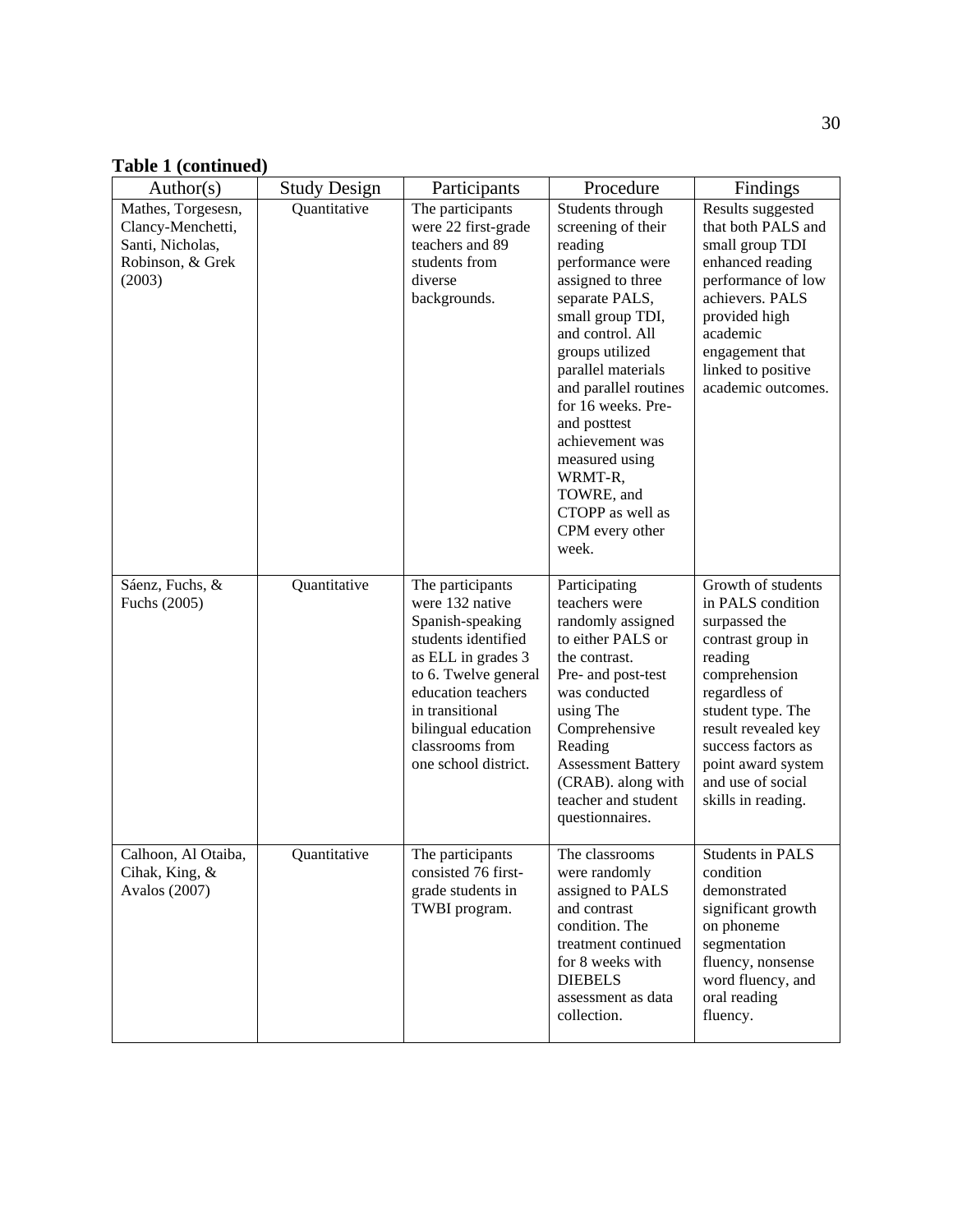### **Table 1 (continued)**

| Author(s)                                                                | <b>Study Design</b> | Participants                                                                                                                                                                                | Procedure                                                                                                                                                                                                                                  | Findings                                                                                                                                                                                                                                                                 |
|--------------------------------------------------------------------------|---------------------|---------------------------------------------------------------------------------------------------------------------------------------------------------------------------------------------|--------------------------------------------------------------------------------------------------------------------------------------------------------------------------------------------------------------------------------------------|--------------------------------------------------------------------------------------------------------------------------------------------------------------------------------------------------------------------------------------------------------------------------|
| McMaster, Kung,<br>Han, & Cao (2008)                                     | Quantitative        | A total of 60<br>kindergarten ELs<br>participated in the<br>study. An equal<br>number of students<br>were assigned to<br>K-PALS ELs,<br>Control ELs, and<br><b>K-PALS</b> non-ELs<br>group. | <b>Teachers</b><br>implemented<br>K-PALS four times<br>per week for 18<br>weeks. Students'<br>reading<br>performance was<br>measured by the<br>Yopp-Singer test,<br>RNL, RLS,<br>WRMT-R, WIAT,<br>and Flesch-Kincaid<br>readability level. | Results indicated<br>that K-PALS ELs<br>performed higher<br>than Control ELs on<br>phonemic<br>awareness and letter<br>sound recognition.                                                                                                                                |
| Stein, Berends,<br>Fuchs, McMaster,<br>Sáenz, Fuchs, &<br>Compton (2008) | Quantitative        | The participants<br>consisted of 279<br>teachers and 3,229<br>kindergarten<br>students.                                                                                                     | The study examined<br>groups of four<br>different levels of<br>technical assistance<br>in implementation<br>of K-PALS. Data<br>collection were<br>based on RLS<br>developed by Levy<br>and Lysunchuk.                                      | Analysis of data<br>revealed that on-site<br>technical assistance<br>has significant<br>effects on students'<br>reading<br>performance.                                                                                                                                  |
| Rafdal, Mcmaster,<br>Mcconnell, Fuchs,<br>& Fuchs (2011)                 | Quantitative        | The participants<br>consisted of 89<br>kindergarten<br>students assigned to<br>controls, K-PALS<br>Level 1, K-PALS<br>Level 2.                                                              | <b>K-PALS</b> treatment<br>was administered<br>for four times per<br>week for 18 weeks.<br>Beginning reading<br>skills were<br>measured prior and<br>past treatment.                                                                       | Results did not<br>show any<br>statistically<br>significant<br>differences between<br>the two levels of<br>support; however,<br>providing teachers<br>with additional<br>supportive sessions<br>may have improved<br>outcomes for some<br>students with<br>disabilities. |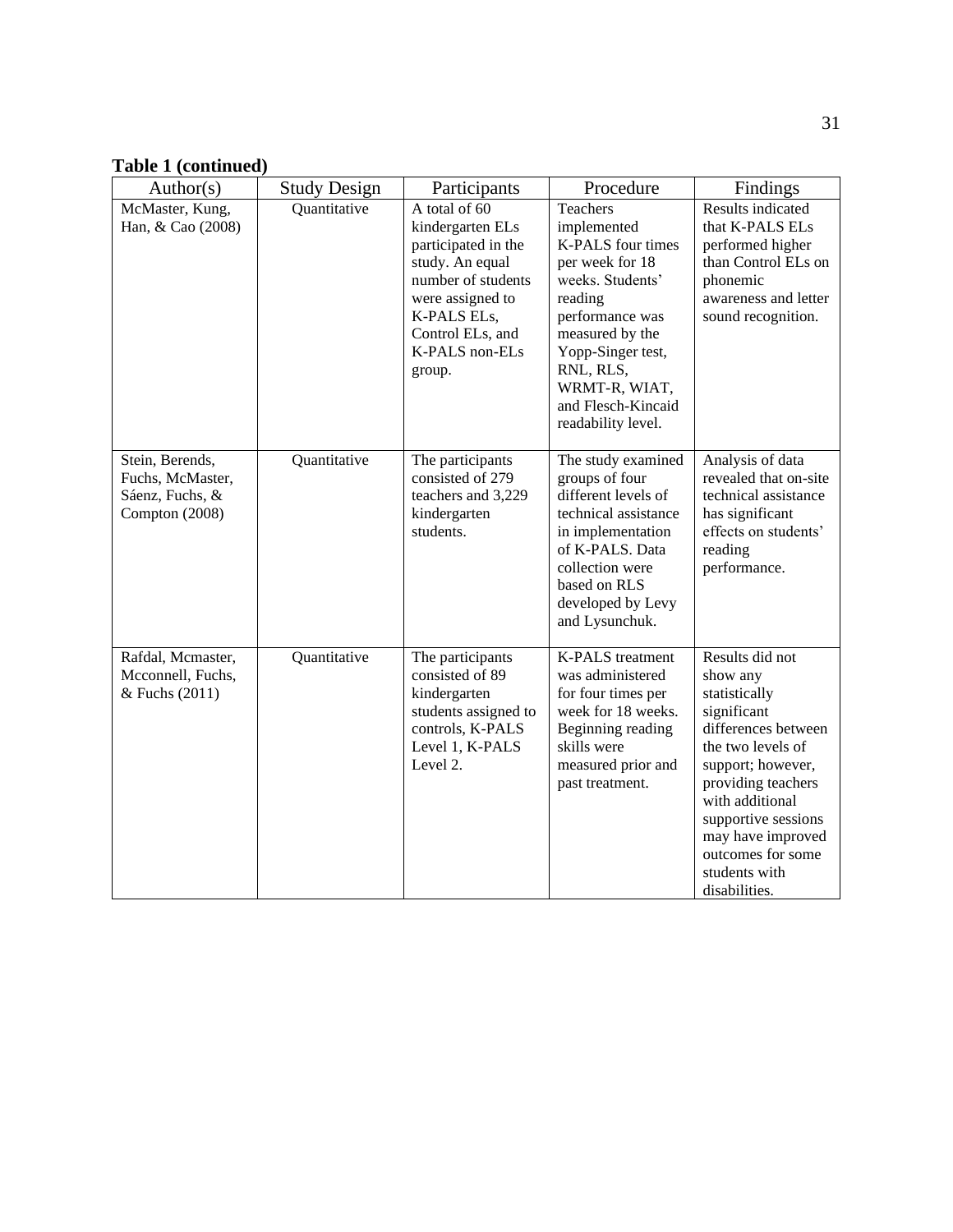#### **Chapter 3: Conclusions and Recommendations**

The purpose of this literature review was to examine the success factors of peer-assisted learning strategies (PALS) to increase student reading performance, based on 11 studies. The focus of the review was in reading among different grade levels for effective inclusion of students with disability. Chapter 1 provided background information on the topic and Chapter 2 presented a review of the research literature. In Chapter 3, I discuss findings, recommendations, and implications from research findings.

### **Conclusions**

I reviewed 11 studies with a date range from 2001 to 2011 that researched success factors in the implementation of PALS to support inclusion of students with disabilities in general education classrooms. Ten of the studies conducted quantitative research (Calhoon et al., 2007; Falk & Wehby, 2001; Fuchs et al., 2001a; Fuchs et al., 2002a; Mathes & Babyak, 2001; Mathes et al., 2003; McMaster et al., 2008; Rafdal et al., 2011; Sáenz et al., 2005; Stein et al., 2008). One of the studies conducted qualitative research (Fuchs et al., 2002b).

The review discussed many success factors of PALS leading to an acceleration in student reading skill: fidelity, explicit instruction, peer-mediated activity, increased student participation, level of teacher support, and contingency management.

Based on my analysis and review of the literature, I selected three crucial success factors of PALS: (a) fidelity of implementation, (b) peer-mediated activity with increased student participation, and (c) explicit instruction.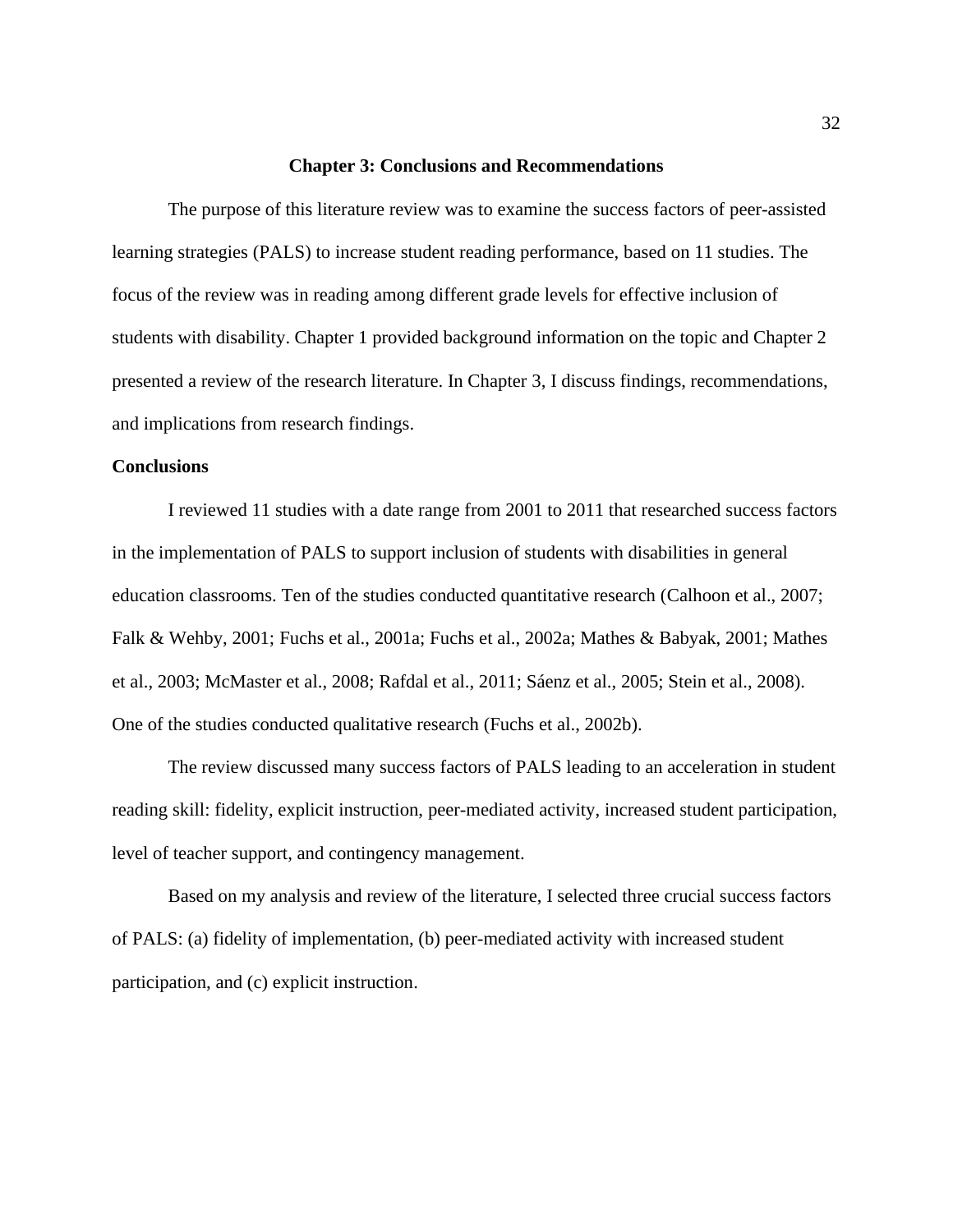### **Fidelity of Implementation**

Measurement of fidelity in evidence-based practice is an essential part of implementation. Having high fidelity shows that the implementation is preserving the components that made the original practice effective. It also directly impacts the success of desired outcomes in research. The desired outcome in the studies was an increase in student reading skills. In PALS, it is especially crucial to have high fidelity because the intervention requires both teacher and student to implement as trained. The findings support that high fidelity of implementation leads to increased student achievement compared to control groups. Ten of the studies explicitly measured and reported high fidelity scores and mentioned high fidelity as crucial factor in the review (Falk & Wehby, 2001; Fuchs et al., 2001a; Fuchs et al., 2002a; Fuchs et al., 2002b; Mathes & Babyak, 2001; Mathes et al., 2003; McMaster et al., 2008; Rafdal et al., 2011; Sáenz et al., 2005; Stein et al., 2008). Falk and Wehby (2001) reported that in two assessments, the teachers implemented with high fidelity. Fidelity of the decoding activities recorded to have increased from 89% to 100%. The "Guess My Word" sound play activity reported to have slightly decreased fidelity from 92% to 91%. Mathes and Babyak (2001) observed participants to check fidelity every 4-5 weeks for a total of three observations. Overall, teachers carried out PALS with 92.59% accuracy  $(SD = 4.82)$ ; students conducted Sounds and Words with an accuracy of 75.64% (*SD* = 14.55), and Story Sharing with 81.40% accuracy (*SD* = 12.09). Fuchs et al. (2001a) evaluated the participants' accuracy of implementation twice: Time 1 and Time 2. At Time 1, teachers scored  $85\%$  (*SD* = 5.80) and students recorded 87% (*SD* = 10.76) of average accuracy. At Time 2, teachers implemented with an average of  $82\%$  (*SD* = 11.84) and students with 77% (*SD* = 12.36). Fuchs et al. (2002a) conducted two observations on the accuracy of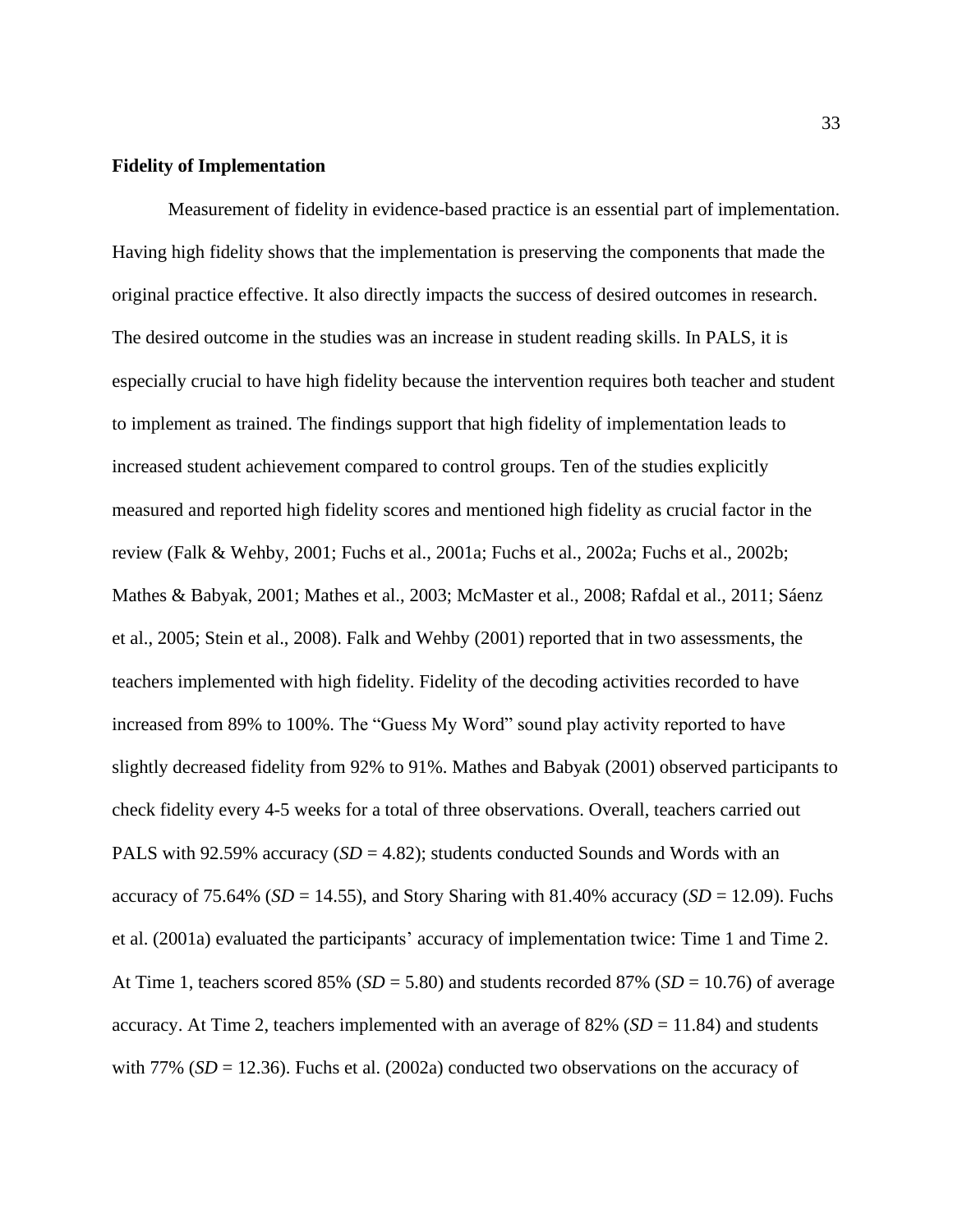teachers' implementation of PALS. The average accuracy at Time 1 was 81.50% (*SD* = 7.05); at Time 2, 72.25% (*SD* = 12.37). Fuchs et al. (2002b) collected fidelity on five elements. Average percentage of correctly implemented elements are Teacher Behavior 91.44% (*SD* = 7.45), Partner Reading 92.56% (*SD* = 4.59), Paragraph Shrinking 92.89% (*SD* = 7.16), Prediction Relay 91.83% (*SD* = 7.16), and Story Mapping 92.53% (*SD* = 3.74). Mathes et al. (2003) observed the participants three times every 4-5 weeks to ensure that the intervention was implemented as its originality. On average, teachers showed 89.22% accuracy (*SD* = 11.68). Students conducted Sounds and Words with  $82.83\%$  (*SD* = 9.13), and Story Sharing with  $86.22\%$  (*SD* = 9.13). Sáenz et al. (2005) evaluated a total of two fidelity checks on PALS activities and the participants' behaviors. The average accuracy for behaviors of teachers at Time 1 was 94% and at Time 2 was 93%. For student behaviors, the mean accuracy at Time 1 was 95% and at Time 2 was 93%. On PALS activities, overall, both teachers and students scored at least an average of 90% at both times. McMaster et al. (2008) emphasized that it is essential to implement PALS with fidelity. Teachers are provided with program manuals during PALS workshop training. The participating K-PALS group in the study showed the fidelity above 90% with an average of 95%. Stein et al. (2008) conducted two fidelity checks during the 20-week implementation. The checklist included participants' ability to follow the implementation procedures for the different activities. The mean fidelity of whole sample was  $85.71\%$  (*SD* = 11.54). Rafdal et al. (2011) administered two fidelity checks for two K-PALS groups, Level 1 and Level 2. Level 1 classes showed an average fidelity of 79.7%. Level 2 had a mean of 86.2% in the implementation of the intervention.

Sáenz et al. (2005) reported a fidelity score of over 90% for both teacher and student. They evaluated pre- to post-treatment improvement scores in PALS and contrast conditions.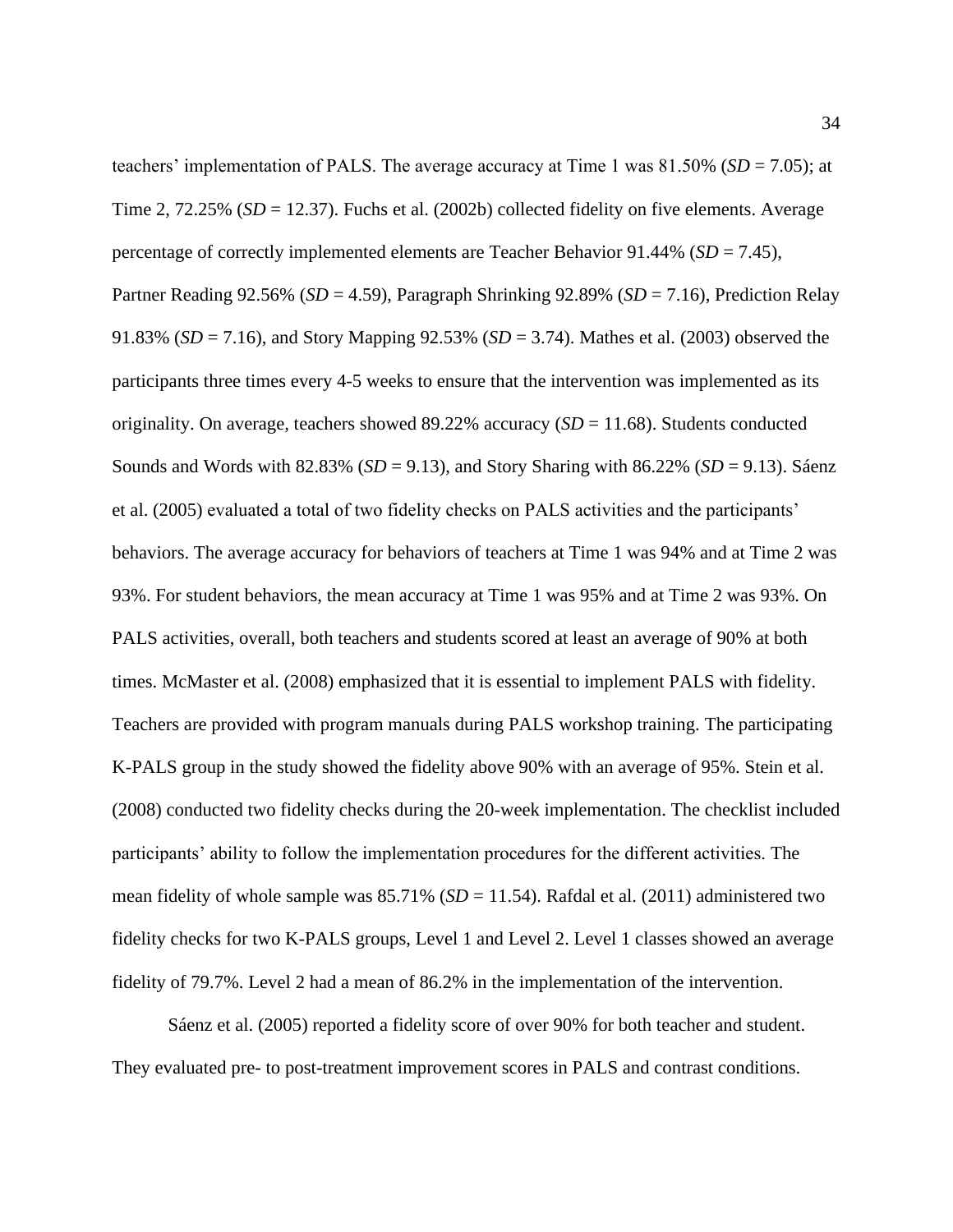Students with learning disabilities who received PALS treatment showed higher improvement score ( $M = 28.75$ ) than those in contrast group ( $M = -4.54$ ) in number of words read correctly. Fuchs et al. (2002a) reported the lowest fidelity score measured. Students with disabilities in PALS group received a higher growth score ( $M = 2.88$ ) compared to control group in Word Attack. In conclusion, high fidelity score is associated with higher improvement score in students' reading skills. The fidelity scores in the review indicate accurate implementation of PALS and that effective components from the original practice have been maintained in each study. Employing the evidence-based practice with accuracy led to increase in student reading skills.

### **Table 2**

| Study                    | <b>Fidelity of Implementation</b>                                                                                                                                                                                                        |
|--------------------------|------------------------------------------------------------------------------------------------------------------------------------------------------------------------------------------------------------------------------------------|
| Falk & Wehby $(2001)$    | Decoding activities: 89% (T1); 100% (T2)<br>Sound Play activity: 92% (T1); 91% (T2)                                                                                                                                                      |
| Mathes & Babyak $(2001)$ | Teachers: $92.59\%$ (SD = 4.82)<br>Students: Sounds and Words $75.64\%$ (SD = 14.55)<br>Story Sharing with 81.40% ( $SD = 12.09$ )                                                                                                       |
| Fuchs et al. $(2001a)$   | Teachers: $85\%$ ( <i>SD</i> = 5.80) (T1); $82\%$ ( <i>SD</i> = 11.84) (T2)<br>Students: $87\%$ (SD = 10.76) (T1); 77\% (SD = 12.36) (T2)                                                                                                |
| Fuchs et al. $(2002a)$   | $81.50\%$ (SD = 7.05) (T1)<br>$72.25\%$ (SD = 12.37) (T2)                                                                                                                                                                                |
| Fuchs et al. $(2002b)$   | Teacher Behavior:<br>$91.44\%$ (SD = 7.45)<br>$92.56\%$ (SD = 4.59)<br>Partner Reading:<br>Paragraph Shrinking:<br>$92.89\%$ (SD = 7.16)<br>Prediction Relay:<br>$91.83\%$ (SD = 7.16)<br><b>Story Mapping:</b><br>$92.53\%$ (SD = 3.74) |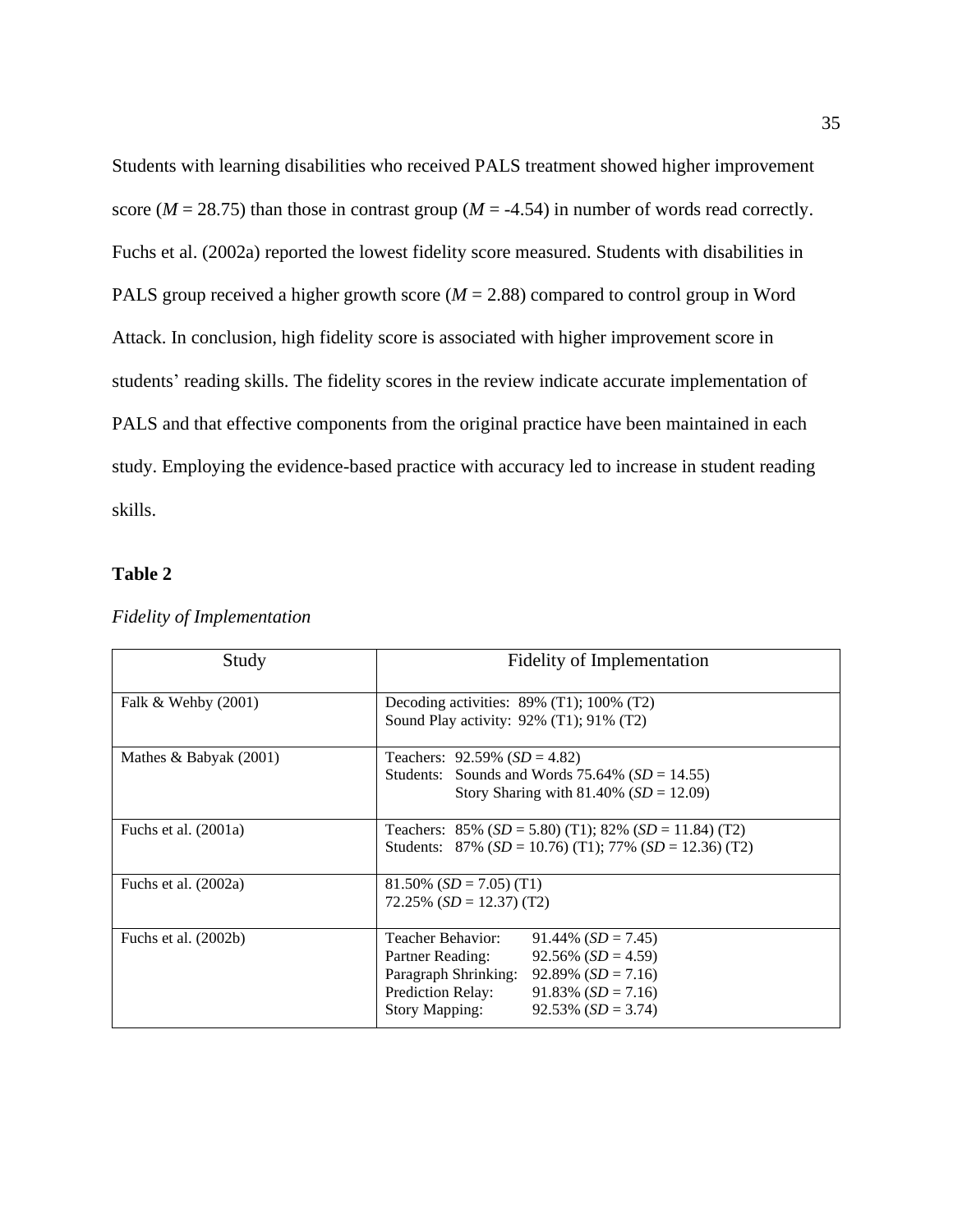**Table 2 (continued)**

| Study                  | Fidelity of Implementation                                                                                                      |
|------------------------|---------------------------------------------------------------------------------------------------------------------------------|
| Mathes et al. $(2003)$ | Teachers: $89.22\%$ (SD = 11.68)<br>Students: Sounds and Words: $82.83\%$ (SD = 9.13);<br>Story Sharing: 86.22% ( $SD = 9.13$ ) |
| Sáenz et al. (2005)    | 94% (T1); 93% (T2)<br>Teachers:<br>95% (T1); 93% (T2)<br>Student:                                                               |
| McMaster et al. (2008) | 95%                                                                                                                             |
| Stein et al. (2008)    | $85.71\%$ (SD = 11.54)                                                                                                          |
| Rafdal et al. (2011)   | K-PALS Level $1:79.7\%$<br>K-PALS Level $2:86.2\%$                                                                              |

### **Peer-Mediated Activity with Increase in Student Participation**

Students were in charge of activities in PALS treatment groups in the review. Students in PALS groups were assigned in pairs based on ability grouping in the manual. Nine studies explicitly mentioned peer-mediated activity and an increase in student participation as a success factor for PALS (Calhoon et al., 2007; Fuchs et al., 2001a; Fuchs et al., 2002a; Fuchs et al., 2002b; Mathes & Babyak, 2001; Mathes et al., 2003; McMaster et al., 2008; Rafdal et al., 2011; Sáenz et al., 2005). Mathes & Babyak (2001) noted the most positive effect of PALS on increased student participation. The program provided students with dramatically greater opportunity to actively engage in reading. The study also mentioned that PALS efficiently and effectively used given instructional time to boost academic achievement. In fluency measure, low-achieving students in the PALS treatment group reported higher change in score (*M* = 5.44,  $SD = 4.06$ ) than those in the contrast group ( $M = 1.83$ ,  $SD = 3.14$ ). Fuchs et al. (2001a) claimed that peer mediation was the critical factor in promoting academic growth in students. Students in the treatment group were largely responsible for the implementation of PALS, which resulted in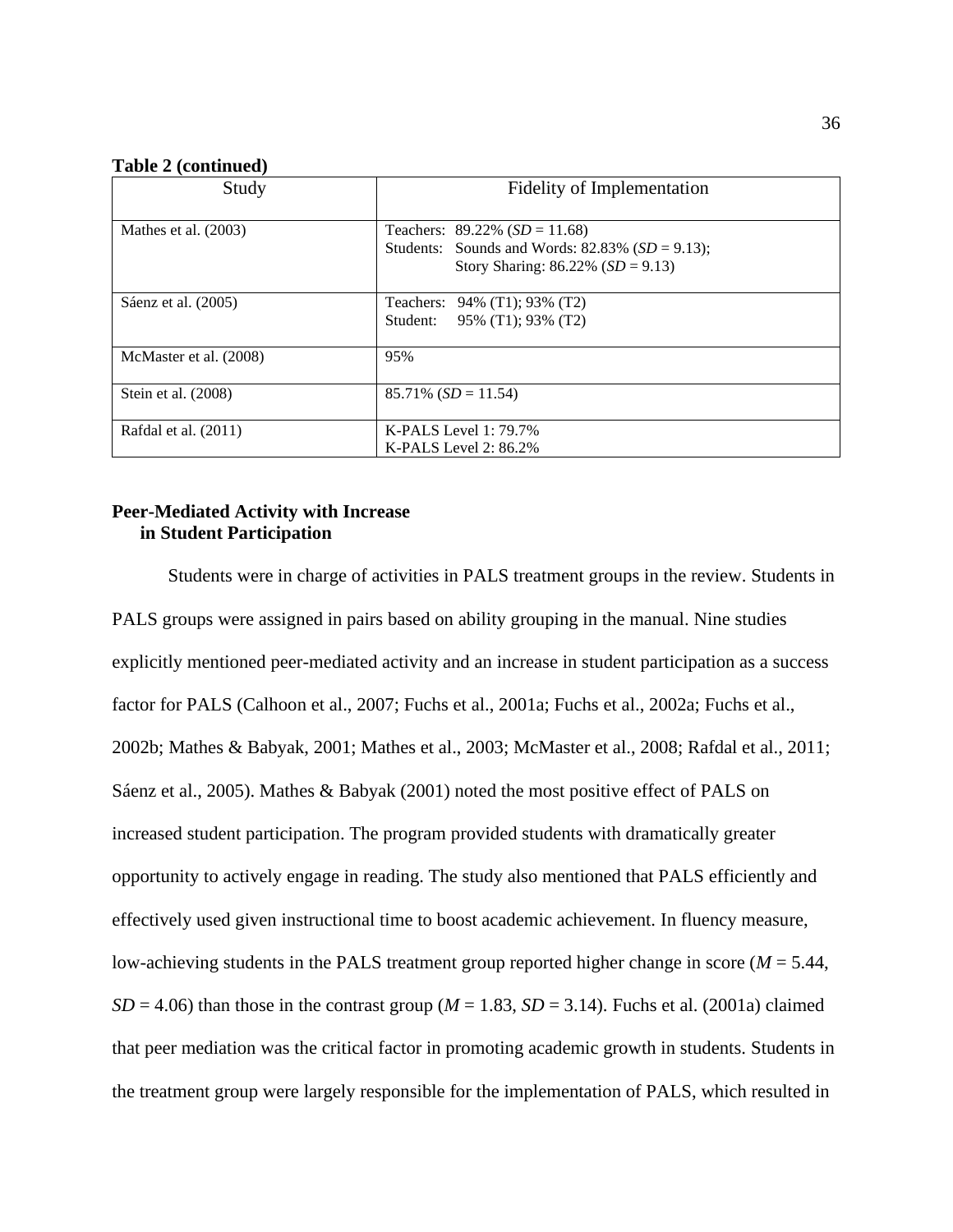reciprocal interaction between partners. This provided frequent and repeated opportunity to respond and to practice skills. It led to increased academic engagement time of the students. Moreover, the process also allowed immediate corrective feedback to students. The authors suggest that PALS activities relate to zone of proximal development (Vygotsky, 1978) of the lower achieving students. In other words, peer mediation allows assistance from the more skilled learner to the less skilled learner by promoting student participation. In phonological awareness measure, students in PALS group higher growth score from pre-treatment  $(M = 3.95, SD = 3.79)$ to post treatment ( $M = 17.93$ ,  $SD = 5.12$ ) than those in control group from pre-treatment score (M)  $= 3.02, SD = 2.03$  to post-treatment score ( $M = 10.18$ ,  $SD = 6.71$ ). Fuchs et al. (2002a) showed that carefully designed student-led activities in PALS contributed to strong growth in reading skills. Especially, students with disabilities displayed an increase in performance in an inclusion setting. In phonemic awareness measure, students in the PALS group reported higher growth score ( $M = 14.87$ ,  $SD = 8.10$ ) than those in the contrast group ( $M = 0.67$ ,  $SD = 0.82$ ). Fuchs et al. (2002b) pointed out peer interaction and engagement as success factors. In the study, students with disabilities were more socially accepted by their peers in general education settings. Students with disabilities in the PALS group received a higher social preference score  $(M =$ 26.09, *SD* = 25.65) than those in the control group (*M* = -5.69, *SD* = 23.47). Mathes et al. (2003) stated that designed lessons in PALS encouraged student participation. The opportunity promoted low-performing students to learn and apply basic reading skills. Students were also provided routines that are engaging and motivating, which resulted in higher participation. In fluency measures, students in the PALS treatment group reported a higher change score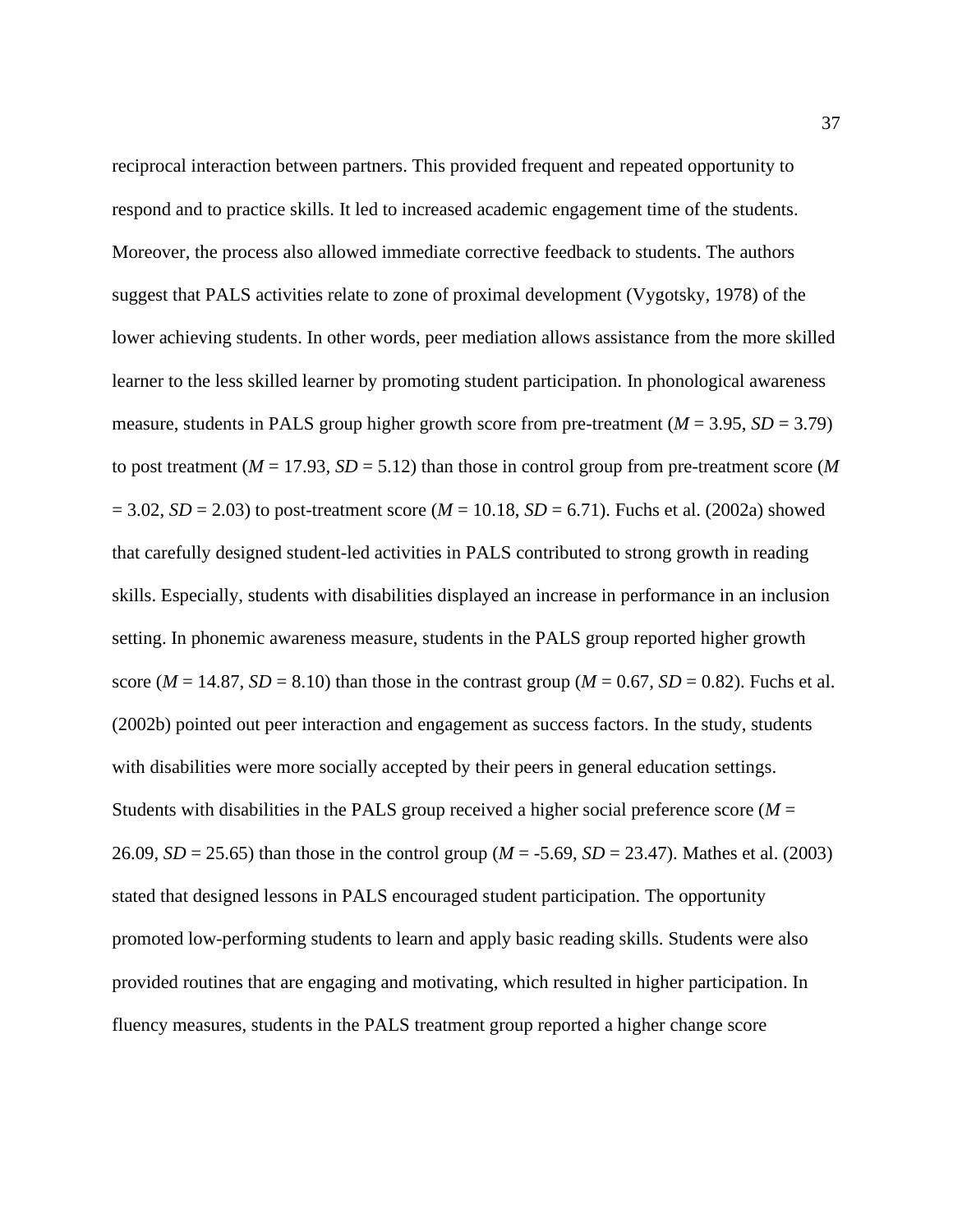$(M = 10.94, SD = 5.70)$  than those in the contrast group  $(M = 7.61, SD = 6.45)$ . Sáenz et al. (2005) found peer mediation to be effective for ELLs to grow in the areas of expressive and receptive language and comprehension skills. PALS provided frequent opportunities to practice discourse in English for ELLs by working in pairs. In the fluency measure, students in the PALS treatment showed a higher improvement score ( $M = 13.43$ ,  $SD = 17.97$ ) than those in the contrast group ( $M = 8.44$ ,  $SD = 24.28$ ). Calhoon et al. (2007) viewed that PALS allowed students to more actively engage in their own learning. Acceleration in reading was possible due to the participants' high level of engagement in applying reading skills in peer mediation. The program also provided repeated opportunities to promote fluency. In oral reading fluency measure, students, regardless of their English proficiency, displayed a higher improvement score  $(M =$ 12.02,  $SD = 10.26$ ) than those in the contrast group ( $M = 6.81$ ,  $SD = 10.11$ ). McMaster et al. (2008) emphasized that students in the PALS group were allowed frequent opportunity to respond. This encouraged more participation of the students in the lesson compared to the control group. In fluency measure, students in K-PALS reported a higher posttest score  $(M = 10.80, SD = 11.72)$  than those in the control group  $(M = 9.55, SD = 11.34)$ . Rafdal et al. (2011) indicated that students in the PALS group demonstrated increased participation in the lesson. In terms of fluency, students in the control classroom scored lower (*M* = 8.69, *SD* = 7.33) than students in the K-PALS classroom ( $M = 12.46$ ,  $SD = 14.59$ ). This can be attributed to allowing students with disabilities to more actively interact academically with peers in the general education classroom. The students could repeatedly practice foundational reading skills to contribute to enhancing their reading performance.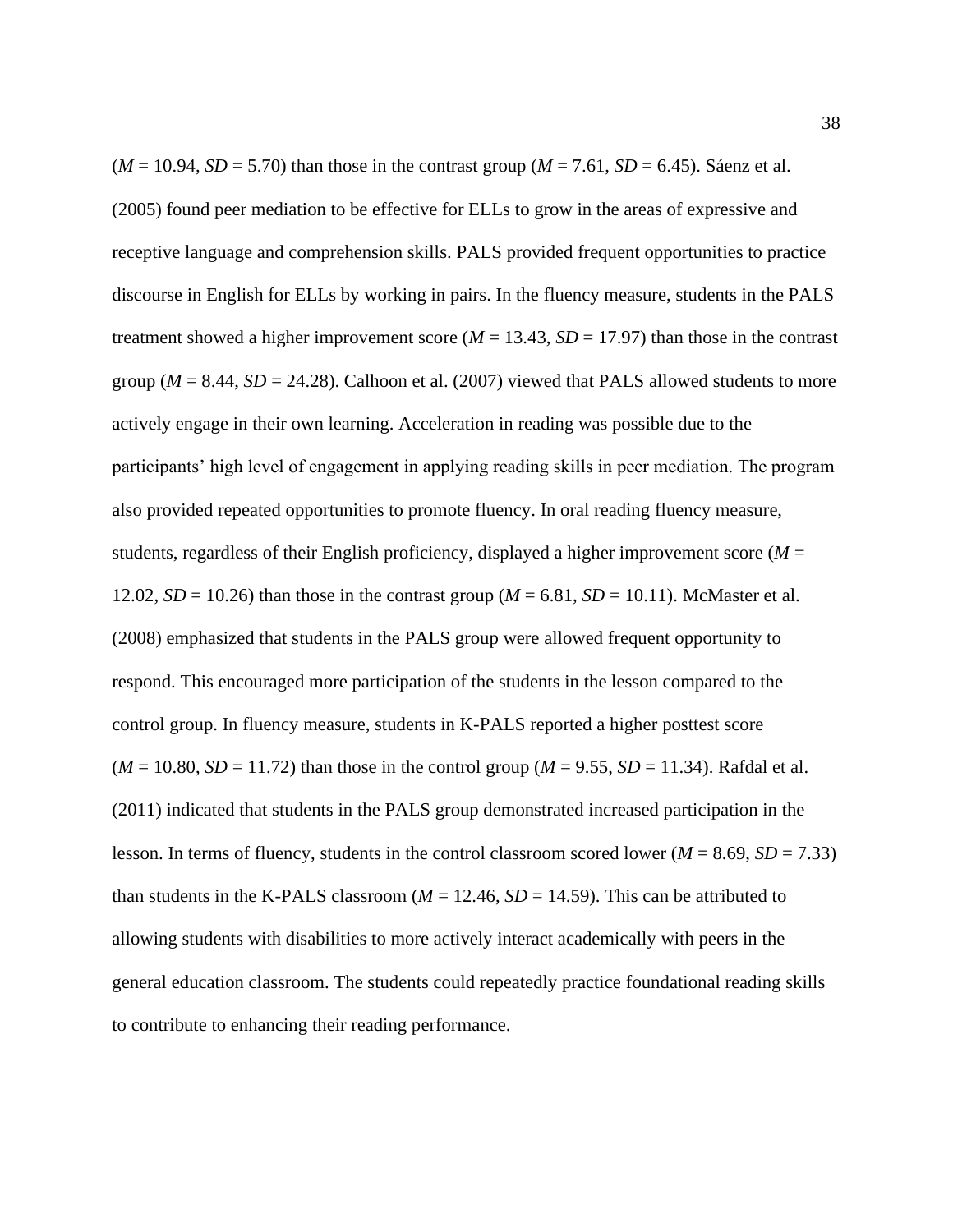In conclusion, peer-mediated activity with an increase in student participation resulted in providing the learners with repetition, modeling, and practice. The PALS treatment group provided relatively frequent and repeated opportunities to practice and apply basic reading skills. Furthermore, this strengthened student reading skills and has positively influenced student performance and increased student achievement.

### **Explicit Instruction**

As stated above, it was concluded that PALS was implemented with fidelity, which can be interpreted as easy to implement. The review indicates that precise instruction and structure contributes to the feasibility of implementation. Explicit instruction in PALS includes precisely stated practice time, scripted prompts, tasks, and activities in the manual. The manual is accessible to teachers in the training and throughout the implementation. Seven of the studies in the review listed explicit instruction in PALS as a success factor in PALS (Calhoon et al., 2007; Falk & Wehby, 2001; Fuchs et al., 2001a; Mathes & Babyak, 2001; Mathes et al., 2003; McMaster et al., 2008; Stein et al., 2008). Falk et al. (2001) revealed that activities with more explicit instruction and practice time during peer tutoring sessions were linked to higher scores. One distinctive characteristic of PALS is that teachers monitor activities led by students. The study showed that in student-centered activities, explicit instruction and structure leads to higher performance in students. In phonological measures, students displayed an overall increase with an average of 11.2 in the total number of correct responses from pre-test to post-test probes. Mathes & Babyak (2001) mentioned the Sounds and Words component of 1st grade PALS represented explicit instruction of the alphabetic principal. The contrast group received little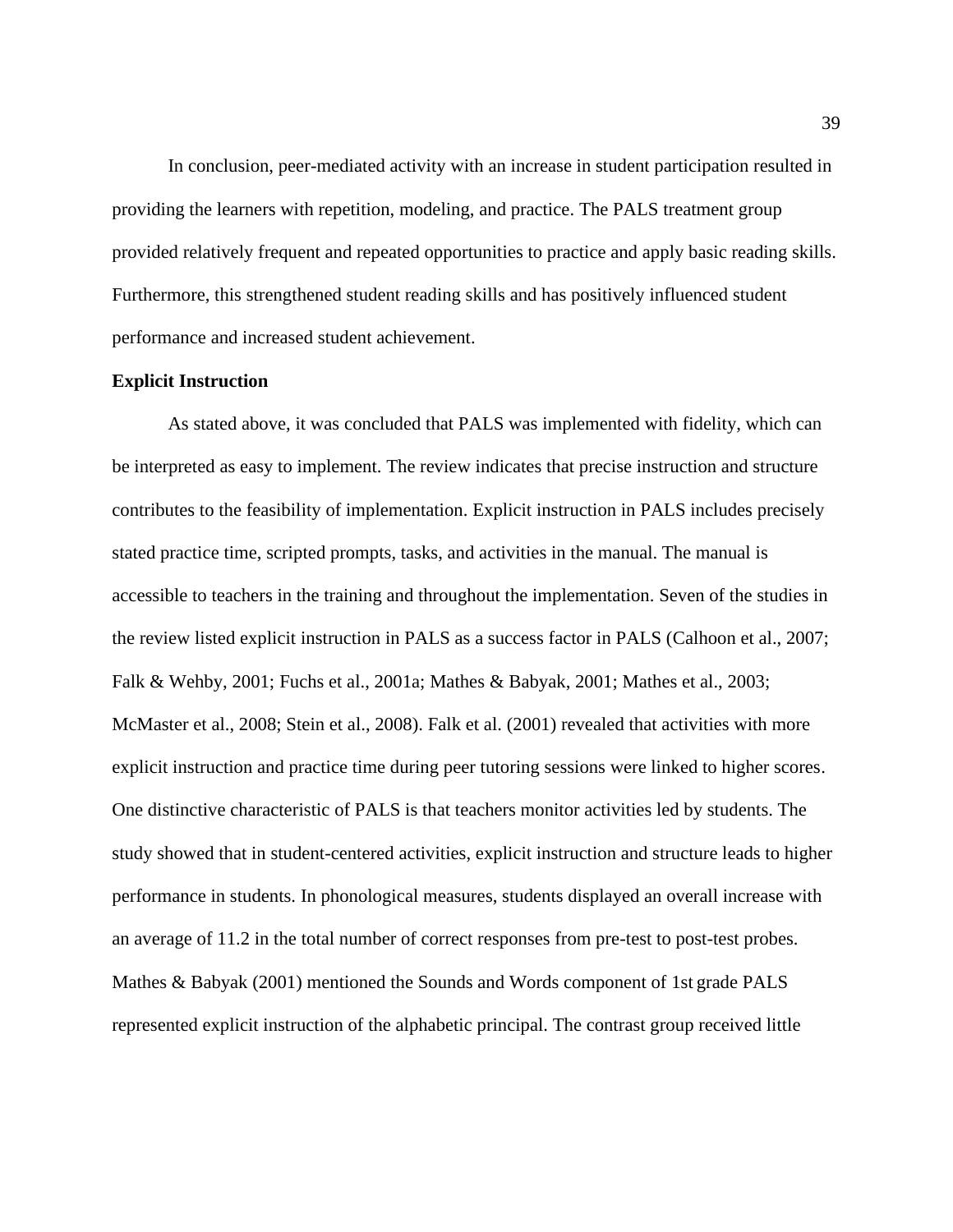explicit instruction. In fluency measure, low-achieving students in the PALS treatment group reported a higher change in score ( $M = 5.44$ ,  $SD = 4.06$ ) than those in the contrast group  $(M = 1.83, SD = 3.14)$ . The team believed that systematic instruction contributed to higher student achievement in reading. Fuchs et al. (2001a) pointed out that teachers in PALS provided regular and systematic instruction on beginning decoding skills. Instructions and tasks were explicitly stated for both teachers and students in PALS. Especially for students, an organizational strategy for delivering decoding instruction and facilitating practice were provided in the implementation. In phonological awareness measure, students in the PALS group had a higher growth score from pre-treatment ( $M = 3.95$ ,  $SD = 3.79$ ) to post-treatment ( $M = 17.93$ ,  $SD$  $= 5.12$ ) than those in the control group from pre-treatment score ( $M = 3.02$ ,  $SD = 2.03$ ) to posttreatment score ( $M = 10.18$ ,  $SD = 6.71$ ). Mathes et al. (2003) attributed the positive effect of PALS to carefully designed lessons, routine, structure, and materials. The lessons were designed with consideration in students' performance. It also provided routines and structures in the provided materials. These factors allowed explicit instruction in the implementation of PALS. In fluency measure, students in the PALS treatment group reported a higher change score  $(M = 10.94, SD = 5.70)$  than those in the contrast group  $(M = 7.61, SD = 6.45)$ . Calhoon et al. (2007) noted that PALS provided explicit code-focused instruction. In addition, the program included structured academic discourse with routines for students to follow. In oral reading fluency measure, students, regardless of their English proficiency, displayed a higher improvement score ( $M = 12.02$ ,  $SD = 10.26$ ) than those in the contrast group ( $M = 6.81$ ,  $SD =$ 10.11). McMaster et al. (2008) indicated that explicit instruction in PALS supported the growth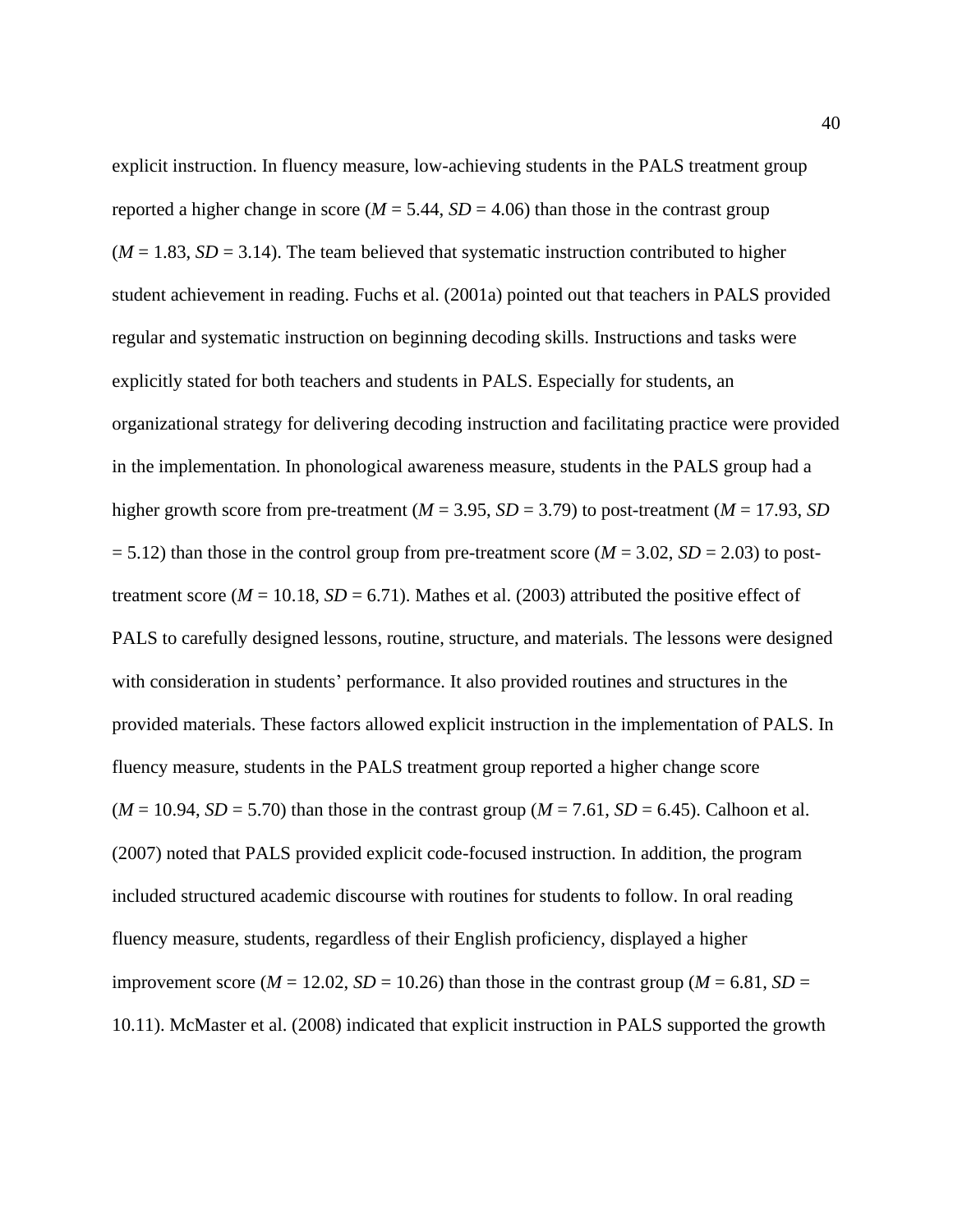in student achievement. Mostly in the areas such as vocabulary and oral language, fluency shows strong growth for ELLs. In fluency measure, students in K-PALS reported higher post-test scores  $(M = 10.80, SD = 11.72)$  than those in the control group  $(M = 9.55, SD = 11.34)$ . Stein et al. (2008) concluded that the characteristic of PALS being highly structured contributed to the gain in student reading. Additionally, PALS provides specific plans for teachers with accessible manuals and materials for routine. Comparison of post-test scores show that students in the PALS group reported a higher score ( $M = 41.70$ ,  $SD = 17.80$ ) than those in the control group  $(M = 32.90, SD = 17.00).$ 

In conclusion, PALS consisted of carefully designed lessons, routines, and materials. In the treatment group students were assigned to clear roles and scripted prompts in employing PALS. Whereas in the control group, student roles and routines were relatively inconsistent and unexpected. The consistency and structure in the PALS treatment group lesson resulted in significant student growth in reading.

### **Other Factors**

As stated above, fidelity of implementation, peer-mediated activity with increased student participation and explicit instruction were the most frequently cited success factors in PALS. There are additional factors that contribute to the success of PALS. Contingency management, either individualized or embedded in the program, was viewed as another success factor in three studies (Falk & Wehby, 2001; Fuchs et al., 2002b; Sáenz et al., 2005). Falk and Wehby (2001) studied students with EBD and noted that there was an increase in one student's performance with behavioral contingency in act. The teacher established an individualized behavioral contract with the student to promote more appropriate behaviors during the PALS session. To decrease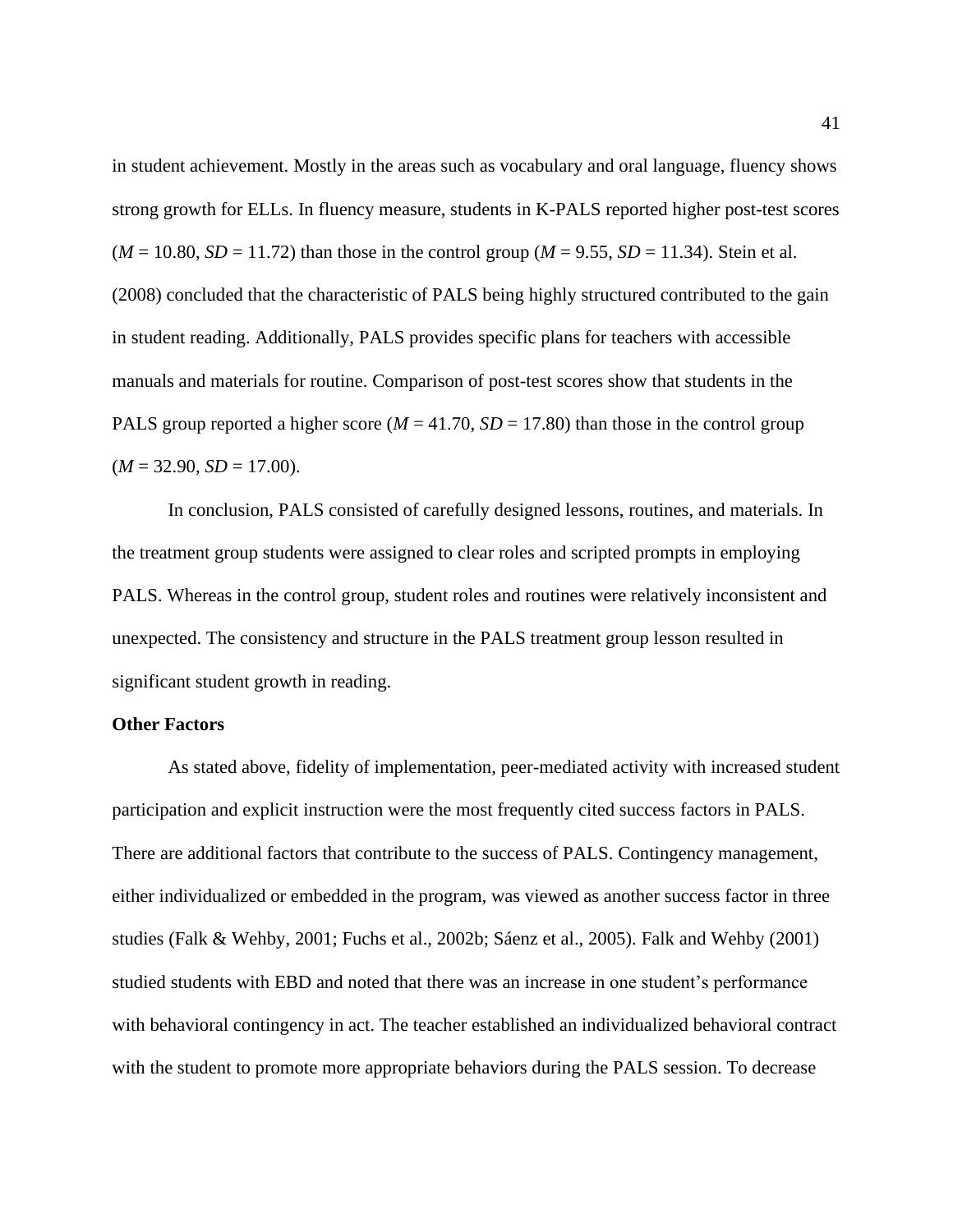the student's noncompliant and off-task behaviors that interfered with his participation, the behavioral contract ensured a tangible reinforcer to the student as a reward. As a result, there was a notable increase in his test scores. Fuchs et al. (2002b) highlighted the motivational system embedded in the intervention. Assigned pairs in PALS were again divided into two teams. Students earned points for their team by completing reading activities correctly and by demonstrating appropriate behavior. The system combined competition between teams and cooperation in the pairs' and their team's shared effort. The result indicated that the system contributed as a success factor in PALS. Sáenz et al. (2005) also indicated that contingency management embedded in the intervention supported success in PALS treatment condition. Students in pairs were assigned in two teams using the same method to assign pairs. In the teams, the students had an opportunity to earn points by demonstrating appropriate behavior. The desired behaviors were directly associated with each PALS activity. This motivated the students to cooperate and collaborate with each other to earn points. On the other hand, the contrast group did not include a specific behavioral contingency system during instruction. In conclusion, contingency management in PALS activity motivated student engagement and on-task behavior which resulted in positive influence on student performance.

Two studies concluded the level of teacher support as another success factor (Rafdal et al., 2008; Stein et al., 2008). Stein et al. (2008) noted that the level of teacher support for K-PALS is crucial for early reading achievement gains. As the increase in support level from workshop to booster sessions, students' performance also dramatically increased; however, results showed that the highest level of teacher support in the helper condition did not outperform those in the lower condition, booster sessions. This may be due to lack of highly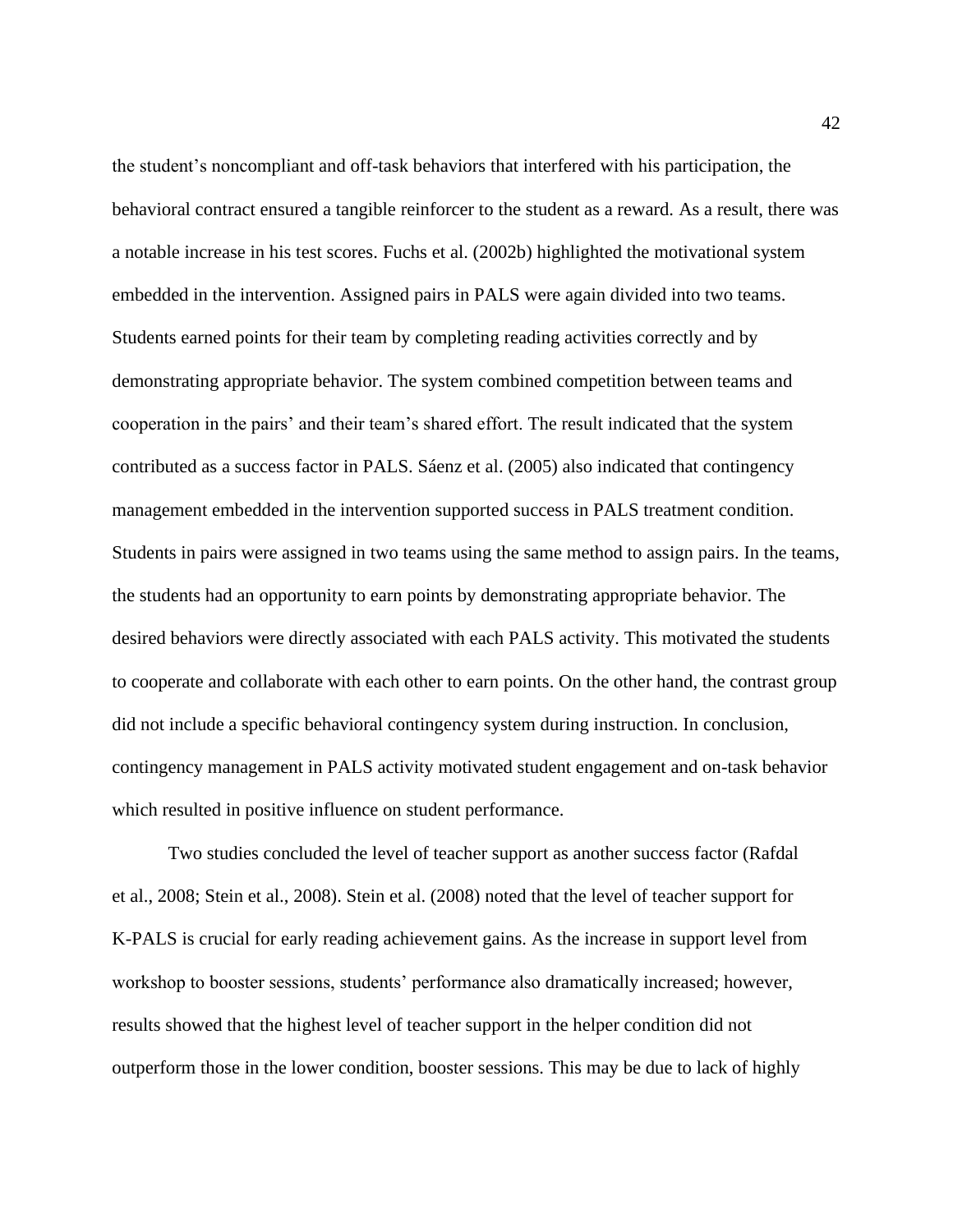trained professional assistance as helpers. The graduate assistants as assistants may have failed to provide consistent and technical support, which led to a different result than previously hypothesized. Rafdal et al. (2008) compared two different levels of teacher support. Level 1 had minimal contact with the researchers only focusing on procedural support. Whereas, Level 2 received more booster sessions on classroom management, student motivation, and discussion of students having difficulties during PALS. There were no statistically significant differences between the two levels in student performance, which may need additional research; however, Level 2 teachers displayed higher fidelity in implementation. Moreover, the analysis of data showed that more students responded to K-PALS in Level 2 than Level 1. In conclusion, as the level of teacher support increases, student achievement somewhat increases accordingly. There were not enough highly trained professionals as on-site technical assistance in the studies, which may have intervened with the desired outcome.

### **Table 3**

| Study                  | Success Factors in Implementing PALS                                                       |  |
|------------------------|--------------------------------------------------------------------------------------------|--|
| Falk & Wehby $(2001)$  | Fidelity<br>Contingency management<br><b>Explicit instruction</b>                          |  |
| Mathes & Babyak (2001) | Fidelity<br>Student participation<br><b>Explicit instruction</b>                           |  |
| Fuchs et al. $(2001a)$ | Fidelity<br><b>Explicit instruction</b><br>Student participation<br>Peer-mediated activity |  |

*Success Factors of Peer Assisted Learning Strategies (PALS)*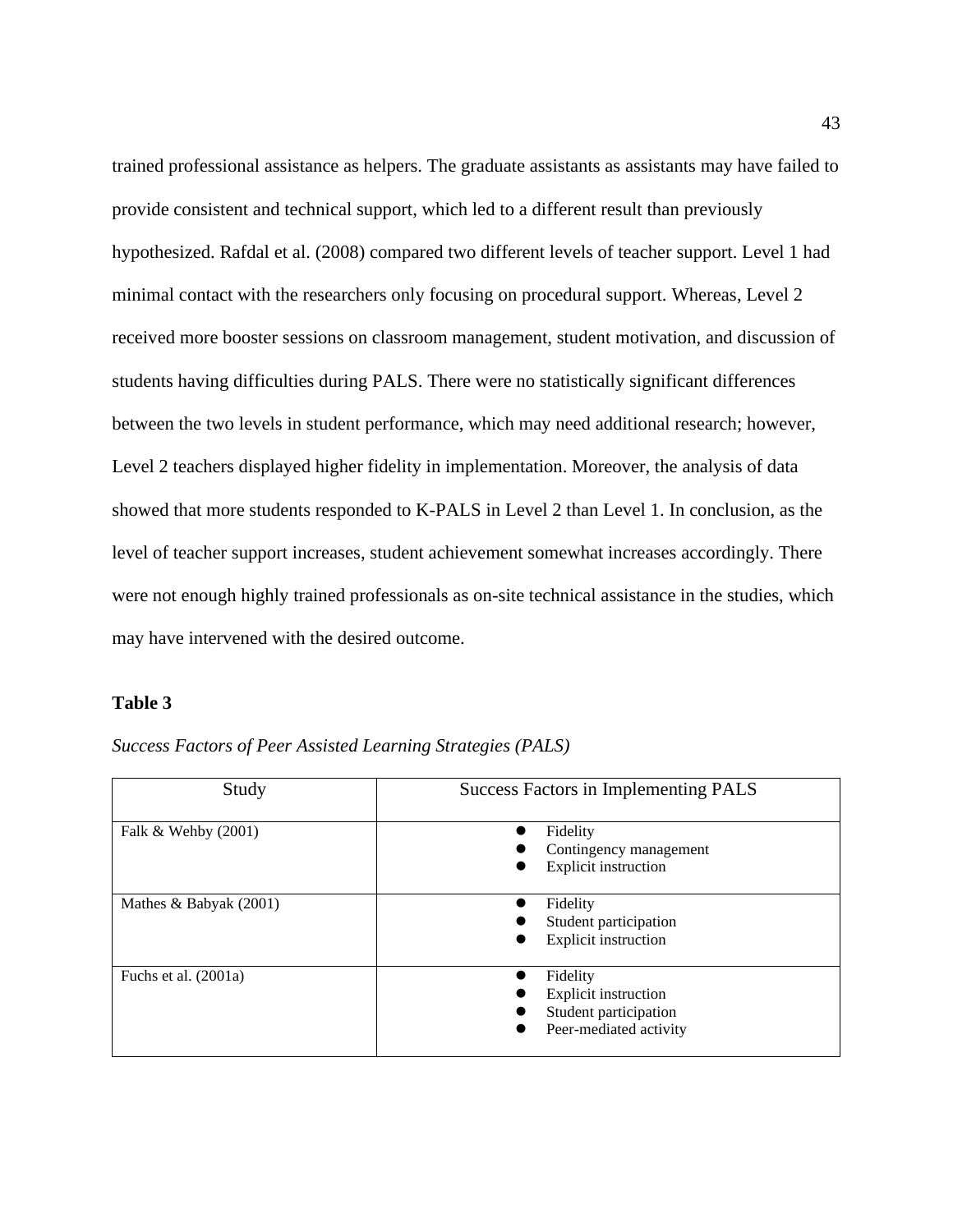### **Table 3 (continued)**

| Study                  | <b>Success Factors in Implementing PALS</b>                                                |
|------------------------|--------------------------------------------------------------------------------------------|
| Fuchs et al. (2002a)   | Fidelity<br>Student participation                                                          |
| Fuchs et al. (2002b)   | Fidelity<br>Student participation<br>Peer-mediated activity<br>Contingency management      |
| Mathes et al. (2003)   | Fidelity<br><b>Explicit instruction</b><br>Peer-mediated activity<br>Student participation |
| Sáenz et al. (2005)    | Fidelity<br>Contingency management<br>Student participation<br>Level of teacher support    |
| Calhoon et al. (2007)  | Student participation<br><b>Explicit instruction</b>                                       |
| McMaster et al. (2008) | Fidelity<br><b>Explicit instruction</b><br>Student participation                           |
| Stein et al. (2008)    | Fidelity<br><b>Explicit instruction</b><br>Level of teacher support                        |
| Rafdal et al. (2011)   | Fidelity<br>Level of teacher support<br>Student participation                              |

### **Recommendations for Future Research**

The review provided a positive correlation between PALS and improvement in student reading performance; however, the studies also presented several limitations in the research that might have affected achieving desired outcomes.

First, the samples of the studies lacked diversity. The majority of those representing students in special education were students with learning disabilities. More data on different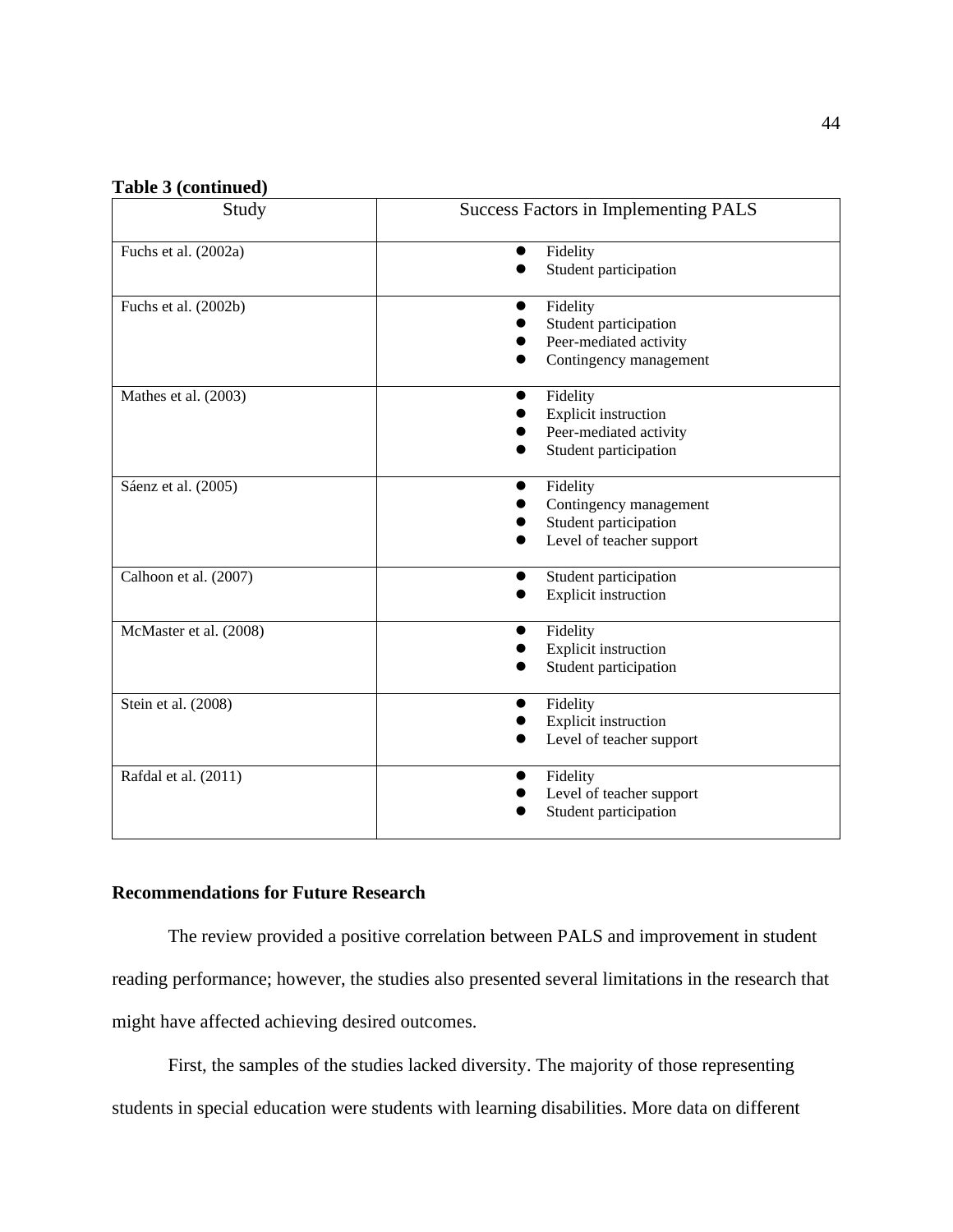types of disability categories is needed to examine the effectiveness of PALS. Additionally, PALS activities involve verbal and speech abilities of students. It is plausible that deficits in either receptive or expressive language abilities somewhat influenced student achievement. Due to the characteristic of the program, further research on ability of students impacted by speech deficit is needed. As for ELs, first language of the students in the research was homogenous. The samples lacked heterogeneous language pairs in terms of students' first language. Therefore, future research should include a more diverse student population with different types of disabilities and first language of students.

Secondly, the studies were conducted at most 20 weeks to measure the effect of PALS in student reading skills. Furthermore, the majority of the PALS treatment was implemented three times a week. Future research with longer duration of PALS treatment is needed to determine long-term influence. Additionally, an increase in instructional time from three times a week to over might show a different result.

Third, the studies did not present enough positive correlation between the increase in foundational reading skills and further reading achievement. Extended research can examine the relationship between the positive effect of PALS and the increased performance on standardized word-reading measures, oral reading fluency compared to toward national norms.

Finally, the majority of research focused on the academic influence of PALS. The review evidently shows that PALS promotes academic success in reading; however, the intervention is based on peer social interaction. Further research on sociometric data to examine its influence on peer relationships would be beneficial. Additionally, in order to determine the social impact of PALS, more qualitative research is in need.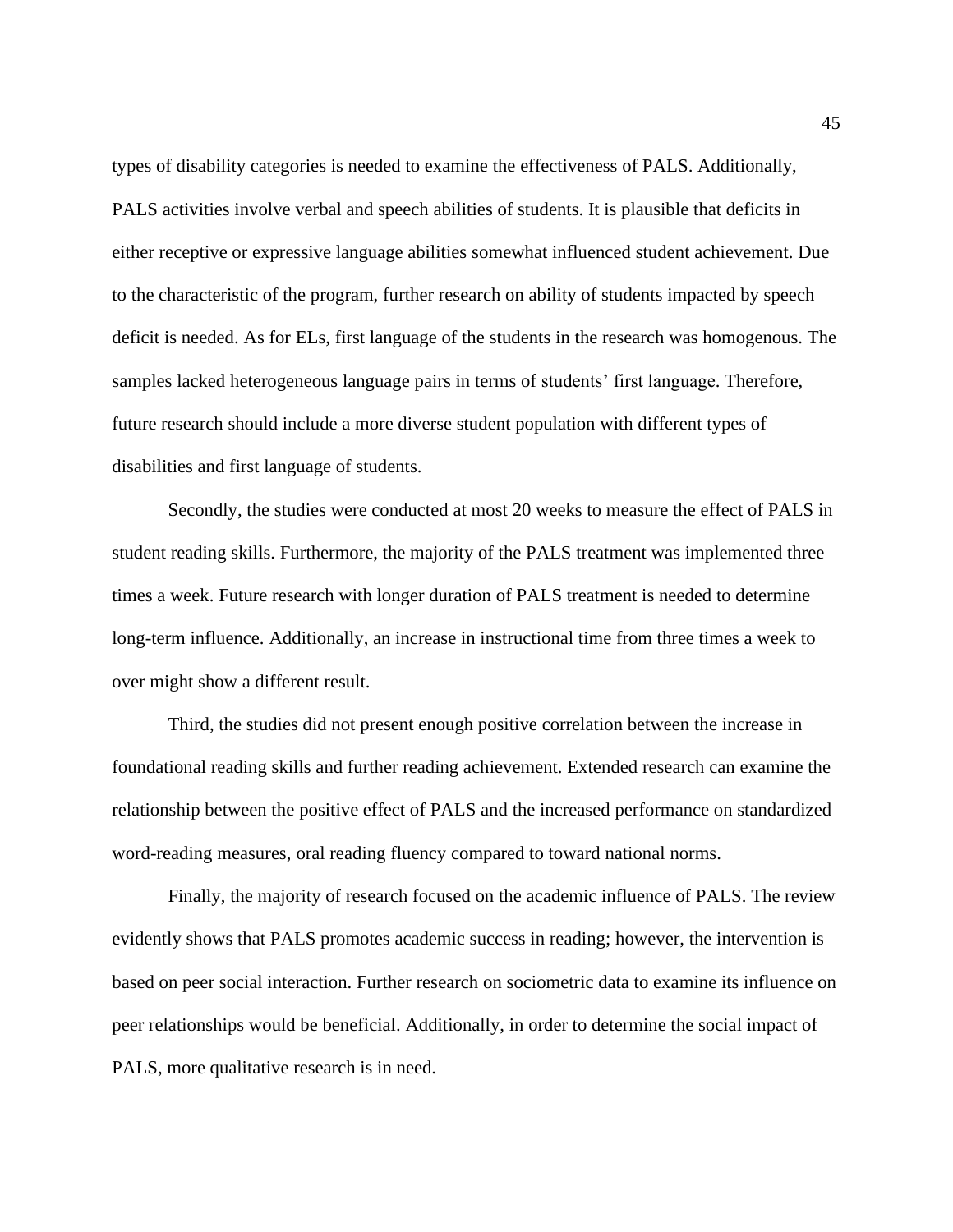### **Implications for Current Practice**

PALS emerged to meet the need in employing evidence-based practice to provide the least restrictive environment to students with disabilities. Later, the sample of the research expanded to students of different linguistic backgrounds to further investigate its effectiveness. The need to incorporate best practices in general education settings increased significantly, along with the establishment of NCLB. As a result, teachers began to bring in research-based practices to their classrooms. Among numerous options, PALS was selected to be beneficial and effective for a number of reasons. To begin with, it is a supplementary reading program and can be incorporated to an already existing curriculum. It strengthens instruction in general education classrooms to be more interactive and cooperative. PALS provides carefully planned manuals when assigning students in pairs. In many general education settings, teachers need to take into account different levels of student performance. Instructions are to embrace a wide range of higher and lower achieving students. PALS resolves the demand in facilitating cooperation in students with balance. Student-centered instruction naturally provides lessons to become more engaging and motivating to students. Moreover, the program includes structure and routine for both teachers and students to easy follow. Students are given explicit directions to implement activities with reciprocal interaction. Within the intervention, differentiation is also possible to meet the unique needs of students. For instance, integrating behavior management or individualized scaffolding.

In order to successfully implement evidence-based practices to ensure positive outcomes, high fidelity is required. PALS was considered easy to implement by the participants which enabled them to yield high fidelity. The feasibility can be increased with appropriate professional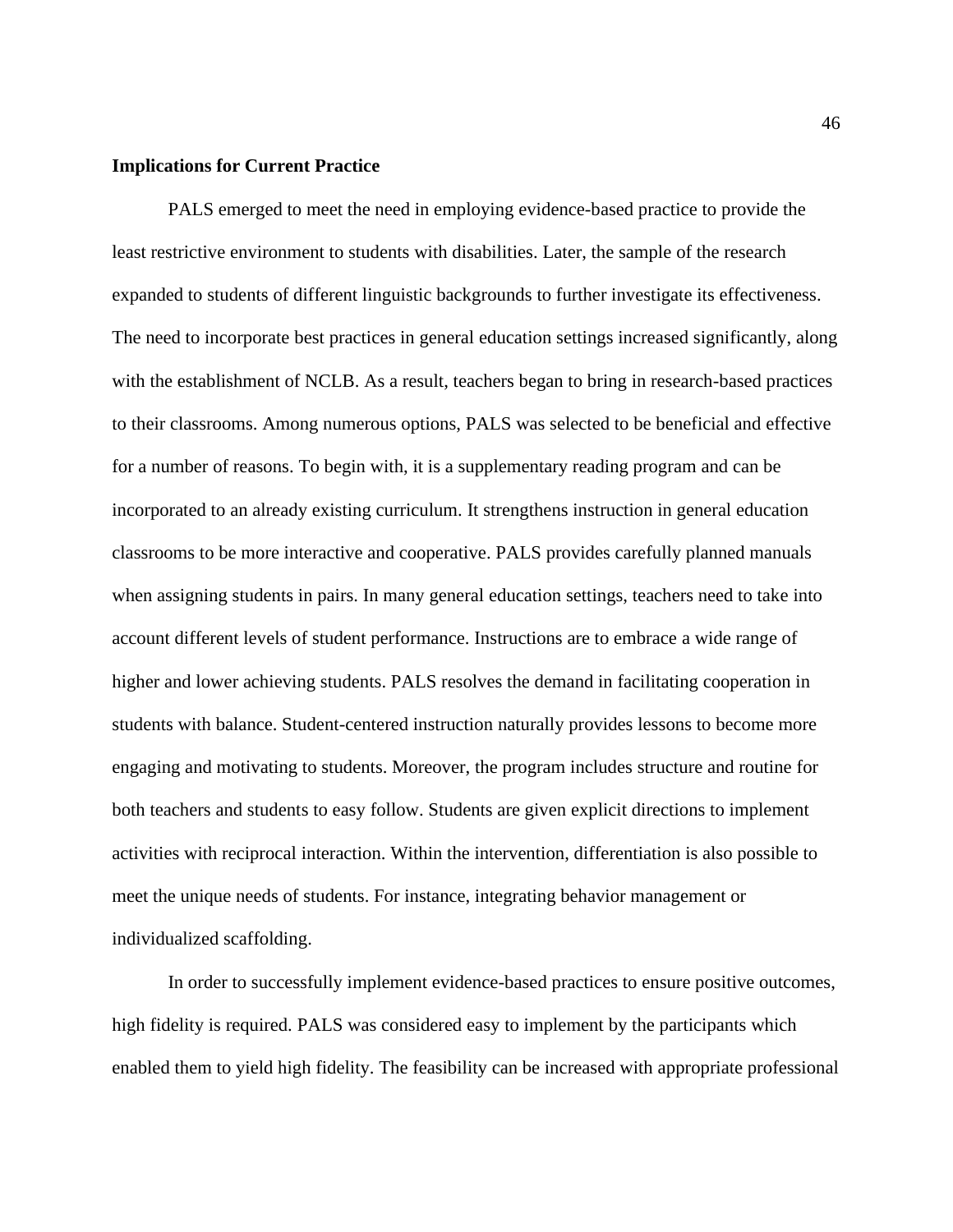development and training provided to teachers. Additionally, on-site technical assistance by highly trained professionals during implementation can positively affect the desired outcome. Consequently, with high fidelity and its supporting factors, mainstream classrooms can indeed become more inclusive to a greater range of students.

### **Summary**

Numerous factors contributed to successful reading performances after implementing PALS in general education classrooms based on research I have reviewed. The findings of the studies reveal that employing PALS resulted in strong growth in students' reading performance due to the high fidelity of implementation, peer-mediated activity with increased student participation, explicit instruction, contingency management, and level of teacher support. Barriers must be addressed throughout the implementation of PALS to promote desired outcomes. In conclusion, PALS makes it possible for educators to make mainstream instruction sufficiently clear, compelling, differentiated, interactive, data-driven, and supportive to be inclusive and responsive to all students, regardless of their disability or diverse needs.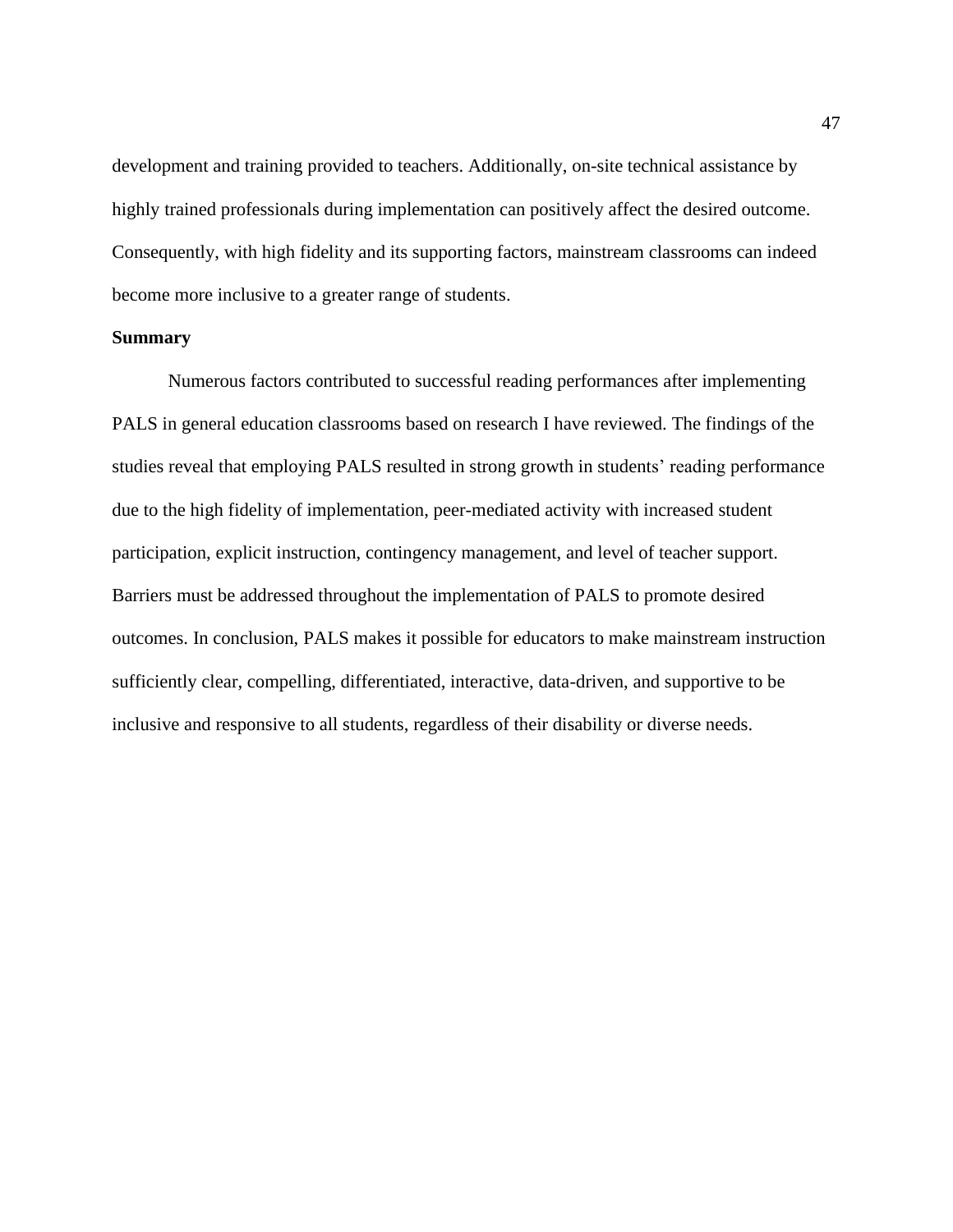#### **References**

- Calhoon, M., Al Otaiba, S., Cihak, D., King, A., & Avalos, A. (2007). Effects of a peer-mediated program on reading skill acquisition for two-way bilingual first-grade classrooms. (Table). *Learning Disability Quarterly, 30*(3), 169–184.
- Falk, K., & Wehby, J. (2001). The effects of peer-assisted learning strategies on the beginning reading skills of young children with emotional or behavioral disorders. *Behavioral Disorders, 26*(4), 344–359.
- Fuchs, D., Fuchs, L., & Burish, P. (2000). Peer-assisted learning strategies: An evidence-based practice to promote reading achievement. *Learning Disabilities Research & Practice, 15*(2), 85–91.
- Fuchs, D., Fuchs, L. S., Thompson, A., Otaiba, S. A., Yen, L., Yang, N. J., . . . O'Connor, R. E. (2001a). Is reading important in reading-readiness programs? A randomized field trial with teachers as program implementers. *Journal of Educational Psychology, 93*(2), 251- 267.
- Fuchs, D., Fuchs, L., Thompson, A., Otaiba, S., Yen, L., Yang, N., … O'Connor, R. (2002a). Exploring the importance of reading programs for kindergartners with disabilities in mainstream classrooms. *Exceptional Children, 68*(3), 295–311.
- Fuchs, D., Fuchs, L., Thompson, A., Svenson, E., Yen, L., Al Otaiba, S., … Saenz, L. (2001b). Peer-assisted learning strategies in reading: Extensions for kindergarten, first grade, and high school. *Remedial and Special Education, 22*(1), 15–21.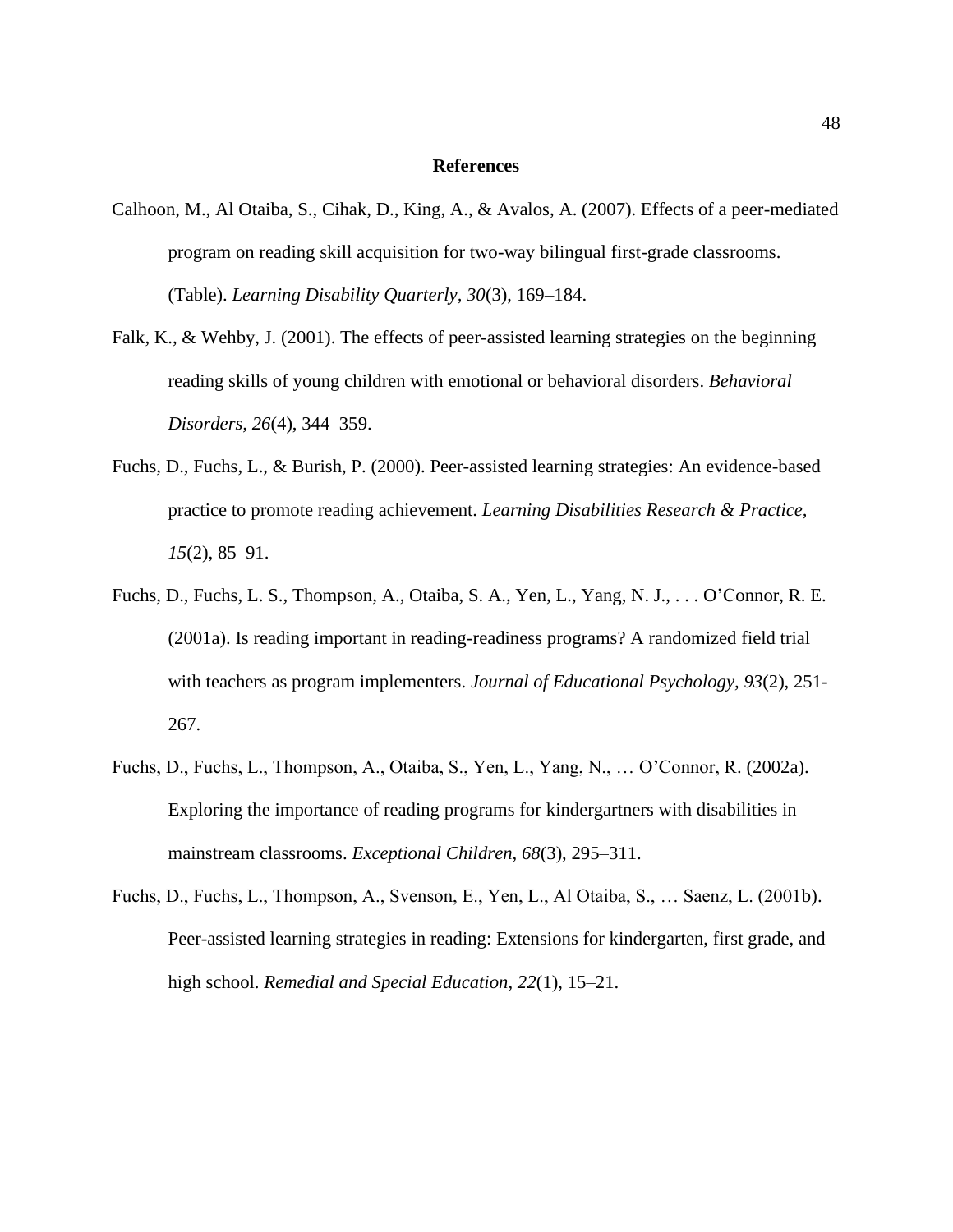Fuchs, D., Fuchs, L., Mathes, P., & Martinez, E. (2002b). Preliminary evidence on the social standing of students with learning disabilities in PALS and No-PALS classrooms. *Learning Disabilities: Research & Practice, 17*(4), 205–215.

IDEA. (1997). *Individuals with disabilities education act* (IDEA). Pub. L. 105-17 U.S.S.

- IDEA. (2004). *Individuals with disabilities education improvement act.* Pub. L. 108-446 U.S.C.
- Maheady, L., & Gard, J. (2010). Class-wide peer tutoring: Practice, theory, research, and personal narrative. *Intervention in School and Clinic, 46*(2), 71-78.
- Mathes, P., & Babyak, A. (2001). The effects of peer-assisted literacy strategies for first-grade readers with and without additional mini-skills lessons. *Learning Disabilities: Research & Practice, 16*(1), 28–44.
- Mathes, P., Torgesen, J., Clancy-Menchetti, J., & Santi, K. (2003). A comparison of teacherdirected versus peer-assisted instruction to struggling first-grade readers. *The Elementary School Journal, 103*(5), 459–479.
- McMaster, K., Fuchs, D., & Fuchs, L. (2007). Promises and limitations of peer-assisted learning strategies in reading. *Learning Disabilities: A Contemporary Journal, 5*(2), 97–112.
- McMaster, K., Kung, S., Han, I., & Cao, M. (2008). Peer-assisted learning strategies: A "tier 1" approach to promoting English learners' response to intervention. *Exceptional Children, 74*(2), 194–214.
- Rafdal, B., McMaster, K., McConnell, S., Fuchs, D., & Fuchs, L. (2011). The effectiveness of kindergarten peer-assisted learning strategies for students with disabilities. *Exceptional Children, 77*(3), 299–316.